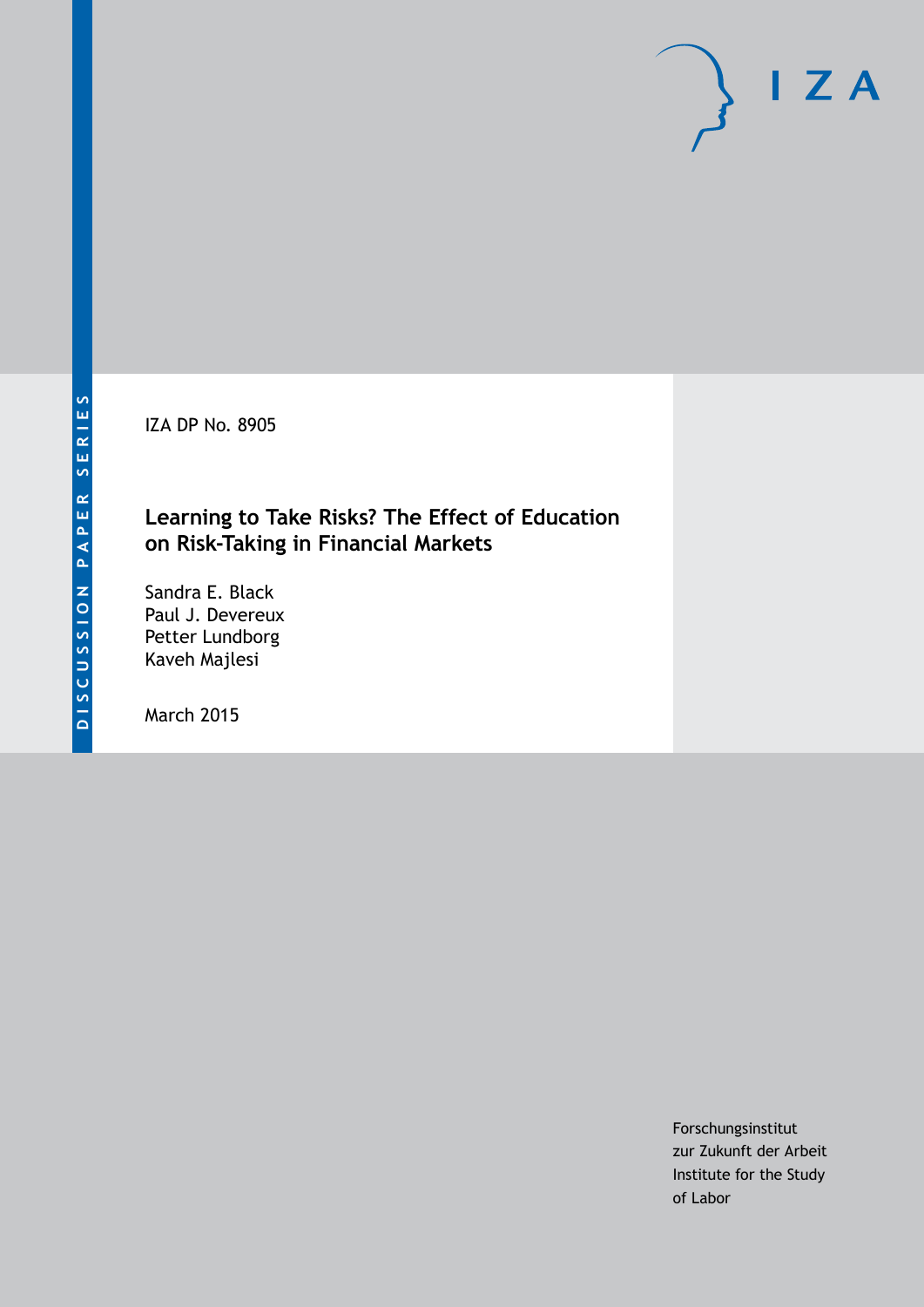# **Learning to Take Risks? The Effect of Education on Risk-Taking in Financial Markets**

# **Sandra E. Black**

*University of Texas at Austin, NHH, IZA and NBER*

### **Paul J. Devereux**

*University College Dublin, CEPR and IZA*

### **Petter Lundborg**

*Lund University, IZA and CED Lund*

## **Kaveh Majlesi**

*Lund University and Knut Wicksell Centre for Financial Studies*

### Discussion Paper No. 8905 March 2015

IZA

P.O. Box 7240 53072 Bonn Germany

Phone: +49-228-3894-0 Fax: +49-228-3894-180 E-mail: iza@iza.org

Any opinions expressed here are those of the author(s) and not those of IZA. Research published in this series may include views on policy, but the institute itself takes no institutional policy positions. The IZA research network is committed to the IZA Guiding Principles of Research Integrity.

The Institute for the Study of Labor (IZA) in Bonn is a local and virtual international research center and a place of communication between science, politics and business. IZA is an independent nonprofit organization supported by Deutsche Post Foundation. The center is associated with the University of Bonn and offers a stimulating research environment through its international network, workshops and conferences, data service, project support, research visits and doctoral program. IZA engages in (i) original and internationally competitive research in all fields of labor economics, (ii) development of policy concepts, and (iii) dissemination of research results and concepts to the interested public.

<span id="page-1-0"></span>IZA Discussion Papers often represent preliminary work and are circulated to encourage discussion. Citation of such a paper should account for its provisional character. A revised version may be available directly from the author.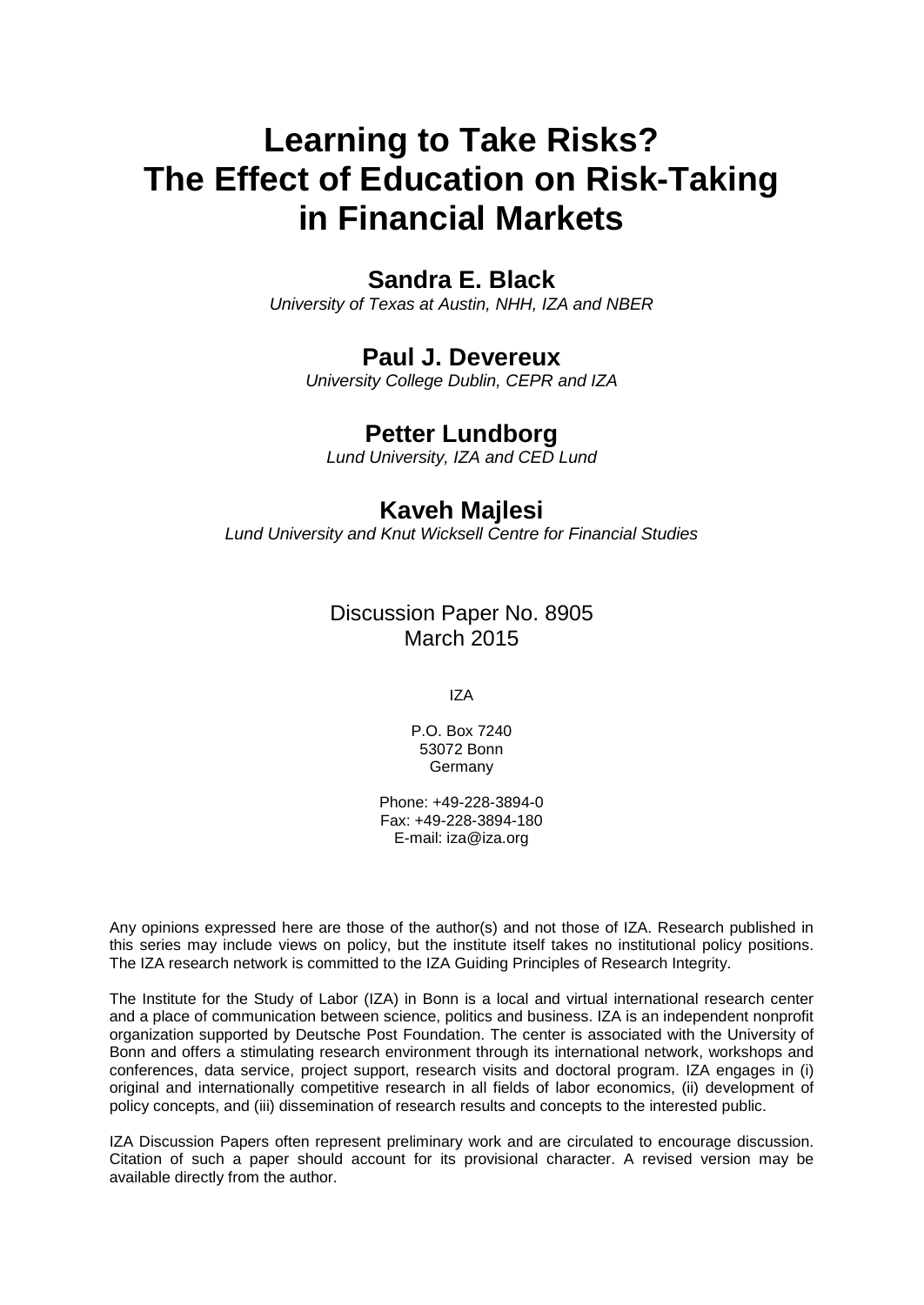IZA Discussion Paper No. 8905 March 2015

# **ABSTRACT**

# **Learning to Take Risks? The Effect of Education on Risk-Taking in Financial Markets[\\*](#page-1-0)**

We investigate whether acquiring more education when young has long-term effects on risktaking behavior in financial markets and whether the effects spill over to spouses and children. There is substantial evidence that more educated people are more likely to invest in the stock market. However, little is known about whether this is a causal effect of education or whether it arises from the correlation of education with unobserved characteristics. Using exogenous variation in education arising from a Swedish compulsory schooling reform in the 1950s and 1960s, and the wealth holdings of the population of Sweden in 2000, we estimate the effect of education on stock market participation and risky asset holdings. We find that an extra year of education increases stock market participation by about 2% for men but there is no evidence of any positive effect for women. More education also leads men to hold a greater proportion of their financial assets in stocks and other risky financial assets. We find no evidence of spillover effects from male schooling to the financial decisions of spouses or children.

JEL Classification: I26, G11

Keywords: education, financial market, risk-taking

Corresponding author:

Petter Lundborg Department of Economics Lund University P.O. Box 705 220 07 Lund Sweden E-mail: [petter.lundborg@nek.lu.se](mailto:petter.lundborg@nek.lu.se)

\* The data used in this paper comes from the Swedish Interdisciplinary Panel (SIP) administered at the Centre for Economic Demography, Lund University, Sweden. We thank Helena Holmlund for generously sharing the reform coding with us.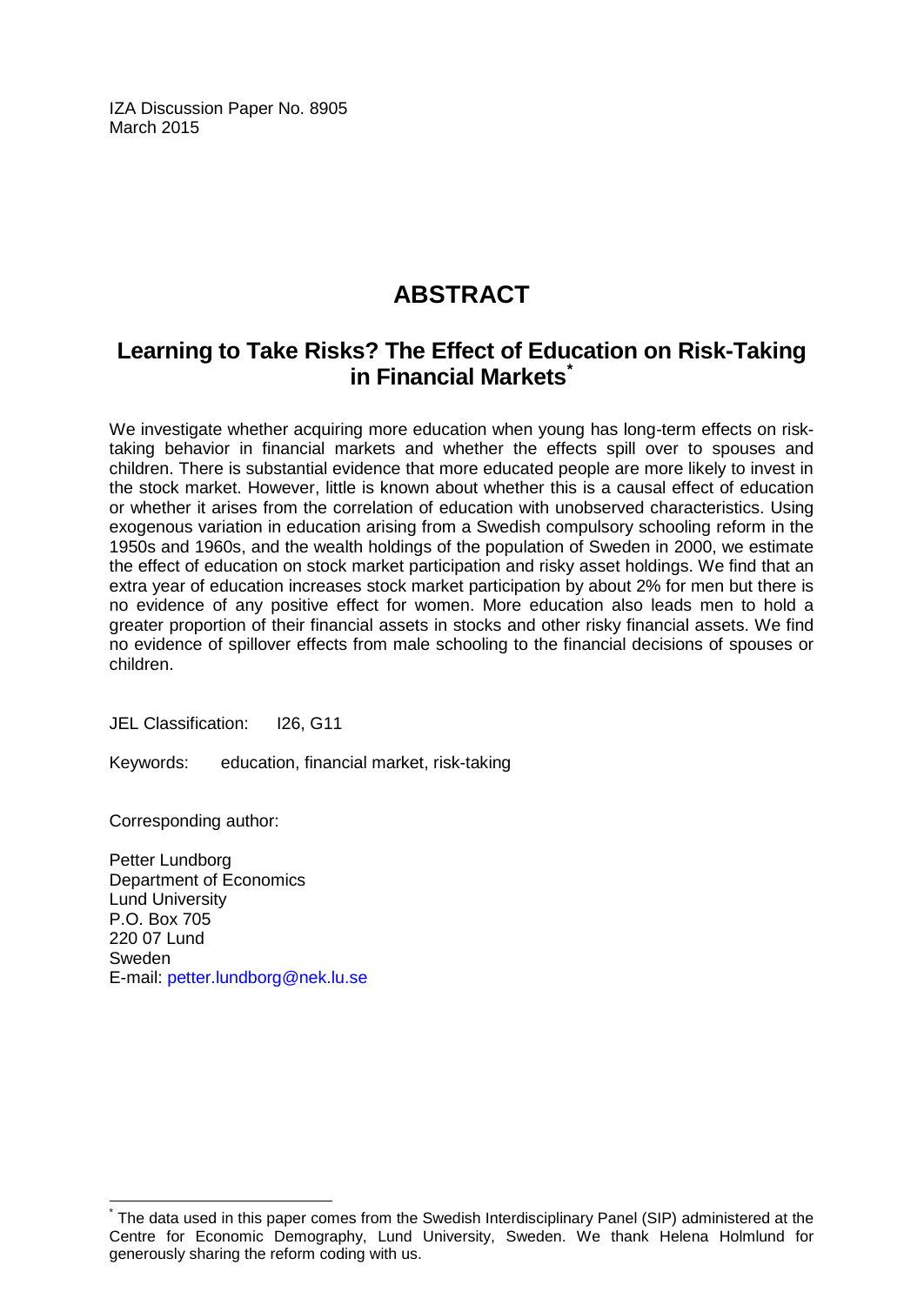There is a strong correlation between educational attainment and participation in financial markets—according to the 2010 Survey of Consumer Finances in the United States, 37.1% of households headed by college graduates participated in the stock market, while this fraction was only 5.6% among households headed by high school dropouts. Even after controlling for wealth and/or income, this correlation remains. But is this a problem? That depends on what is driving this observed difference. To the extent this difference reflects differences in preferences or other characteristics that are also correlated with education, we may see no reason for concern. However, if this is the result of a lack of information or financial acumen, it may suggest a role for public policy. Financial decision-making often involves an understanding of complicated issues that may limit the ability of less-educated adults to make smart investment decisions.<sup>1</sup> But could more education ameliorate this problem? More generally, what is the role of education in financial decision-making? Does more education actually change people's investment behavior? And, if yes, how?

A key difficulty with identifying the causal effect of education on investment behavior is that education is likely correlated with many unobserved individual characteristics that may be related to investment behavior, such as risk tolerance, IQ, and family background; this suggests that observed correlations may reflect these unobserved differences and not a causal relationship. To address this issue, we take advantage of an education reform in Sweden in the 1950s and 1960s that increased compulsory schooling from 7 to 9 years in different municipalities at different times. The change in schooling induced by this reform is thus uncorrelated with other individual characteristics related to wealth and asset allocation. Using administrative data that includes information on the wealth portfolios of the population of Sweden in 2000, we can

<sup>&</sup>lt;sup>1</sup> Christelis et al. (2010) and Grinblatt et al. (2011) show that portfolio choice is related to cognitive abilities.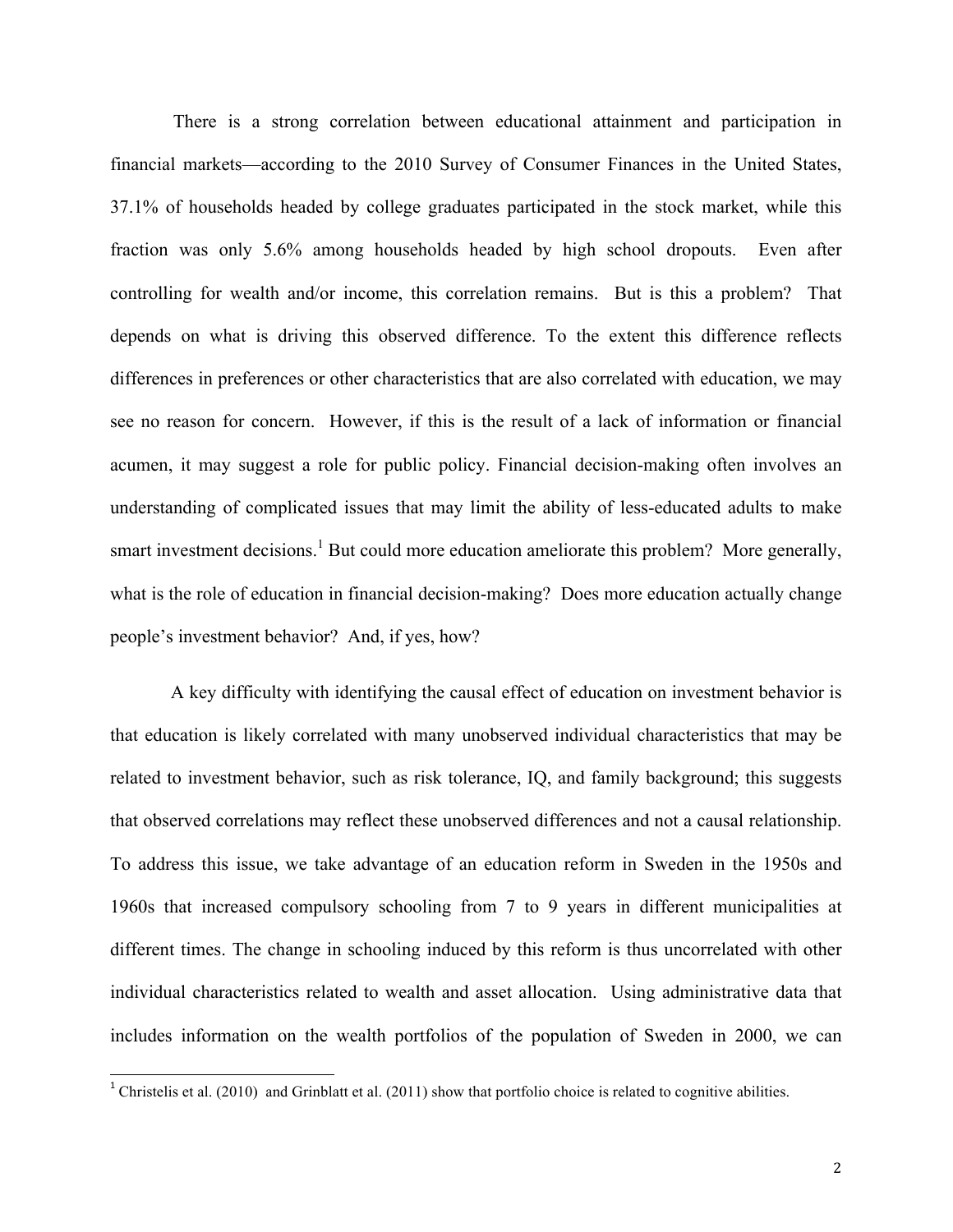identify the causal effect of the increase in education induced by the legislative change on the wealth portfolios of those born in the period around the law change. By further linking the data to the *children* of these men and women, we are also able to study whether any positive effects of schooling spill over to the next generation.

There are several channels through which education might affect the decision to participate in the equity market and the share of assets invested in equities. One possibility is that more education reduces risk aversion, which is considered a major factor in willingness to bear financial risk.<sup>2</sup> Another possible factor is through income; obtaining more education typically leads to higher earnings and greater wealth that then enables greater investments in risky financial assets. Finally, the cost of gathering and processing information about the risks and returns in the market might be lower for more educated individuals.<sup>3</sup> To the extent that education may increase financial acumen, this suggests that the large literature estimating the return to education in terms of earnings may actually underestimate the financial benefits from increasing educational attainment.

In addition to broadening our knowledge about the financial returns to education, this work contributes to our knowledge of the underlying determinants of equity market participation. Evidence suggests that there is substantial welfare loss from the decision not to hold stocks in one's portfolio; historically, stock market investment has had a high return compared to safer financial assets such as bonds and money market funds. As a result, it is important to understand

<sup>&</sup>lt;sup>2</sup> Standard models imply that, in a frictionless market, differences in risk preferences and wealth (if risk taking is a function of wealth) are the main sources of cross-sectional variation in the share in equities, (e.g., Samuelson, 1969; Merton, 1969).

<sup>&</sup>lt;sup>3</sup> See Bertaut (1998); Guiso et al. (2003); Hong et al. (2004); Bogan (2008); and Christiansen, Joensen, and Rangvid (2008). In markets with frictions, transaction and information costs may explain why many individuals do not invest in stocks or other financial assets (Haliassos and Bertaut, 1995; Vissing-Jorgensen, 2002).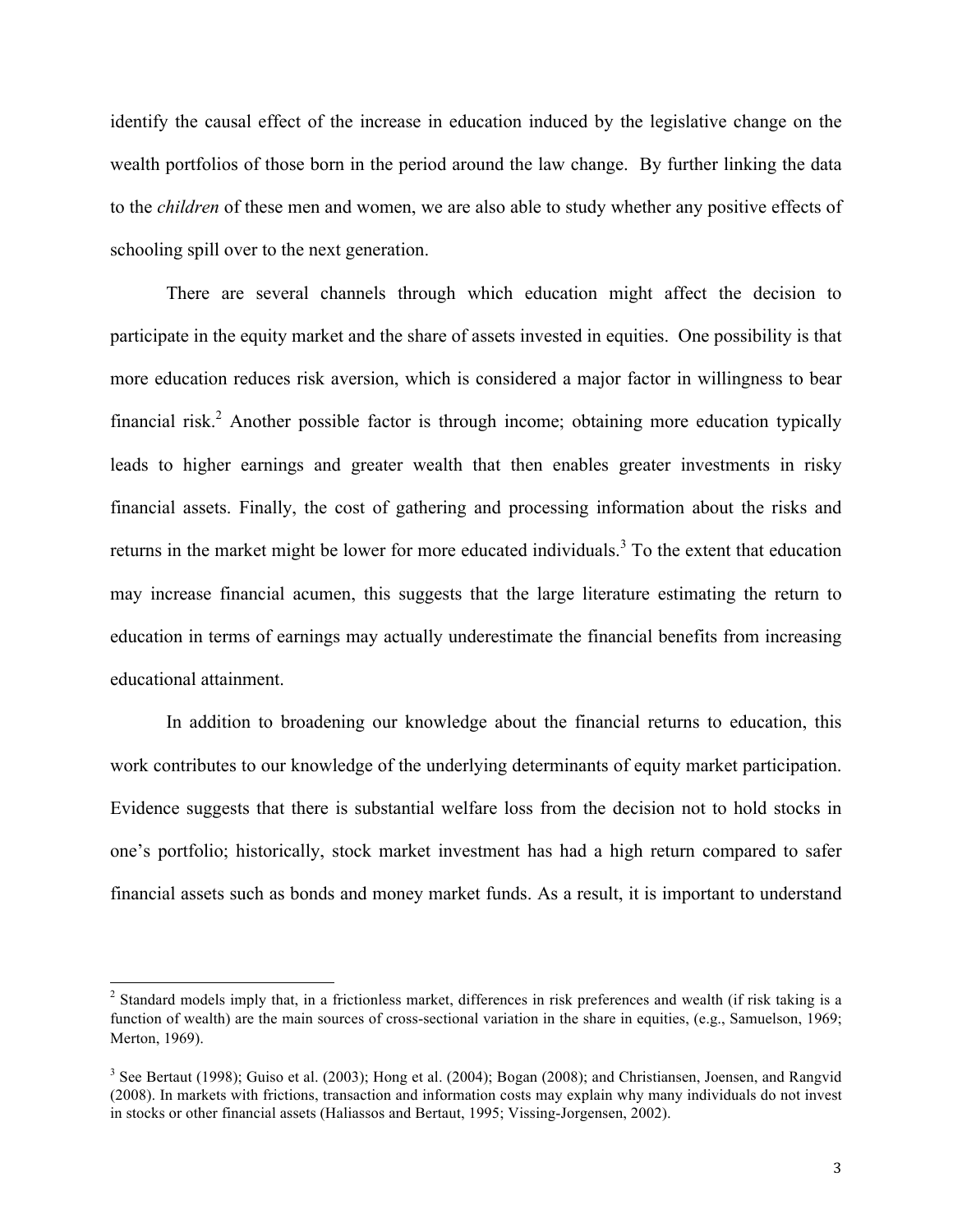why individuals may under-invest.<sup>4</sup>

We find a causal effect of education on men's investment decisions. Among men, more education increases the likelihood of stock market participation, the likelihood that he holds risky financial assets in general, and the proportion of his financial assets that he invests in stocks and other risky assets. The evidence also suggests that greater financial wealth is a possible mechanism underlying this relationship. However, we find no evidence that these effects persist across generations or that these effects spillover to spouses. There is no evidence of an effect of education on the financial decisions of women. These findings are robust to a variety of specification tests. To the extent that there may be substantial welfare loss when individuals choose not to hold stocks, these results suggest there may be a role for policy to influence financial risk-taking. $5$ 

The paper unfolds as follows. Section 2 discusses the related literature, while Section 3 describes the relevant institutional background. Section 4 describes the compulsory schooling reform and our data. Section 5 outlines our empirical strategy and Section 6 presents our results. Section 7 then concludes.

#### **2. Related Literature**

Although it is not the primary focus of the research, several previous studies have documented a strong relationship between the level of education and equity market participation in both Sweden and the United States (Campbell, 2006; Calvet, Campbell, and Sodini 2007,

<sup>&</sup>lt;sup>4</sup> In addition, understanding the determinants of stock market investment also provides insight into the determinants of the distribution of wealth (Guvenen 2006), ownership of individual retirement accounts (Bernheim and Garrett 2003), and wealth effects on consumption (Dynan and Maki 2001).

 $5$  Cocco et al. (2005) show that in calibrated life-cycle models the welfare loss from no stockholding is between 1.5 and 2 percent of consumption.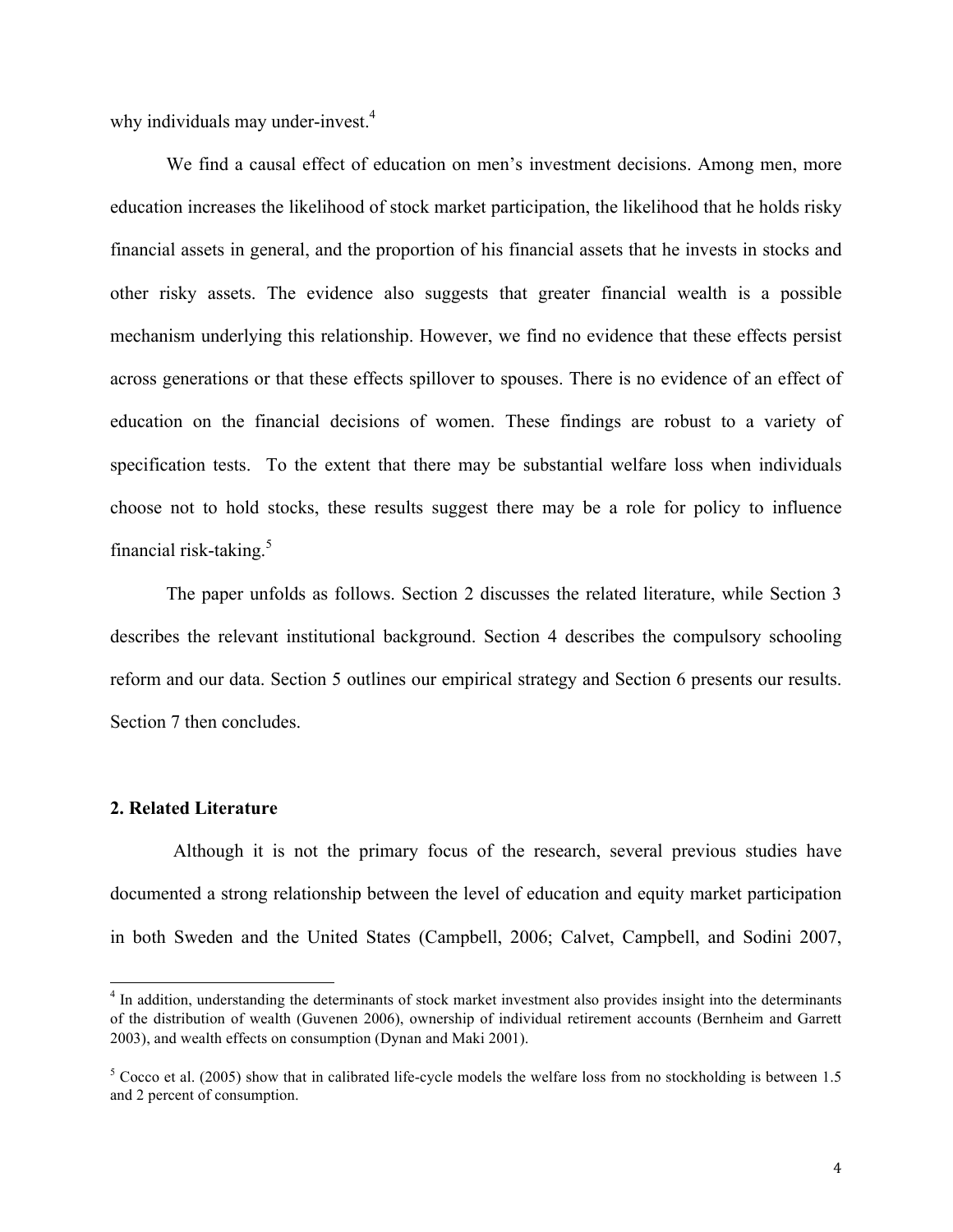2009; Barnea et al. 2010 among others).<sup>6</sup> This positive relationship remains even in specifications with multiple controls.<sup>7</sup> However, despite the presence of a robust correlation between education and investment in risky financial assets, there is only limited work identifying the causal effect of education on equity holding.

There is also a small literature--primarily focused on distinguishing genetic versus environmental determinants of investment behavior--that uses differences in investment behavior among twins. These studies sometimes include education as a control variable in specifications with twin fixed effects, where the education estimates are based on differences in education within twin pairs. Using Swedish data, Barnea et al. (2010) show that the association between an advanced degree (college or graduate) and stock market participation drops (and in the case of a college degree becomes statistically insignificant) when they control for twin fixed effects, suggesting that the effect of education on participation in the stock market is significantly lower after controlling for genetic factors. Also using a panel of Swedish twins, Calvet and Sodini (2014) find that education is not significantly correlated with risky market participation and the risky share of financial assets once they control for yearly twin fixed effects. Unfortunately, while informative, twin studies are quite limited in their ability to determine the causal impact of any particular characteristic and are better suited for isolating the genetic versus environmental components.

<sup>&</sup>lt;sup>6</sup> In a related literature, financial literacy has also been shown to be correlated with stock market participation and portfolio diversification. Van Rooij, Lusardi, and Alessie (2011) find that those with low financial literacy are much less likely to invest in stocks and Guiso and Jappelli (2008) show that measures of financial literacy are strongly correlated with the degree of portfolio diversification. Hastings et al. (2013) provide a survey of the literature on the relationship between financial literacy and financial outcomes.

<sup>&</sup>lt;sup>7</sup> For example, using the U.S. Survey of Consumer Finances and controlling for wealth, income, age, race, and risk tolerance, Campbell (2006) reports a large and significant role for education in predicting whether a household owns public equity. The same study warns that education variables in demographic regressions could be endogenous and overstate the effects of exogenous increases in education on investment behavior.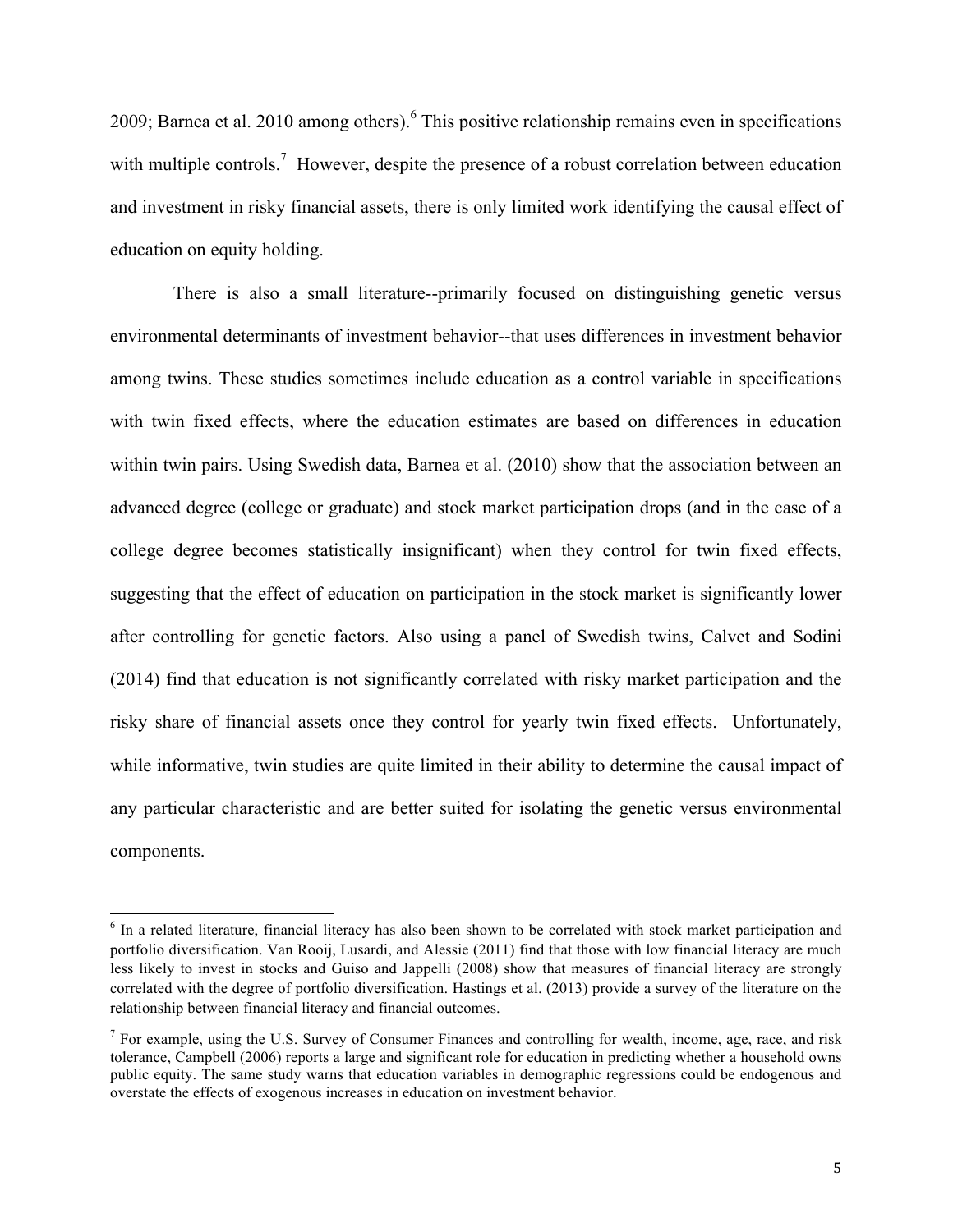Cooper and Zhu (2014) adopt yet another approach and use U.S. data to estimate a structural life-cycle model of the relationship between education and risky market participation. They conclude that education affects household finance mainly through increasing income and that higher educational attainment is associated with a lower stock market entry cost and a larger discount factor. However, this approach relies on functional form for identification as opposed to exogenous variation in education induced by a policy change.

Most closely related to our own work is that by Cole, Paulson, and Shastry (2014) who use variation in state compulsory schooling laws between 1914 and 1978 in the US to examine the effect of education on a variety of wealth and credit measures. Using data from the Census as well as the FRBNY Consumer Credit Panel/Equifax dataset, they provide compelling evidence that education affects investment income and reduces the probability that an individual declares bankruptcy. Using the Survey of Income and Program Participation (SIPP), they find that an additional year of education increases the probability of owning equities by 4 percentage points (statistically significant at the 10% level). Unfortunately, for outcomes on stock ownership, they are limited by relatively small sample sizes; in addition, recent research has suggested there are a number of limitations to using compulsory schooling laws in the U.S. for identification that are not relevant to the Swedish case. Our paper advances our understanding of the effect of education on stock ownership by using an arguably cleaner source of variation combined with population data from Sweden; in these data, we can observe total wealth, stock ownership, as well as information about the risk distribution of the assets. $8$ 

<sup>&</sup>lt;sup>8</sup> Stephens and Yang (2014) demonstrate that IV estimates using U.S. compulsory schooling laws often change sign and significance with the addition of region by year controls and so are not robust across reasonable specifications. In addition, Cole et al. cluster standard errors by state-year rather than by state and so do not allow for serial correlation at the state-level. Bertrand et al. (2004) show that this can lead to greatly underestimated standard errors and Black, Devereux, and Salvanes (2008) demonstrate this for U.S. compulsory schooling law analysis.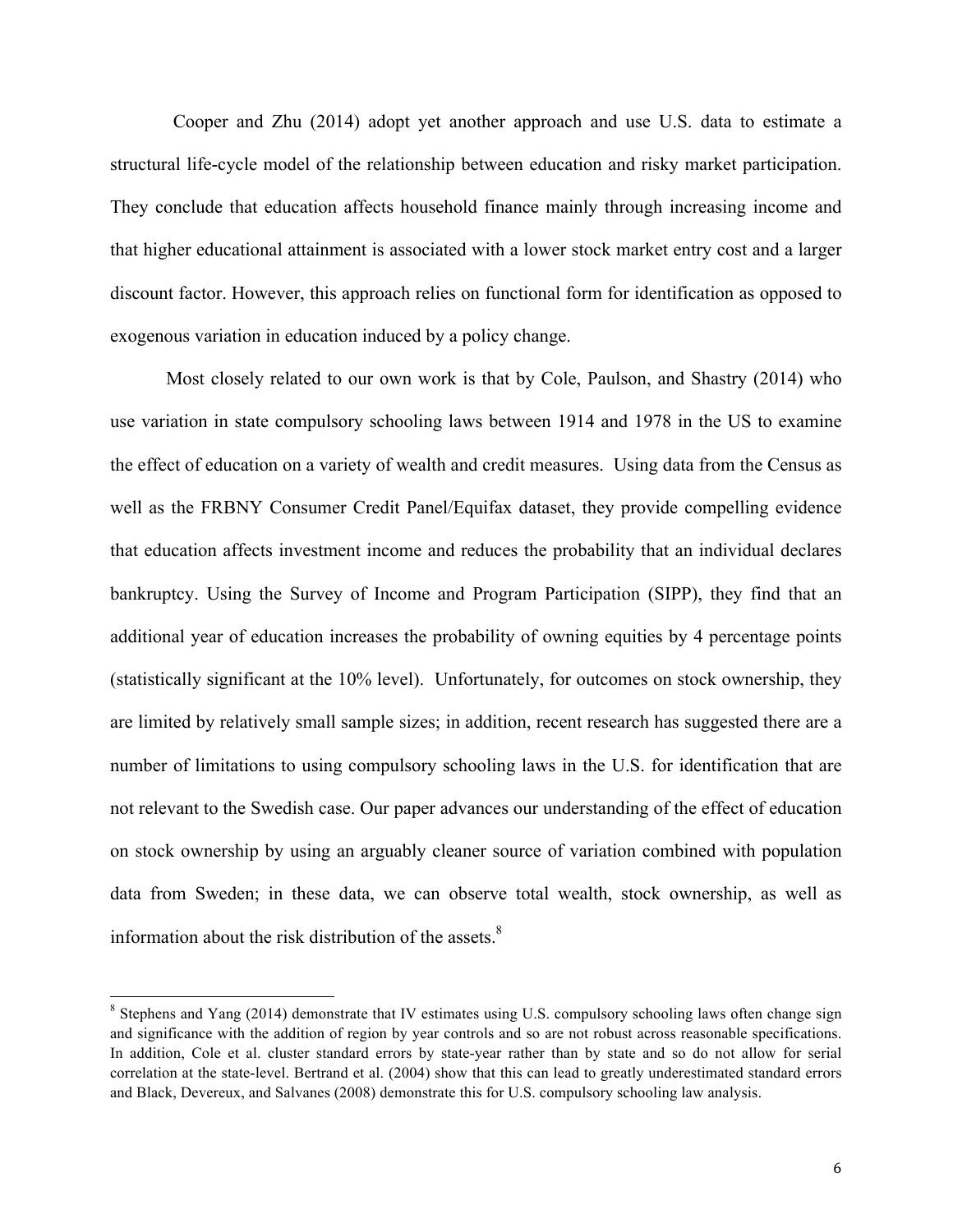#### **3. Institutional Background**

 

It is important to understand the institutional context for our study, particularly the role of pension programs as a component of savings. While the social welfare and pension systems are quite generous in Sweden, a large proportion of financial wealth is held outside of pension funds. Non-retirement wealth accounts for almost 84 percent of aggregate household financial wealth (Calvet et al 2007), and it is this form of wealth that is the focus of our study.

Relative to countries such as the U.S., Sweden's pension system would be considered quite generous. Sweden has a mix of public and private pension schemes, and individuals are allocated to different pension systems depending on the public or private sector affiliation and year of birth of the individual. The longer one works, the higher pension one receives. The retirement age is flexible and individuals can claim retirement benefits beginning at age 61.

In 2000, when we measure asset allocation, the public pension system almost entirely consisted of a national pension plan financed on a pay-as-you-go basis. <sup>9</sup> In addition, most people receive an occupational pension from their employer. According to the Swedish Pensions Agency, about 90% of employees receive some pension benefits from their employer as a condition of employment. On average, around 4.5% of the employee's salary is put into employer provided schemes (Thörnqvist and Vardardottir, 2014). Swedish residents also have tax incentives to invest in private pension savings that are only accessible after retirement. However, as mentioned earlier, individuals still hold a substantial fraction of their wealth in non-retirement

<sup>9</sup> An individual account system known as the Premium Pension System (PPS) was introduced in 1999 but, because these funds were so new, investment in the PPS funds was very low when we are measuring asset allocation. Therefore, the existence of these funds is unlikely to have had any important effect on asset allocation.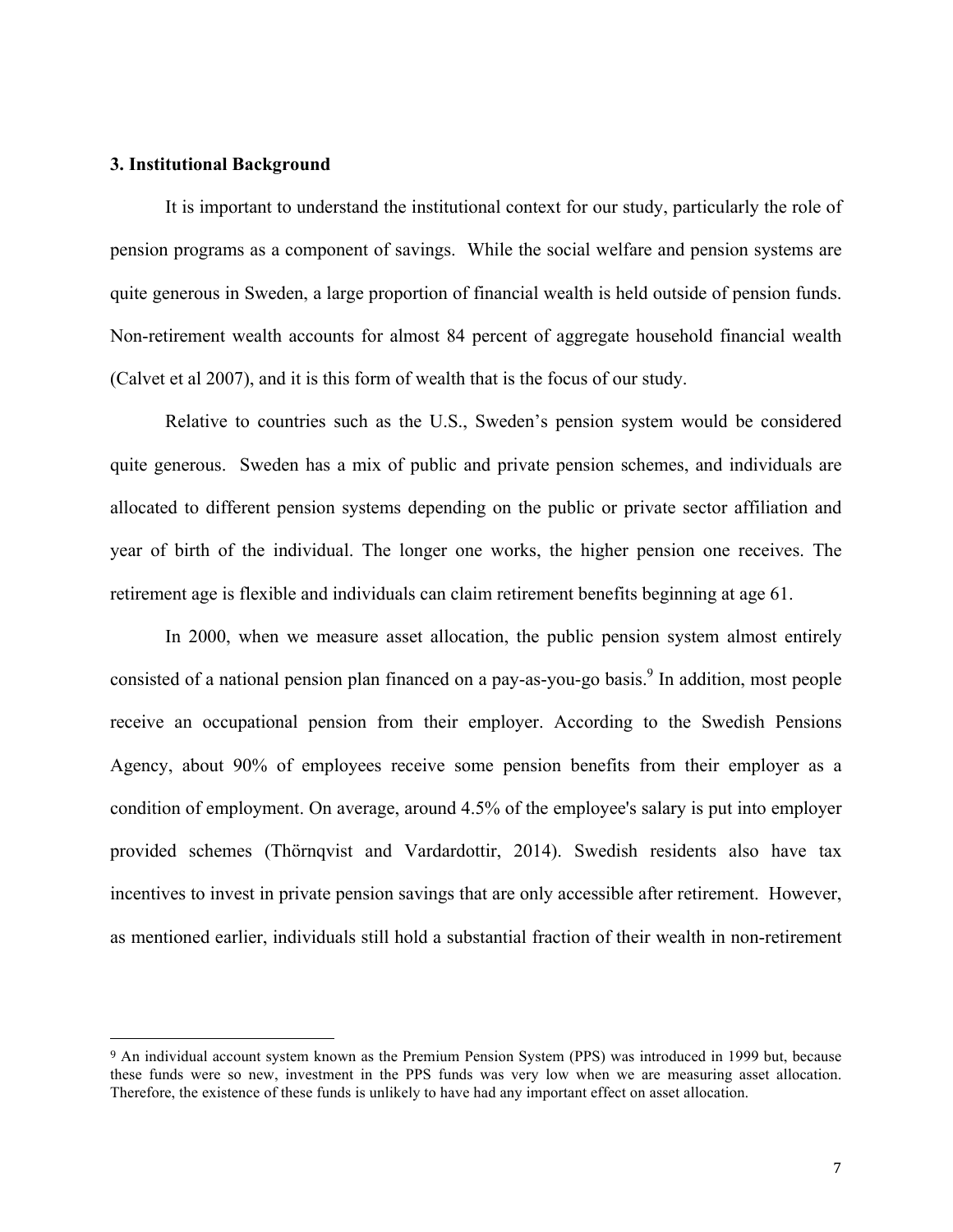wealth. In addition, stock market participation rates are higher in Sweden than in many other countries such as the United States (Guiso, Haliassos, and Jappelli, 2001).<sup>10</sup>

Because we examine both male and female investment behavior separately, it is important to understand whether there are incentives to transfer wealth holdings from one spouse to another. There do not appear to be any such incentives. In the event of a divorce, in the absence of a prenuptial agreement, all assets are split equally among spouses. Until 2006, there was a 1.5% tax on wealth above 1.5 million SEK for single tax filers and 3 million for a married couple filing jointly. The value of jointly owned assets was split between the two tax filers. Thus, there were no incentives for husbands and wives to strategically allocate assets between themselves in order to reduce their wealth tax bill.

Finally, people who face greater labor income risk may be less likely to choose risky financial portfolios. Consequently, the unemployment insurance system could potentially affect individuals' risk-taking behavior in financial markets; a more generous system could create an incentive to take more risk with one's portfolio. In 2000, while the formal replacement rate was at 80 per cent of wages, the effective replacement rate taking earnings-ceilings into account was around 65 percent. (Carling et al, 2001).<sup>11</sup> Because of this, it is difficult to imagine that high risky market participation in Sweden compared to many other countries can be explained by the "generous" unemployment insurance system.

 $10$  There is also a guaranteed pension for those who have had little or no income from work, and the size of this guaranteed pension is based on how long the person has lived in Sweden. In 2000, the maximum guaranteed pension, which applies to those who have lived in Sweden for at least 40 years, is 2394 SEK per month (\$254) before taxes for those who are married, and 2928 SEK per month (\$311) for a single person. A tax rate of 30 percent is then applied.

 $11$  There is an earnings ceiling above which no additional benefits are paid. In 1996, it was estimated that 75 percent of employees had monthly earnings exceeding the ceiling (Bharadwaj et al. 2014).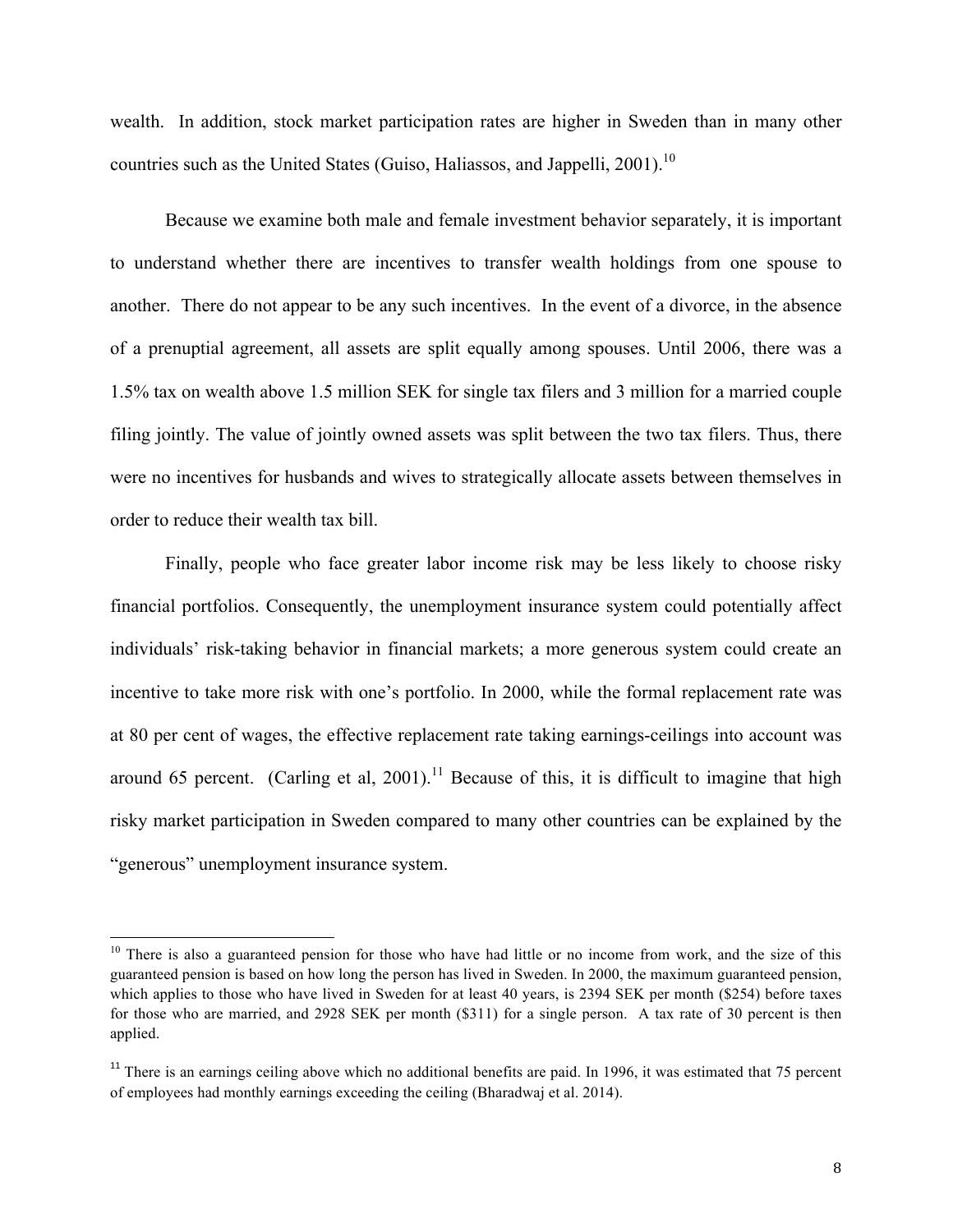### **4. Empirical Strategy**

Because education is correlated with unobservable characteristics that are also likely related to portfolio allocation, we use variation in educational attainment induced by a change in the compulsory schooling law to identify the causal effect of education on risky market participation.

#### *The Compulsory Schooling Reform*

The Swedish comprehensive primary schooling reform was implemented across municipalities at various times during the 1950s and 60s. A parliamentary committee first initiated the reform in 1948, and its most notable feature was an increase in the mandatory years of schooling from seven to nine years.<sup>12</sup> To facilitate an evaluation of the reform, it was implemented gradually across municipalities in a manner meant to be representative of the country's population and geography.<sup>13</sup> In 1949, 14 municipalities introduced the reform, and additional municipalities were added year by year. (Marklund 1981). In 1962, the parliament mandated that all municipalities implement the reform by 1969.<sup>14</sup>

In addition to an increase in the years of compulsory schooling, the reform changed a number of features of the public school system. In the pre-reform school system, students were tracked at grade 6, based on their performance; after the reform, this early tracking was abolished and students were instead integrated until  $9<sup>th</sup>$  grade. In practice, however, the change was less dramatic, since students in the new system were able to choose between different types of courses

 $12$  In a few larger cities, mandatory schooling was eight years before the reform.

<sup>&</sup>lt;sup>13</sup> Both before and after the reform, Swedish children normally started school during the calendar year in which they turned seven, meaning that compulsory schooling after the reform usually lasted until the age of 16.

 $14$  In general, the reform was implemented in all school districts within a municipality. The exceptions were the three largest cities, Stockholm, Göteborg, and Malmö, where the reform was implemented in different school districts in different years. We use information on the parish the person grew up in to correctly allocate the reform variable for these cities.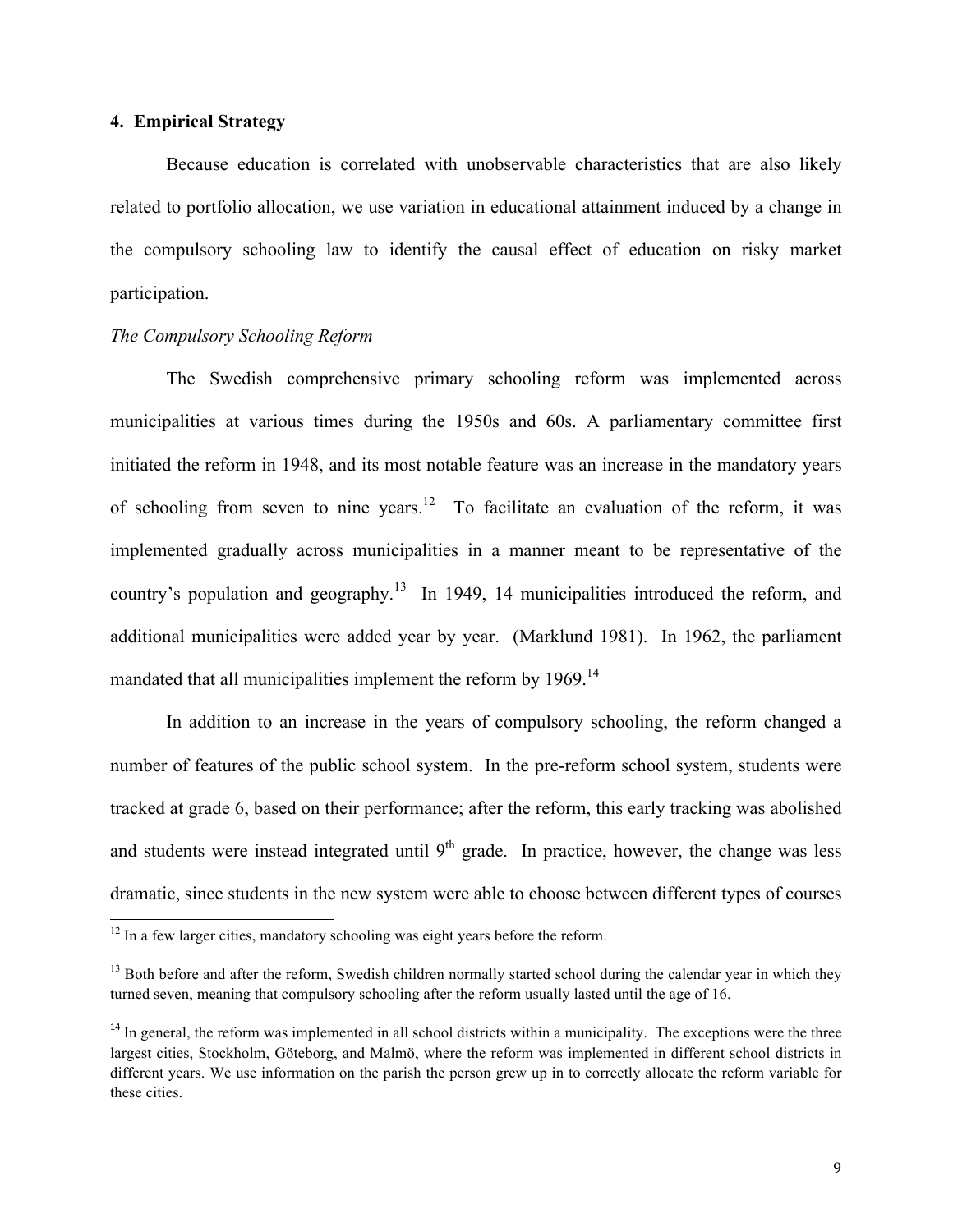and could self-track.<sup>15</sup> The reform also changed the national curriculum. English became a compulsory subject in reform schools and was taught beginning in the fifth grade. However, in 1955, even non-reform schools were required to make this change to the curriculum. Beyond this, the reform did not lead to any other changes in the total number of hours taught or to the distribution of hours designated to different subjects.<sup>16</sup>

There is a substantial literature that uses changes in the compulsory school laws in Sweden to study a variety of outcomes, including income, health, and crime. Meghir and Palme (2005) showed that the reform increased educational attainment and led to higher labor incomes. Holmlund et al. (2011) used the reform as an instrument for parental schooling, and found evidence of a causal effect of parent's educational attainment on child's educational attainment, and Lundborg et al. (2014) used a similar strategy to establish a positive effect of maternal education on the health and skills of sons at age 18. Finally, Meghir, Palme, and Schnabel (2012) use the Swedish reform to show that extra education reduced crime rates both for the individuals affected and for their children.<sup>17</sup> Thus, there is much evidence that the compulsory schooling reform had substantial and meaningful effects on the cohorts affected by it.

*Data*

 $15$  The tracking before grade nine was abolished in 1962 but in Math and foreign languages, students were still able to choose between harder or easier classes. In a detailed description of the schooling reform, Marklund (1987, p. 180) notes that "the reform school between 1955 and 1960 conformed to a streaming system that in terms of routes was not too much different from the old parallel school with one common school route and one junior secondary school route."

<sup>&</sup>lt;sup>16</sup> Because it expanded compulsory schooling, the reform led to an increase in demand for teachers. This induced some schools in the early years of the reform to hire teachers who were not formally qualified. Over time, as several teacher colleges were opened, the shortage began to ease in the mid-60s (Marklund 1981). Municipalities were compensated by the government for the additional financial burden of hiring teachers and expanding school facilities. For a thorough overview of the schooling reform, see Holmlund (2008) and Lundborg et al. (2014).

<sup>&</sup>lt;sup>17</sup> Hialmarsson et al. (2014) used the same reform to study the effect of education on adult crime.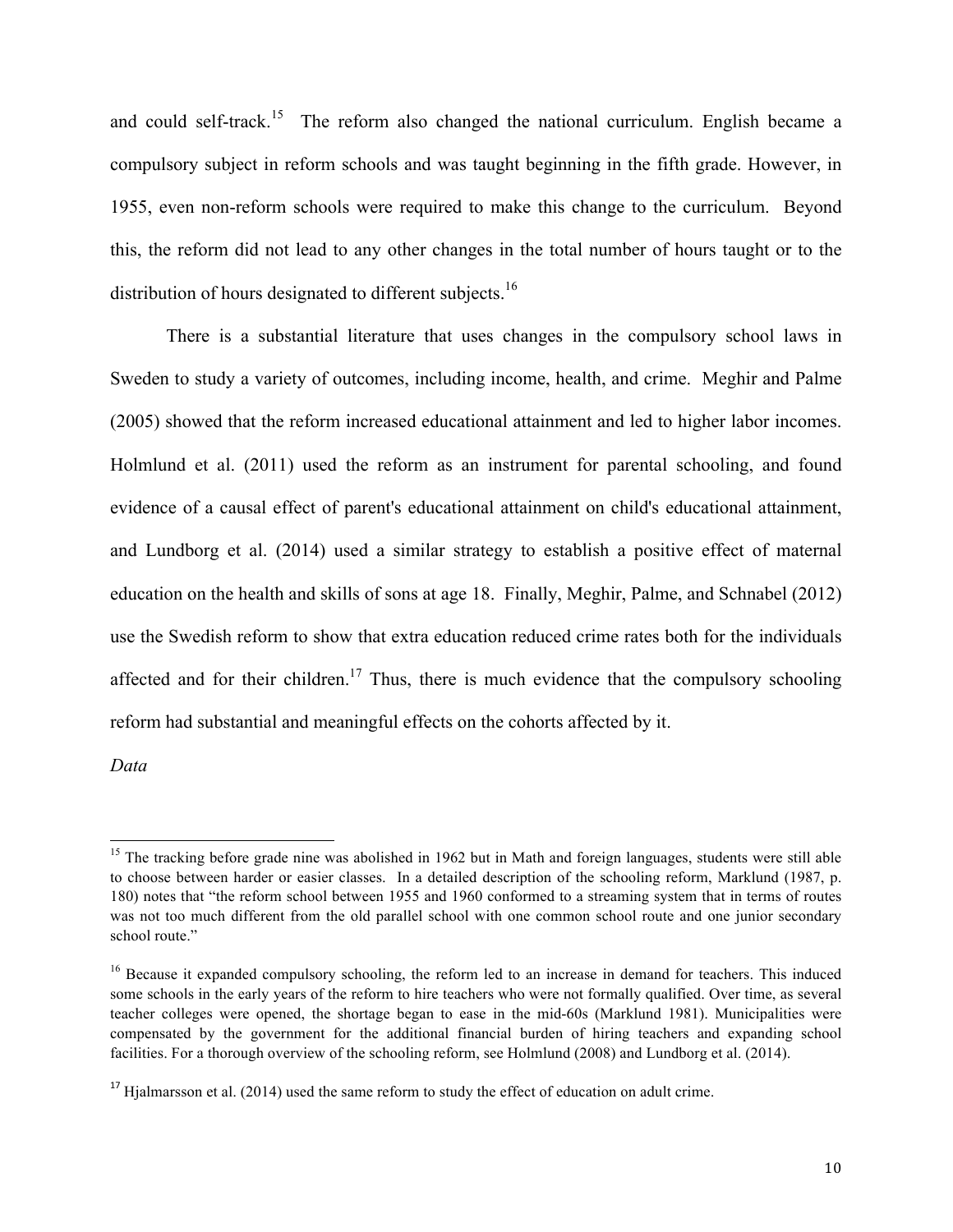We begin with a comprehensive dataset based on merged administrative registers that contains information on all Swedish citizens born between 1930 and 1980; this dataset includes information on educational attainment, municipality of residence, basic demographic information, and detailed wealth data.

In order to assign reform exposure status to individuals, we need to know in which municipalities individuals grew up. To do that, we link data from the 1960 and 1965 censuses that include information on municipality of residence. For cohorts born between 1943 and 1949, we use information from the 1960 census and for those born between 1950 and 1955 we use information from the 1965 census. We drop individuals who were born prior to  $1943$ .<sup>18</sup>

In order to determine which individuals were exposed to the reform, we make use of a reform algorithm constructed by Helena Holmlund. Using birth year and municipality and parish of residence when growing up, the algorithm assigns a binary reform exposure variable to each individual in these cohorts. The algorithm is able to assign reform exposure to 90 percent of individuals born 1943-1955 who have non-missing information on municipality and parish of residence<sup>19</sup>

In order to assign years of schooling to our sample, we use data from the education register in 1990. The register contains information on highest educational degree completed,

<sup>&</sup>lt;sup>18</sup> The reason for restricting our sample to those born 1943 and onwards is that the 1960 census provides a less accurate measure of municipality of residence for those born prior to 1943. A person born in 1940, for instance, may have moved out of his parent's place in order to work or study by the time of the census. Holmlund (2008) documents that the fraction of individuals living with their mothers in 1960 drops substantially for the pre-1943 cohorts.

 $19$  Only 0.19 percent of the population living in Sweden at the time of the 1960 and 1965 censuses lack information on municipality of residence. The reform indicator is subject to measurement error. First, the reform exposure algorithm assumes that the students were in the right grade for their age. Svensson (2008) showed that 88 percent of all children born in 1949 were in the right grade in 1961, reflecting both that some students repeated a class and that some students started school earlier. Second, it is not always possible to assign a sharp starting date of the reform. These measurement problems only concern the cohorts born right around the assumed starting date of the reform and do not affect the consistency of the instrumental variables estimator we use.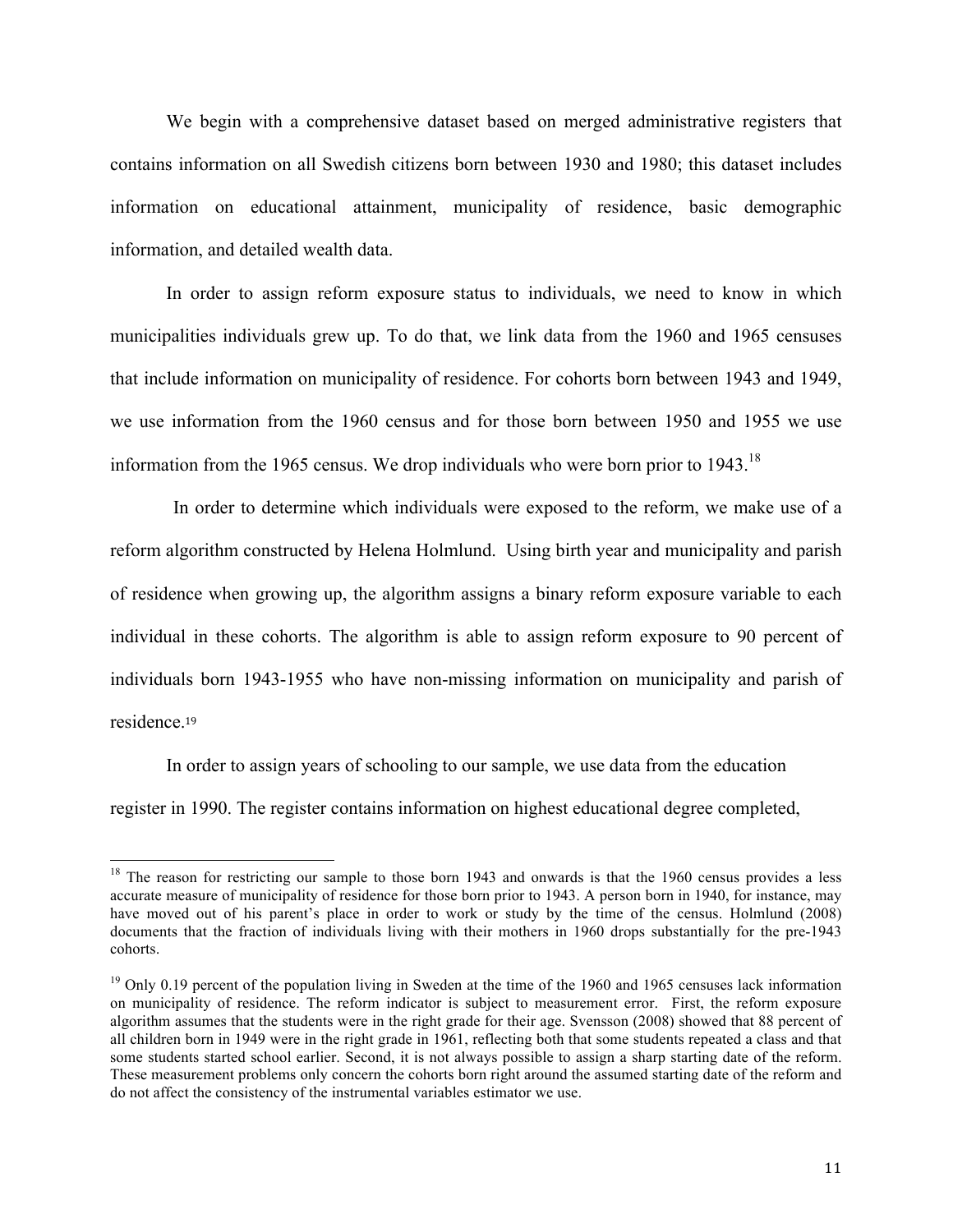which we use to impute years of schooling.<sup>20</sup> Table 1 shows the distribution of schooling in our sample 2 years before and 2 years after the reform.<sup>21</sup>

For data on asset allocation, we predominantly rely on the Swedish Wealth Data (Förmögenhetsregistret) from the year 2000. These data were collected by the government's statistical agency, Statistics Sweden, for tax purposes between 1999 and 2007, when the wealth tax was abolished.22 The data includes all financial assets held outside retirement accounts at the end of a tax year, December 31st, reported by a variety of different sources, including the Swedish Tax Agency, welfare agencies, and the private sector. Financial institutions provided information to the tax agency on their customers' security investments and dividends, interest paid or received, and deposits.<sup>23</sup> Since the information is based on statements from financial institutions, it is likely to have very little measurement error and, since the entire population is observed, selection bias is not a problem.

In this paper, we have data on the aggregate value of bank accounts, mutual funds, stocks, options, bonds, and capital endowment insurance as well as total financial assets and total assets

<sup>&</sup>lt;sup>20</sup> We follow Holmlund et al. (2011) and impute years of schooling in the following way: 7 for (old) primary school, 9 for (new) compulsory schooling, 9.5 for (old) post-primary school (realskola), 11 for short high school, 12 for long high school, 14 for short university, 15.5 for long university, and 19 for a PhD university education. Since the education register does not distinguish between junior-secondary school (realskola) of different lengths (9 or 10 years), it is coded as 9.5 years. For similar reasons, long university is coded as 15.5 years of schooling.

 $21$  In the table, there is no category for 8 years of schooling as the education register does not distinguish between different lengths of pre-reform primary school. Some school districts in the big cities had already implemented 8 years of mandatory schooling at the time of the reform.

<sup>&</sup>lt;sup>22</sup> The wealth tax used to be paid on all the assets of the household, including real estate and financial securities, with the exception of private businesses and shares in small public businesses (Calvet et al. 2007) and was levied at a rate of 1.5 percent on net household wealth exceeding SEK 900,000 in year 2000. The Swedish krona traded at \$0.106 at the end of 2000, so this threshold corresponds to \$95,400.

 $23$  Importantly, nontaxable securities and securities owned by investors below the wealth tax threshold were included in the reports (Calvet et al. 2007).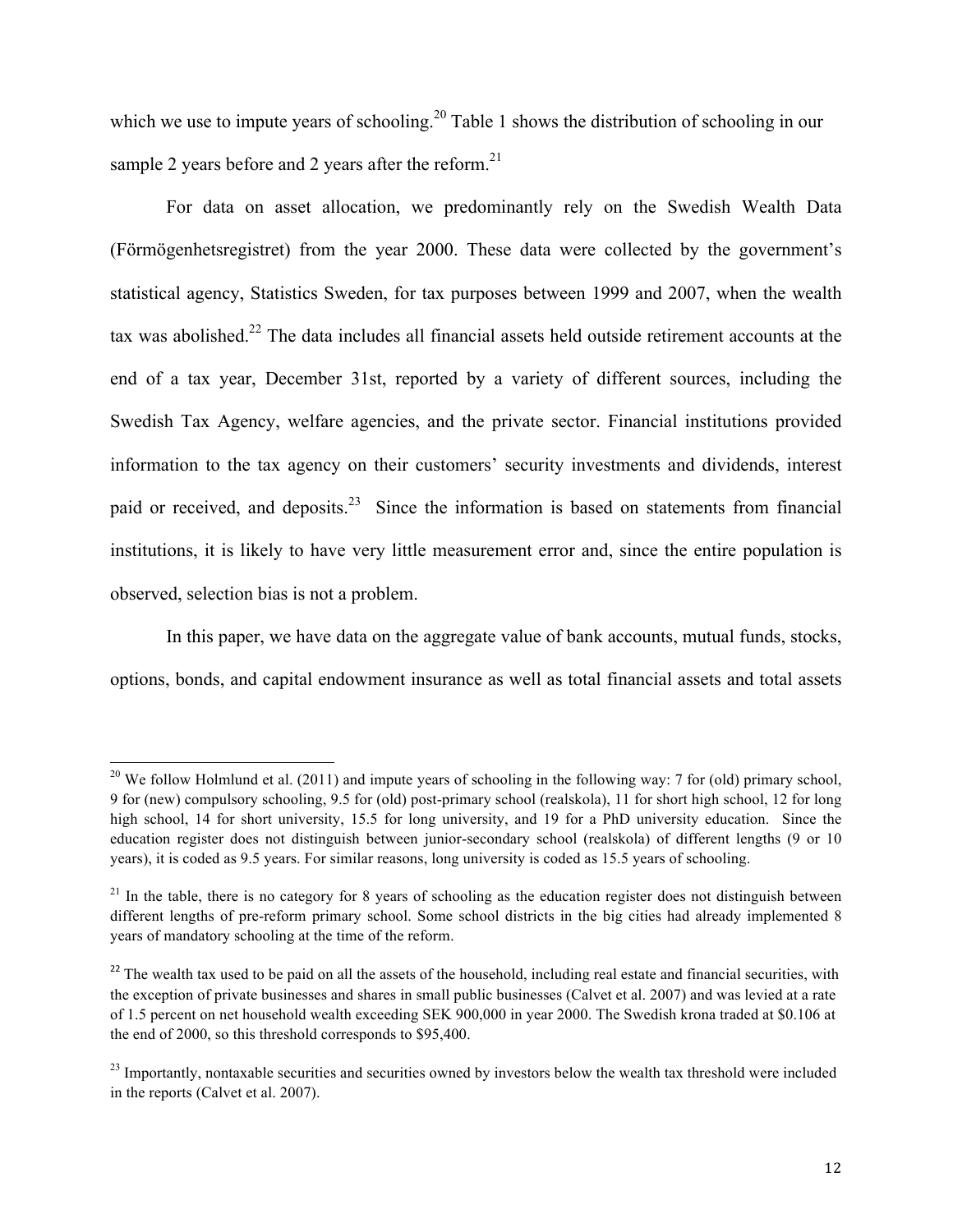for the population of Sweden.<sup>24</sup> For the analysis, we use data on the value of stocks, the value of risky assets (stocks plus mutual funds with a risky component), and total financial wealth held by individuals.

For data on income, we use the Income Register which includes income beginning in 1968. Our measure of earnings includes earnings from employed labor as well as selfemployment.

Our final sample for analysis includes more than 1.3 million individuals born between 1943 and 1955 for whom we have complete information on schooling, municipality and parish of residence when growing up, and wealth in 2000. While 1.8 million Swedish citizens were born between 1943 and 1955, twenty percent of those did not participate in the 1960 census; however, this group consists almost entirely of immigrants who had not arrived in Sweden by 1960 and, consequently, were not exposed to the educational reform. Out of the remaining individuals, 95 percent survived until 2000. Only 2 percent lack information in the education register of 1990.

We analyze equity market participation using four outcome variables constructed from the 2000 Wealth Register.<sup>25</sup> The first is an indicator variable for whether the individual owns stocks directly – we refer to this as stock market participation or direct equity participation. The second variable is an indicator variable for participation through either direct stock holding or mutual funds with a stock component – we refer to this as risky market participation.<sup>26</sup> Our final two

<sup>&</sup>lt;sup>24</sup> We have incomplete information on small bank accounts as they did not need to be reported by banks to the Swedish Tax Agency unless there was more than 100 SEK (about \$10) in interest during the year.

 $25$  The choice of year 2000 is somewhat arbitrary. As a result, we later show that our results are quite similar when we use the years 1999, 2001, and 2002. An advantage of using data from the earlier years of the Wealth Register is that all individuals in the sample are below the age of retirement. Fagereng, Gottlieb and Guiso (2013) show a rebalancing of the portfolio away from stocks as investors approach retirement, and stock market exit after retirement.

 $26$  This includes holdings of mutual funds that only include stocks but also includes mutual funds that have a mixture of stocks and other financial instruments such as bonds. By definition, persons with zero financial wealth are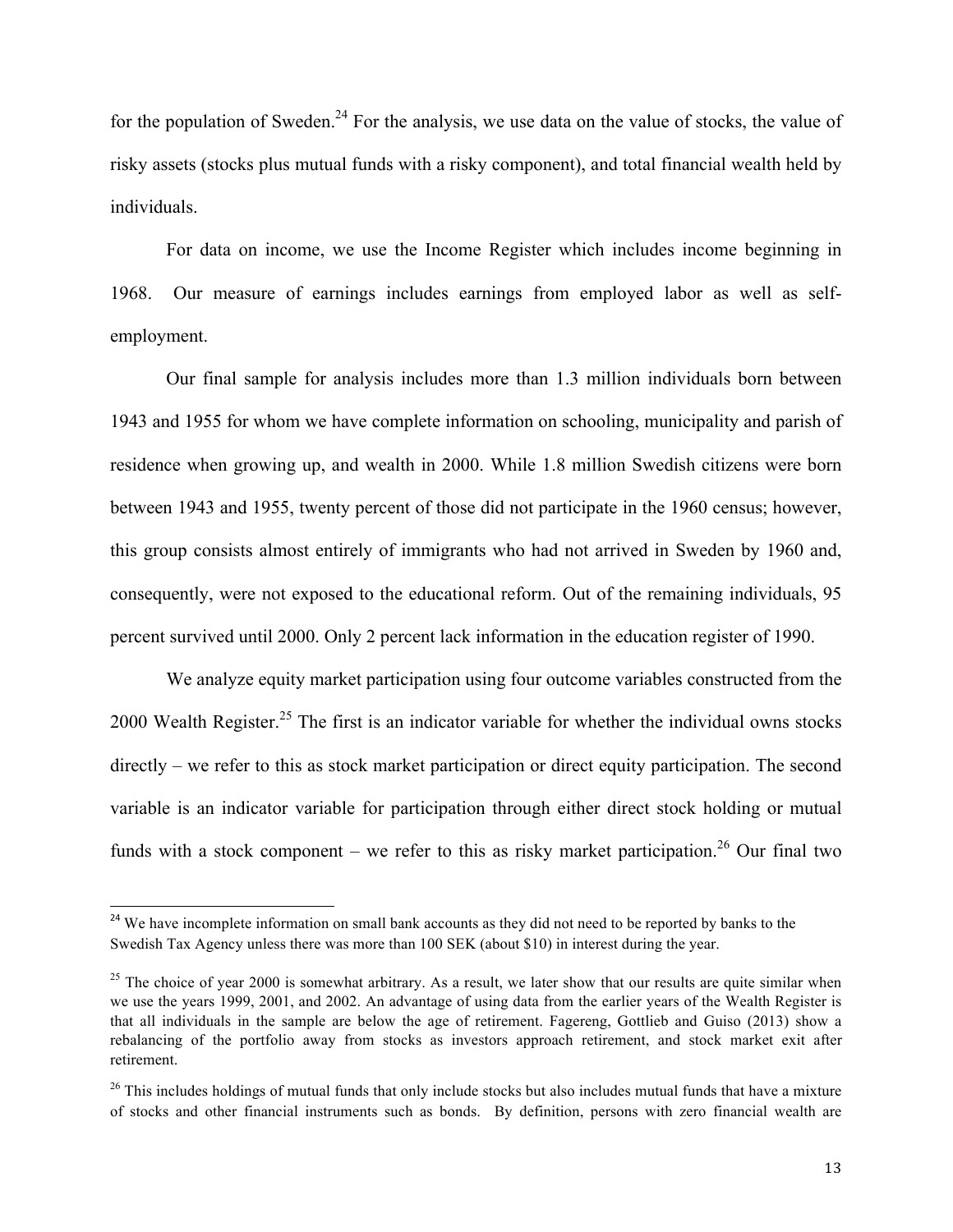measures are the share of financial assets held in stocks, and the share of financial assets held in equities, both conditional on participation. This latter variable is defined as the proportion of financial assets that are either in stocks or in mutual funds that have a stock component.

Table 2 provides summary statistics for our data. On December 31 2000, 36 percent of individuals in our sample directly held stocks outside retirement accounts, while 63 percent held equities either through direct stock holding or mutual funds with a stock component. Although there is no difference in men and women's rate of participation in risky financial markets, men held more of their risky assets as stocks while women preferred mutual funds with an equity component. Conditional on participation, the average equity share for men and women was 0.37 and 0.31 and the average risky share was 0.54 and 0.67 respectively.

#### **5. Empirical specification**

Our empirical specification is based on the two following equations. Our first stage equation is:

$$
S_{icm} = \pi_{\mathbf{0}} + \pi_{\mathbf{1}} R_{cm} + \theta_m + \delta_c + \varepsilon_{icm}.
$$
 (1)

where  $S_{icm}$  denotes the number of years of schooling of individual *i*, belonging to cohort *c*, and growing up in municipality *m*. Reform exposure,  $R_{cm}$ , is a dummy variable taking the value of one if the individual was exposed to the reform.  $\theta_m$  and  $\delta_c$  denote municipality and birth cohort fixed effects.

<u> 1989 - Jan Samuel Barbara, menyebaran sebagai pengaran pengaran pengaran pengaran pengaran pengaran pengaran</u>

The main equation of interest is:

$$
FIN_{icm} = \gamma_0 + \gamma_1 S_{icm} + \theta_m + \delta_c + \varepsilon_{icm}.
$$
 (2)

considered to have no holdings of stocks or risky assets.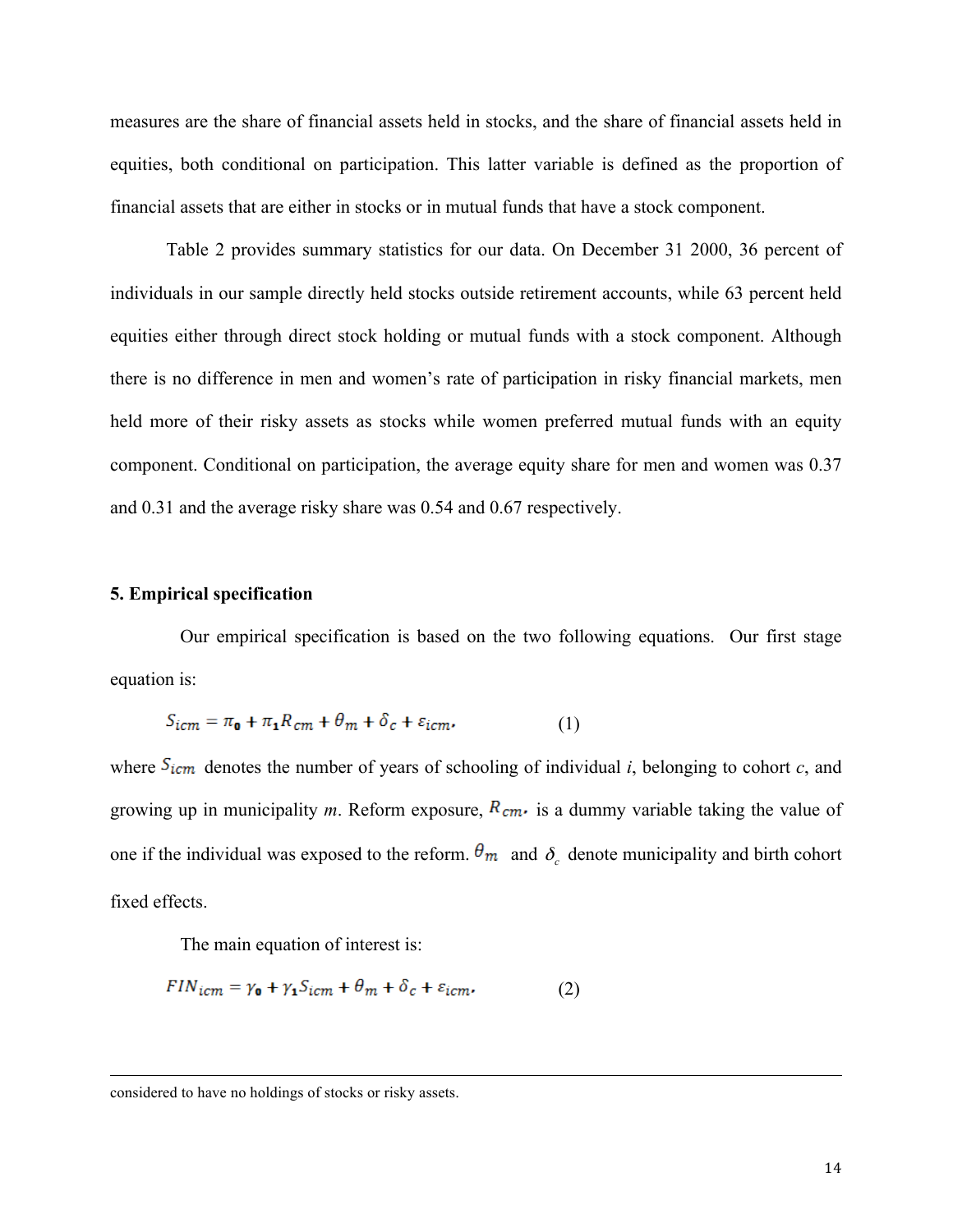where  $FIN_{icm}$  denotes our outcomes of interest, such as stock market participation or the share of risky assets. Here,  $S_{icm}$  is instrumented with reform exposure, according to Equation (1). The parameter of interest is  $Y_1$  which captures the causal effect of schooling on financial outcomes. Standard errors are clustered at the municipality level to allow for heteroskedasticity and arbitrary serial correlation across cohorts within municipalities. In addition to the basic specification in (1), we also estimate specifications with controls for parental education, with municipality-specific trends, and with region by cohort dummies. As we will see later, the estimates are quite robust to the exact choice of specification.

As described earlier, the reform was not randomly implemented across municipalities. Our empirical approach is therefore based on the assumption that, conditional on birth cohort fixed effects and municipality fixed effects (and, in some specifications, parental education, municipality-specific trends and region by cohort dummies), exposure to the reform is as good as random.

While we cannot test this assumption directly, we can provide evidence that suggests it is valid. We first examine whether the timing of reform implementation is related to observable characteristics; these results are presented in Table A1. The first column shows the relationship between parental schooling and our binary indicator of reform exposure without controlling for municipality dummies. Here, both mothers and fathers' schooling is positively and significantly associated with reform exposure, suggesting that, in a given year, the reform was more likely to be implemented in municipalities where the parents were better educated on average. However, when we include municipality fixed effects in column (2), this wipes out these significant correlations; the estimates of parental schooling in column (2) are tiny and statistically insignificant. This continues to be the case in the specifications with region by birth cohort fixed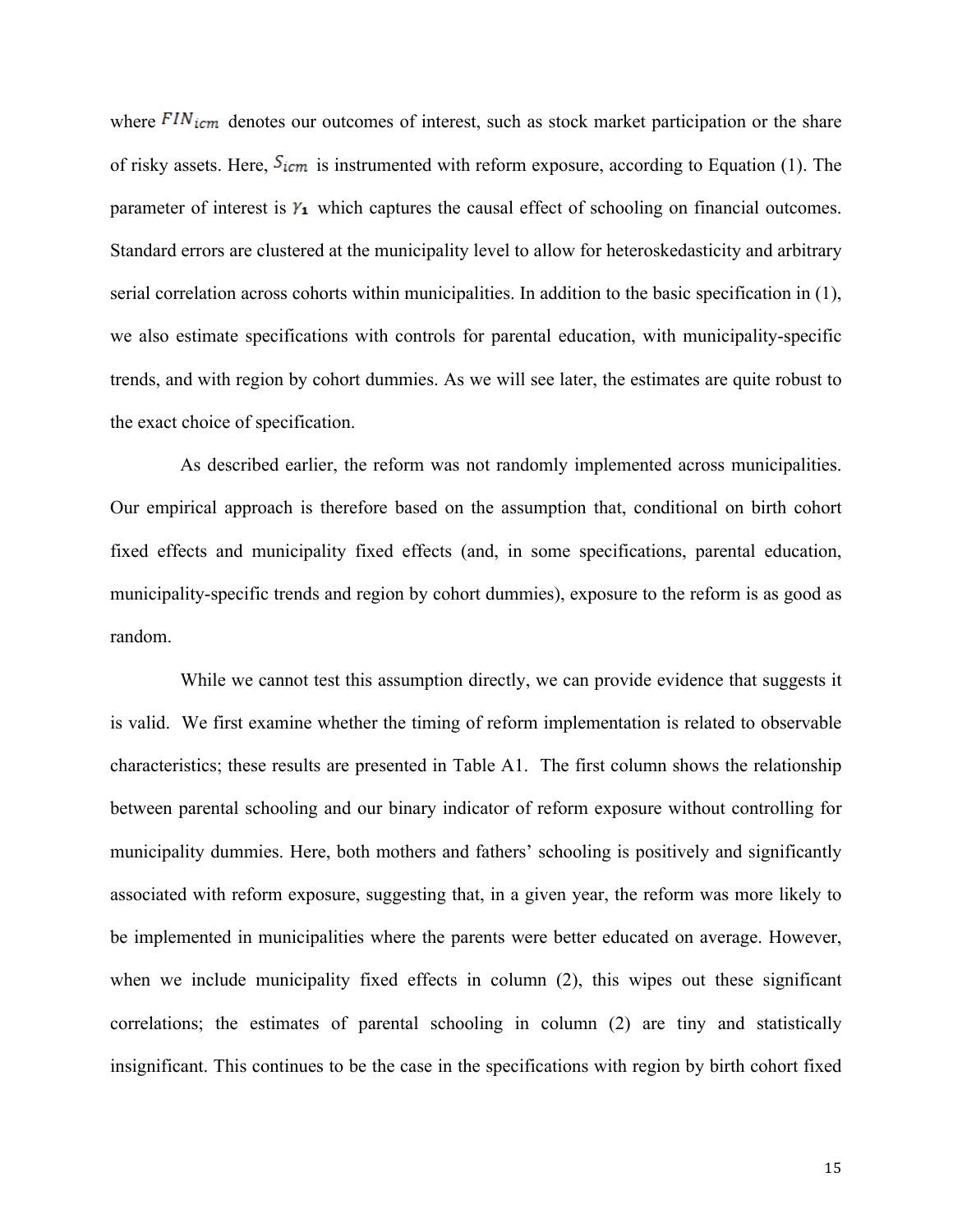effects and municipality-specific trends (columns 3 and 4), suggesting that our identifying assumption may be reasonable.

Finally, a concern may be that some parents may have responded to the reform by moving to municipalities that were early implementers in order to ensure their child would benefit from the reform. Such endogenous mobility has previously been investigated by Meghir and Palme (2005) and by Holmlund (2008); both studies find little reason for concern. Only between 3 and 4 percent moved from a municipality that had not yet implemented the reform to a one that had, and an equal share moved in the opposite direction. In addition, mobility was not found to be systematically related to observable characteristics that are associated with education, such as parent's education.

#### **6. Results**

#### *First Stage*

We first examine the relationship between exposure to the reform and years of education. In Table 3, we present the regression results of the first-stage effects of reform exposure on education using four different specifications. Column (1) includes controls for birth cohort fixed effects and municipality fixed effects; we find the reform increases education by 0.27 years for men and 0.16 years for women. To control for possible omitted variables, we next include additional controls for parental schooling to our first-stage regressions. Column (2) in Table 3 adds controls for mother's schooling; this has no effect on the estimates of the effect of the reform. When we next add region by year of birth fixed effects to the base specification (Column 3), this leads to a slight increase in the coefficients to 0.3 for men and 0.18 for women. Finally, column (4) adds municipality-specific linear trends to the base specification; once again, the addition of these controls leads to a small increase in the first stage estimates to 0.32 for men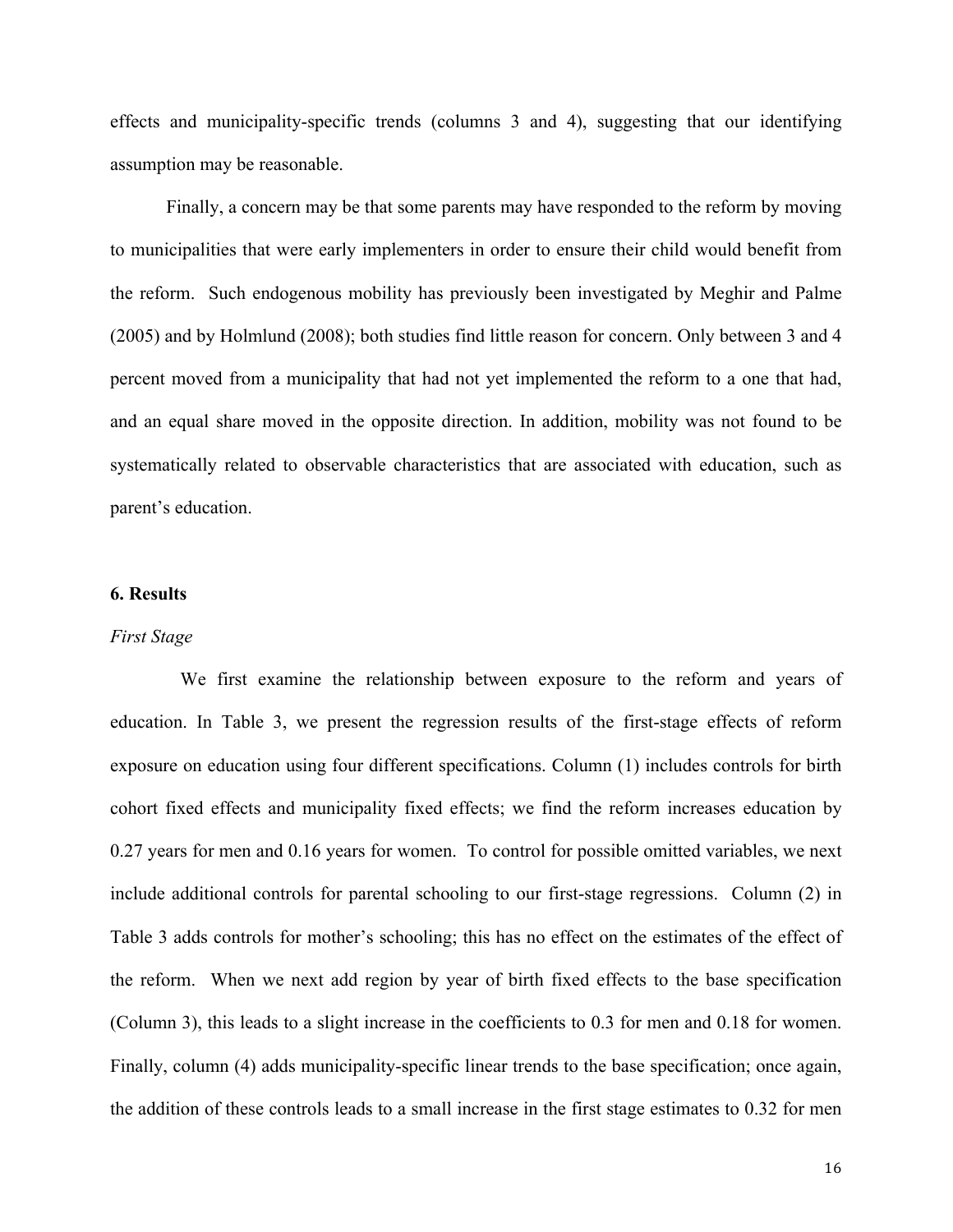and 0.21 for women. For both men and women, the F-statistics suggest that the instrument is sufficiently strong in all specifications.

#### *Effects of Education on Stock and Risky Asset Holding*

Table 4 shows the effect of schooling on individual stock market and risky asset participation. Panel A presents the estimates for stock market participation of men and panel B presents the corresponding results for women. The first column shows the OLS relationship between schooling and stock market participation. Not surprisingly, this estimate is positive and highly significant for both men and women, with magnitudes of 0.034 and 0.029 respectively, implying that an extra year of schooling is associated with about a 3% increase in the probability of stock market participation. Columns (2) to (5) then present the IV estimates for a variety of specifications. All specifications include cohort and municipality dummies and columns  $(3) - (5)$ also include controls for mother's schooling, region by year of birth fixed effects, and municipality-specific trends, respectively. Among males, in the baseline specification (Column 2), the estimate suggests that an extra year of education increases stock market participation about 2% from a base of 42%. Importantly, our results are quite robust to specification choice with estimates for men of about  $2\%$  in all columns.<sup>27</sup> Among women, although the OLS estimates are quite similar to those of men, the IV estimates provide no evidence for a positive effect of education on stock market participation. Indeed the point estimates are negative, albeit statistically insignificant.

In panels C and D of Table 4, we study a broader measure of risky financial behavior - risky market participation. This variable is one for people who either own stocks directly or who

<sup>&</sup>lt;sup>27</sup> Stephens and Yang (2014) show that, in the US, estimates of compulsory schooling are generally not robust to adding interactions of census region and year of birth to the regression. In column (4) we show that our estimates are robust to adding region by year of birth fixed effects. Sweden has 21 counties that we use to construct these fixed effects.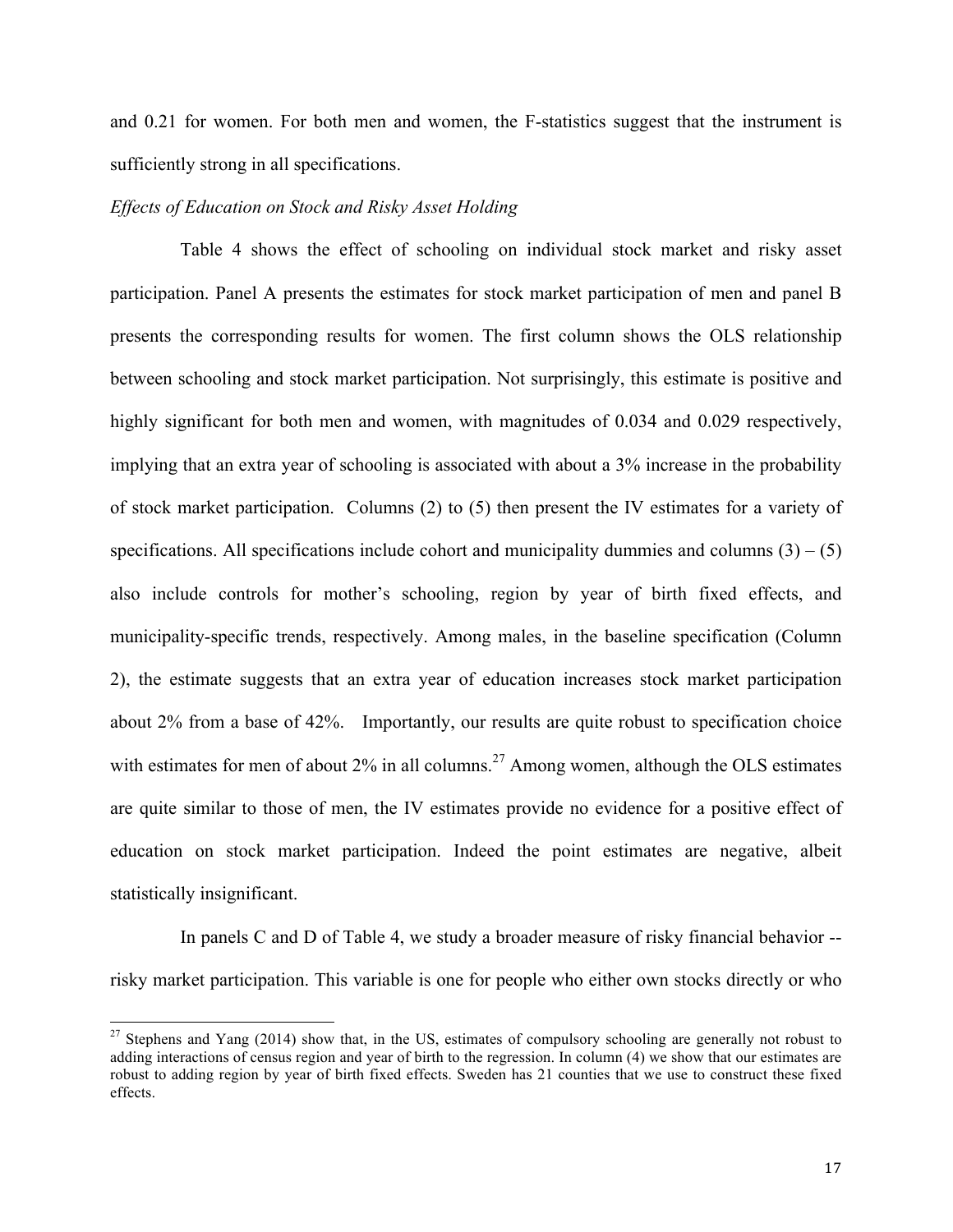own stocks indirectly through mutual funds. The IV evidence of an effect of education is now weaker for men, with point estimates of about 1% that are marginal in terms of statistical significance. This suggests that the effect of education may in fact be working through the decision to purchase individual stocks instead of holding mutual funds with a stock component. The estimates for women continue to be negative and statistically insignificant.

In addition to influencing the participation decisions, education could also affect the allocation decision between risky and less risky assets. In Table 5, we look beyond the extensive margin and study the effects of education on the log (share) of stock holdings and risky assets in financial wealth, conditional on participation. Panels A and B show the results for the share of financial wealth directly invested in stocks and Panels C and D have the analogous estimates for log (share) of financial wealth in risky assets. For men, there is a positive and statistically significant effect of education on the log (share) of wealth held in stocks. The estimates imply that, conditional on participation, one more year of education results in around a 10 percent increase in the share of stocks in financial wealth for men. Relative to the average share of 37 percent, this is equivalent of around 3.7 percentage point increase in the share of stocks for men.<sup>28</sup> However, as at the extensive margin, there is no evidence of any effect for women. Also, as was the case at the extensive margin, when we turn to the share of financial wealth in risky assets (stocks and stock-containing mutual funds), the effects for men are positive but smaller (and less statistically significant) than for stock holding. As before, there is no evidence of an effect for women.

 $28$  As is common in the literature on the returns to education, the IV estimates here are larger than the OLS estimates despite priors that OLS is likely biased upwards due to omitted variable bias. This can be explained by a variety of factors, the most likely being that the IV represents the local average treatment effect—the effect of education for those who would have obtained 7 years of education but who, after the reform, obtain 9. The effects of education on this sample may be larger than the average effects for the population.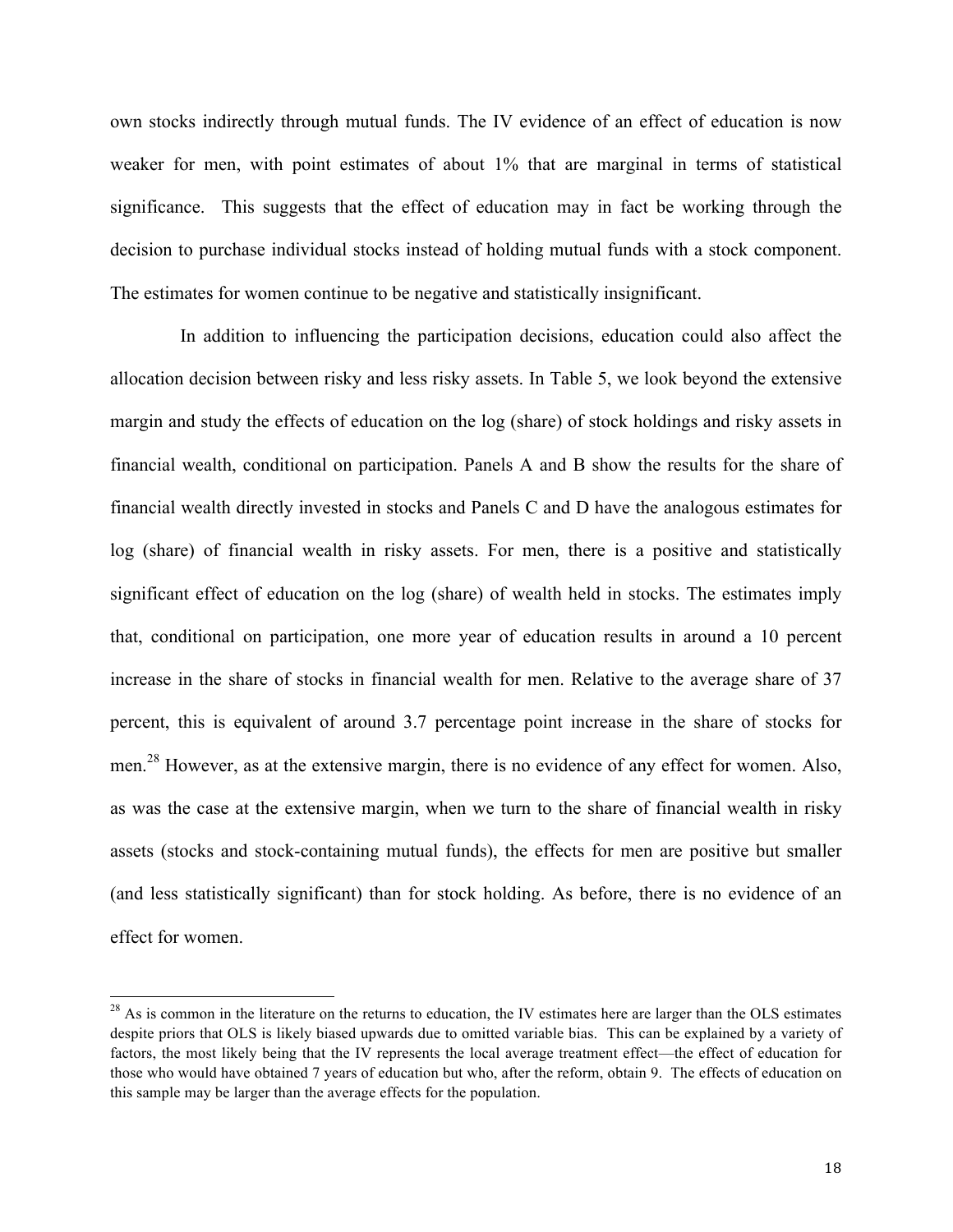### *Robustness Checks*

We also conducted a number of robustness checks; these are presented in Appendix Tables 2 and 3. For parsimony, we only report estimates for our baseline specification with municipality and cohort fixed effects.One possible concern is that we are including too many years before and after the reform and should look more closely around the law change. Panel A of Table A2 shows our main results when we include only cohorts born within 5 years of the first reform cohort in that particular municipality to verify that we are making appropriate comparisons; the results are quite robust to this restriction. Because of uncertainty regarding the exact number of pre-reform years of schooling in the three cities of Stockholm, Göteborg, and Malmö, Panel B, presents estimates when we re-run our main specification dropping these cities. The estimates are similar but the standard errors fall somewhat. This probably arises because the first stage is weaker due to the generally higher levels of pre-reform education in these cities.<sup>29</sup>

Finally, Appendix Table 3 presents results when we consider different years of data. Our decision to use wealth data from 2000 was arbitrary, and Appendix Table 3 shows our results are robust to this choice by reporting estimates using data from 1999, 2000, 2001, and 2002 in columns (1) to (4) respectively. The last column then shows estimates using averages of the dependent variable for each individual across the 4 years. These estimates are almost identical to the estimates using 2000 data; this is unsurprising as investment behavior tends to change slowly over time.

#### *Intra-Household Spillovers*

So far, we have considered the role of individual education on his/her own investment behavior. However, when one considers families, it may be that one spouse influences the

 $^{29}$  Excluding these three cities increases the first stage coefficient in the baseline specification from 0.27 to 0.34 for males and from 0.16 to 0.21 for females.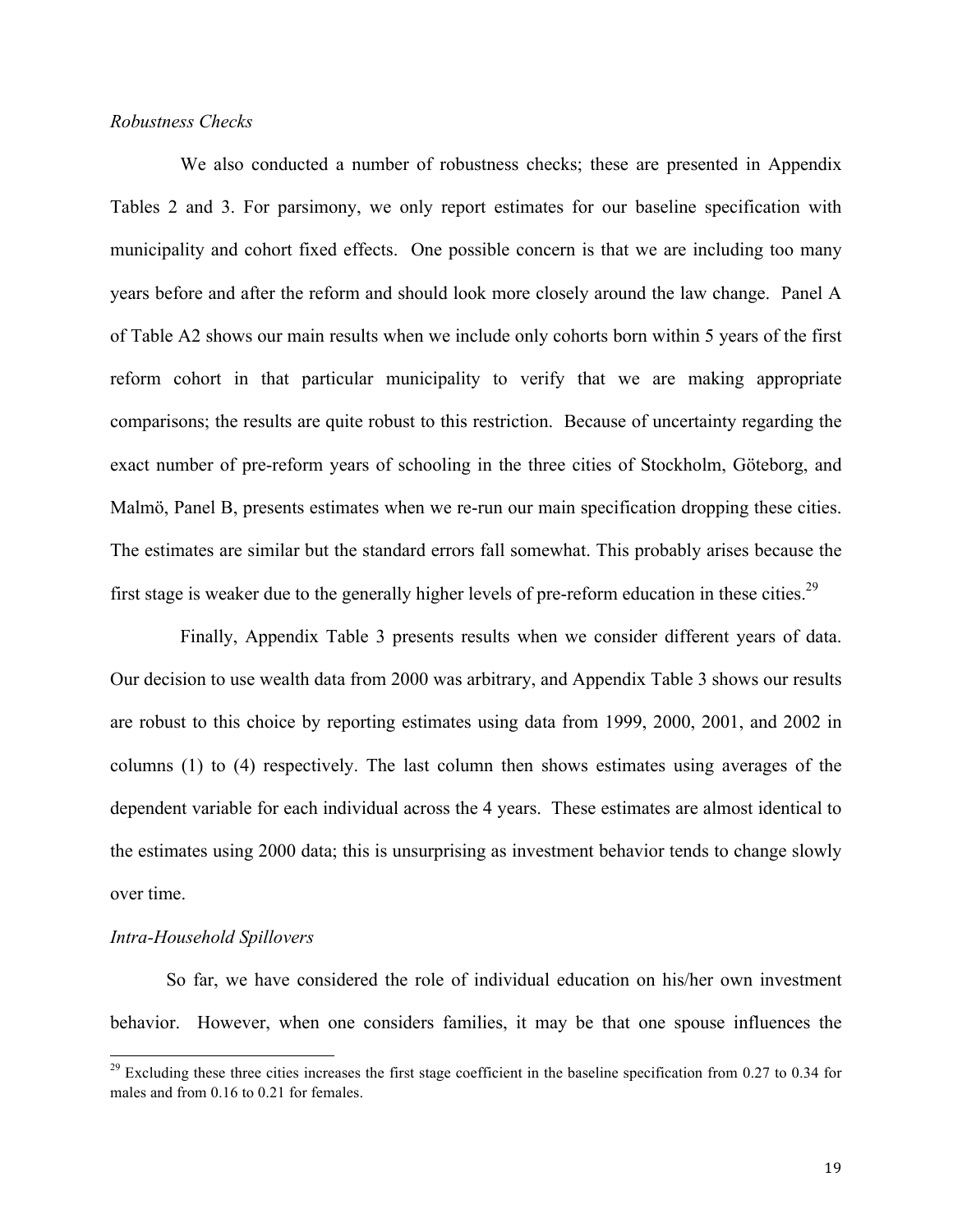other's investment behavior.<sup>30</sup> To test this empirically, we can estimate the effects of one spouse's education on the portfolio allocation of his/her spouse. $31$ 

In Table 6, we look for spillovers within households directly by studying how one spouse's education affects the asset holding of the other. We do this with and without a control for the education of the other spouse, where we instrument both own education and spousal education with reform exposure. We find no evidence of any spillover effects.<sup>32</sup>

#### *Intergenerational Spillovers*

Finally, because of the richness of our data we are able to examine whether the effects of education on financial risk-taking are transmitted to the children. To do so, we estimate similar specifications, but now our outcome measures are the risk allocation of the *children* of the affected cohorts.

In order to link children to their parents, we make use of the Swedish multigenerational register. With our data, we are able to link children born 1980 or earlier to our main sample born 1943-1955. For our female sample, we observe 920,148 children distributed across 492,224 mothers. For fathers, we observe 713,886 children among 404,982 fathers.<sup>33</sup>

 $30$  As we noted earlier, there is no tax incentive for spouses to reallocate assets from one to the other.

 $31$  For married people, we can also examine the effect of their education level on the investment decisions of the household, not just their individual investments. When we do this, we continue to find evidence of an effect of education on individual investment behavior within two-adult households (even in this reduced sample) but find no evidence of an effect on total household asset allocation.

 $32$  The reason for the smaller number of observations in these regressions is that the sample is restricted to cases where also the spouse has non-missing information on education, birth year, and reform exposure. In these analyses, we put no restriction on the birth year of the spouse.

<sup>&</sup>lt;sup>33</sup> We thus lack information on children for 23 percent of the women, which reflects that some women remain childless throughout their life and that some children were born after 1980. From external sources we know that about 12 percent of women born during our study period remained childless (SCB 2011). We lack information on children for 39 percent of our males, where the higher rate reflects the fact that a higher proportion of males in our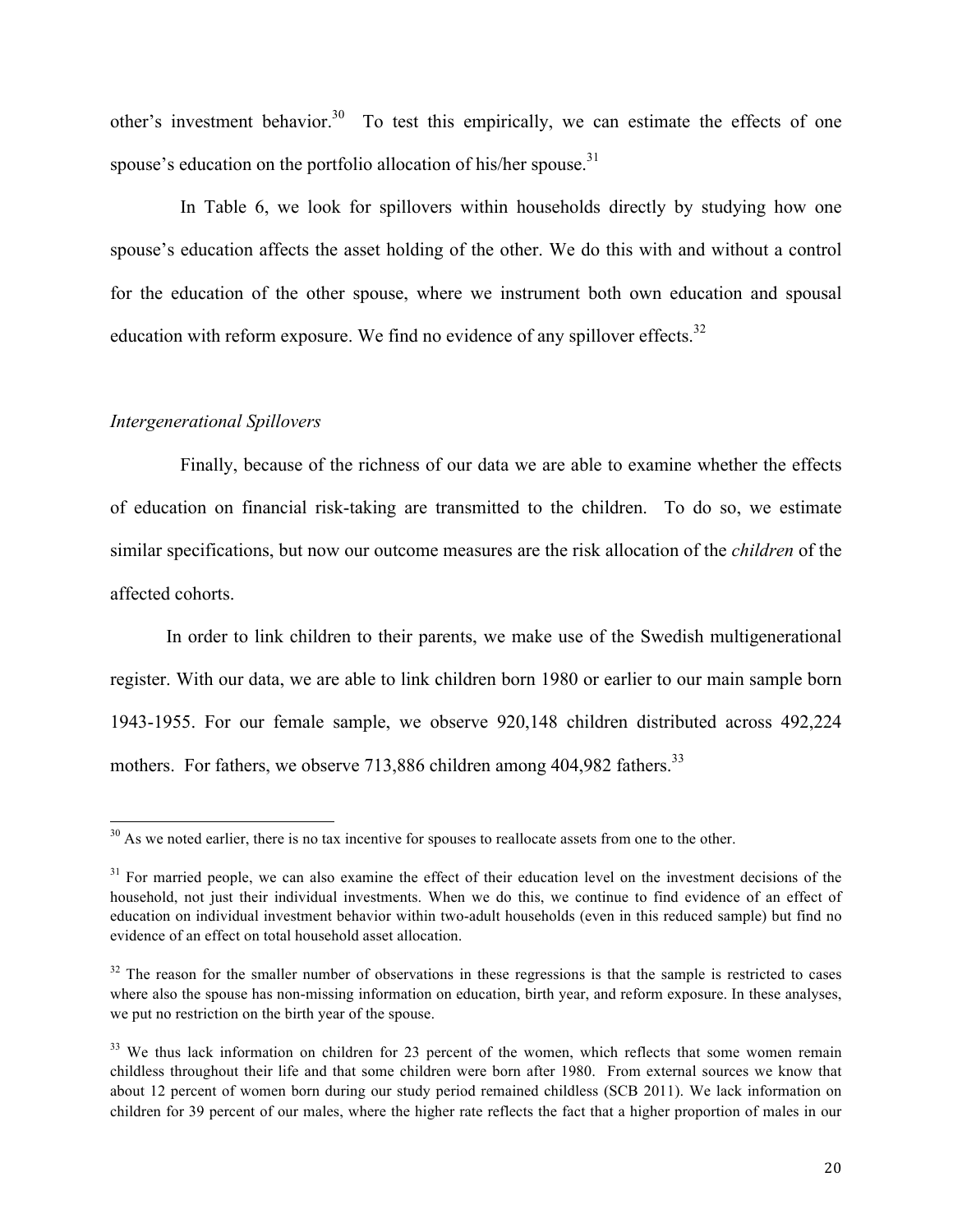In order to study outcomes of the children at the oldest possible age, we focus on data from the wealth register as of 2006. This is the last year of data in the register; at this point, the youngest child is at least 26, which is well past the age at which most young Swedish adults have completed their education. Table A4 shows summary statistics for the sample of children, revealing that the average age of the children in 2006 was 33. Despite their relatively young age, almost half of the children hold some risky asset and about a fifth hold stocks directly.

Table 7 summarizes the results, using the previous IV specification that includes municipality and birth cohort fixed effects. Panel A shows the effects for men. In the first column, the estimate of the effect of father's schooling on children's stock market participation is 0.002 and insignificant. We get similarly tiny and insignificant estimates for children's risky market participation and for their log share of stocks or risky assets. The corresponding results for mothers, shown in Panel B of Table 7, are small and insignificant in all cases, suggesting that mothers' schooling does not causally influence children's financial holdings. This is in contrast to the OLS estimates that suggest significant and positive correlations between parental schooling and children's holdings.<sup>34</sup>

There are two potential concerns with the analysis above. First, parental schooling may be related to the probability of observing a child in our data, which could bias our results. This would be the case if schooling increases the age at first birth or the probability of remaining childless. We can test this directly; to do so, we estimate the effect of schooling on the probability of not observing any child our data. Doing so, we get positive but statistically insignificant effects of schooling for both males and females, suggesting no systematic

<u> 1989 - Andrea Santa Andrea Andrea Andrea Andrea Andrea Andrea Andrea Andrea Andrea Andrea Andrea Andrea Andr</u>

study cohorts remain childless and that, on average, males have their first child later than females (SCB 2011).

<sup>&</sup>lt;sup>34</sup> This finding appears inconsistent with recent U.S. evidence that used variation induced by compulsory schooling laws and data from the Panel Study of Income Dynamics that found a negative effect of parental education on the measured risk aversion of their children (Hryshko et al. 2011).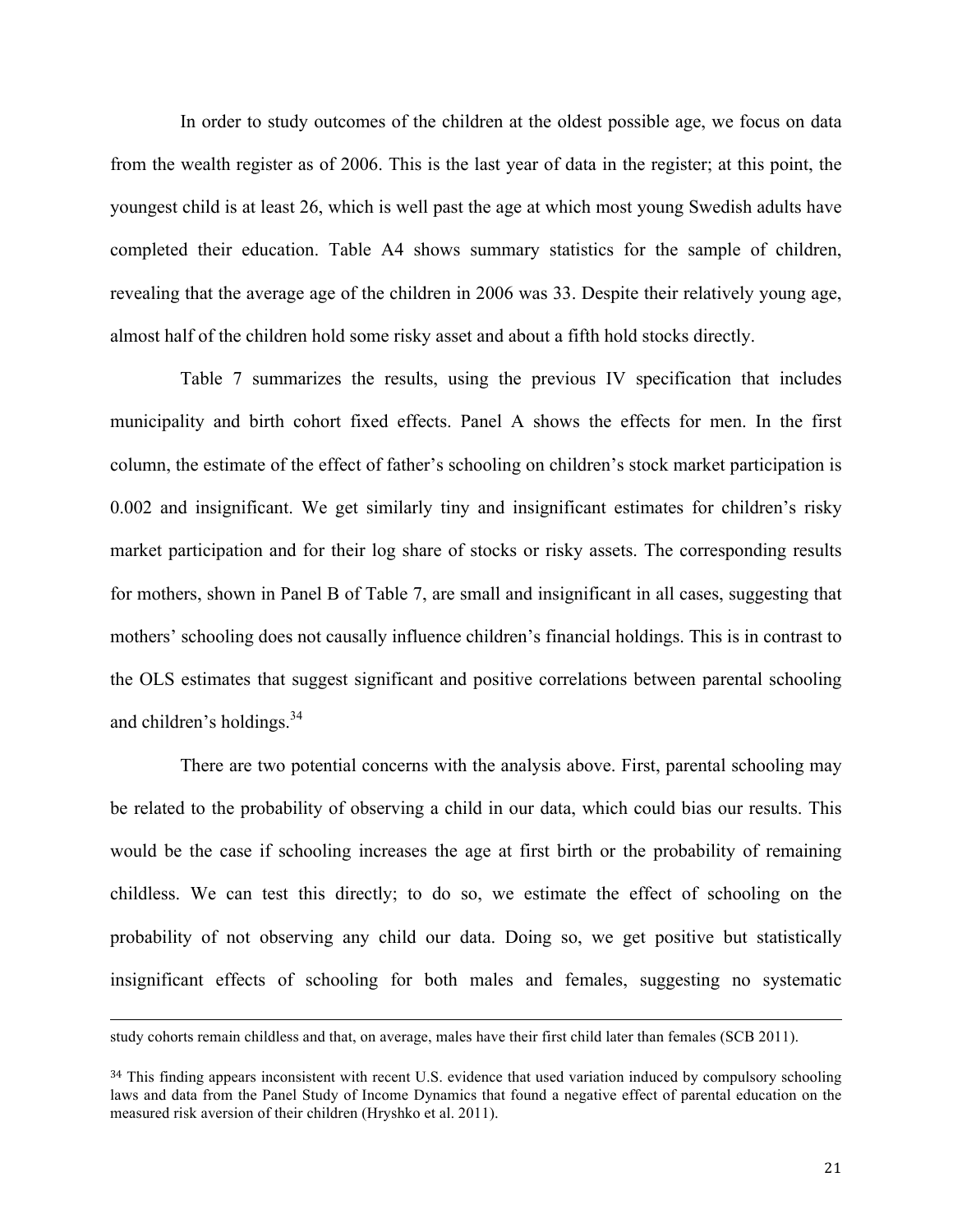differences in the probability of being in our sample by parental education.

A second concern is that, among the parents where we observe at least one child, schooling might be negatively related to the age of the child in 2006. If younger children hold fewer assets, this might bias us against finding an effect of schooling. To test this, we estimate the effect of schooling on age of the child in 2006. When we do this, we again find small and insignificant effects for both males and females.<sup>35</sup>

#### *Discussion*

We have found that exogenous increases in education lead to greater stock market participation among men. This is an important finding, as it suggests that risk-taking behavior in financial markets is partly determined by educational policies. However, the question remains: what are the mechanisms underlying the effect of male education on investment behavior?

While we cannot definitively answer this question, we next explore some of the potential mechanisms through which education could operate. One channel, emphasized by Cooper and Zhu (2014), is that education increases earnings and, hence, leads to greater risky market participation. This could be because higher stable return to human capital can partially substitute for bond holding, or perhaps because the fixed costs of investment decrease with earnings.

For comparison to the existing literature, we first estimate the returns to education using the compulsory schooling instrument and our sample. In this case, the dependent variable is the log of average earnings between 1980 and 2000, including only those years with positive earnings. These results are presented in column (1) of Table A5. Using 2SLS, the return to education is about 3% for men but there is no evidence of a positive return for women.<sup>36</sup> It could

 $35$  The estimates are -0.07 for males and -0.17 for females. In addition, we have run the analyses in Table 7 controlling for the age of the child in 2006. The conclusions were robust to this change.

<sup>&</sup>lt;sup>36</sup> The OLS estimates suggest a return of about 7% for both men and women. The low 2SLS earnings returns to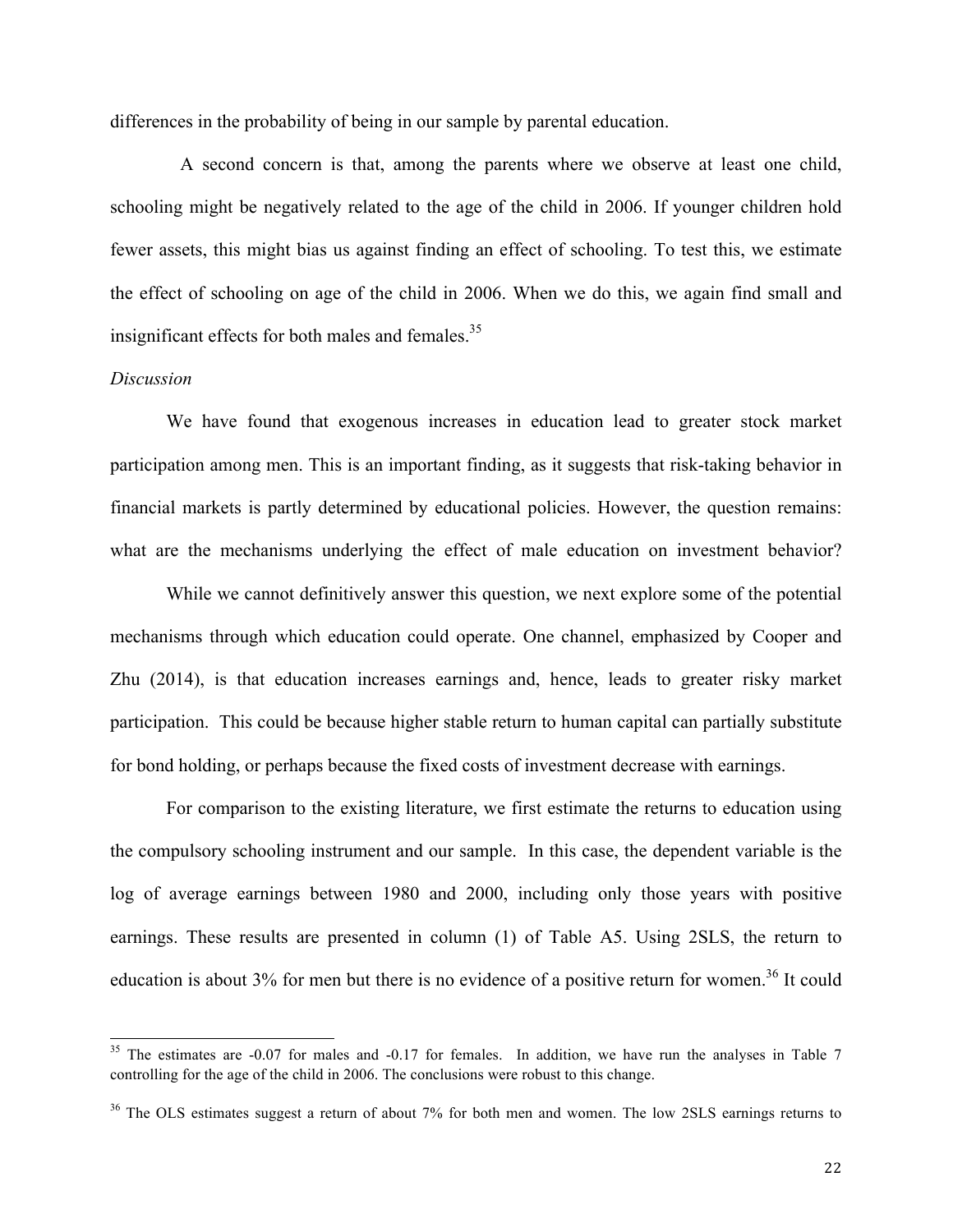be that education affects earnings for men, and these increased earnings affect their risk-taking behavior. As a crude way of testing this channel, columns (2) to (5) of Table A5 include controls for log(earnings). As a result, there are falls in the size of the coefficients of education on risk taking but the changes are not large, suggesting that the earnings channel may not be very important.

Another possible mechanism is that the changes in portfolio allocation are due to differences in financial wealth.<sup>37</sup> While education could increase financial wealth through its effect on earnings, it could also affect it directly by changing saving or consumption behavior. If people become less risk averse as their wealth increases, we would expect to see increased wealth due to increases in education leading to changes in financial risk-taking.<sup>38</sup> As with labor earnings, we next include log(financial wealth) as a control in our regressions; we can then attribute the changes in our coefficients of interest as the fraction "explained" by differences in financial wealth.<sup>39</sup> We also report 2SLS estimates of the effect of education on log(financial wealth).

In order to consider financial wealth as a possible mechanism, one much first deal with the issue that many people (24%) are recorded as having zero financial wealth. This arises because, as mentioned earlier, small bank accounts are underrepresented in our data. Since almost

<u> 1989 - Andrea Santa Andrea Andrea Andrea Andrea Andrea Andrea Andrea Andrea Andrea Andrea Andrea Andrea Andr</u>

education are consistent with estimates from previous Swedish studies (Meghir and Palme 2005). Small earnings returns to education are common findings in European data and have recently been found for Britain (Devereux and Hart, 2010) and Germany (Pischke and von Wachter, 2008).

 $37$  In a related literature, Behrman et al. (2012) show that greater financial literacy leads to higher wealth accumulation in Chile.

 $38$  However, even with constant relative risk aversion (CRRA), more education could lead to greater risk tolerance and greater financial wealth through higher returns. In this scenario, greater financial wealth is a result of greater risk-taking rather than a mechanism that leads to greater risk taking.

 $39$  It is important to note that identifying the role of financial wealth is murkier than identifying the role of income in the case of financial wealth, changing risk-taking behavior will itself affect financial wealth; income does not have this same endogeneity problem.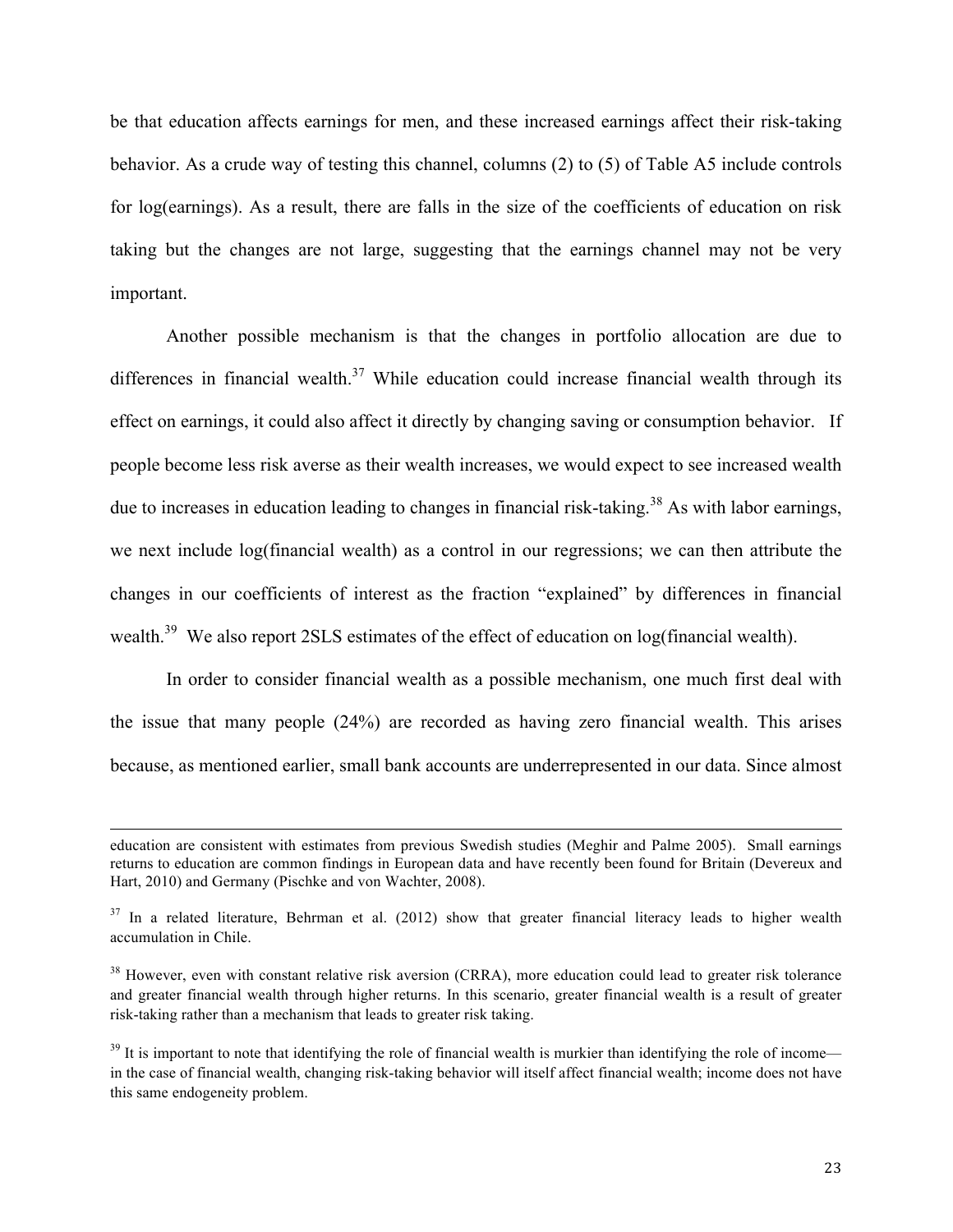everybody has a bank account, in reality the people who we measure as having zero financial wealth probably in fact have some small amount of financial wealth.<sup>40</sup> In addition, the financial wealth distribution is extremely skewed, with a small number of individuals having very large holdings. For these reasons, we use the log of financial wealth in the analysis and we impute financial wealth as being 1 for cases with zero reported wealth.<sup>41</sup> To verify that our conclusions are not being driven by outliers, we also conduct robustness checks where we trim the top of the financial wealth distribution so as to reduce the impact of individuals with extremely high financial wealth.

Table 8 presents the results using our baseline specification with cohort and municipality fixed effects along with controls for financial wealth. As we can see, the addition of a control for financial wealth has a substantial effect on the IV estimates. For example the effect of education on the stock market participation of men falls from 0.018 (Table 4) to 0.012 with the addition of the control for log financial wealth. The last column of Table 8 directly estimates the effect of education on log financial wealth. The IV estimates are statistically insignificant for both men and women. However the point estimate for men (11%) is quite substantial. As noted earlier, one concern is that these estimates are strongly influenced by outliers with very large financial wealth. In Table A6, we show that omitting observations with the top 5% or 10% of financial wealth leads to a larger and more precisely estimated statistically significant 18% effect of a year of education on financial wealth. Overall, the evidence suggests that education increases financial

<sup>&</sup>lt;sup>40</sup> In surveys, the fraction of Swedes aged 15 and above that have a bank account has consistently been 99 percent (Riksbanken, 2014).

<sup>&</sup>lt;sup>41</sup> Using Inverse Hyperbolic Sine function instead, that is defined for zero financial wealth, generates identical results.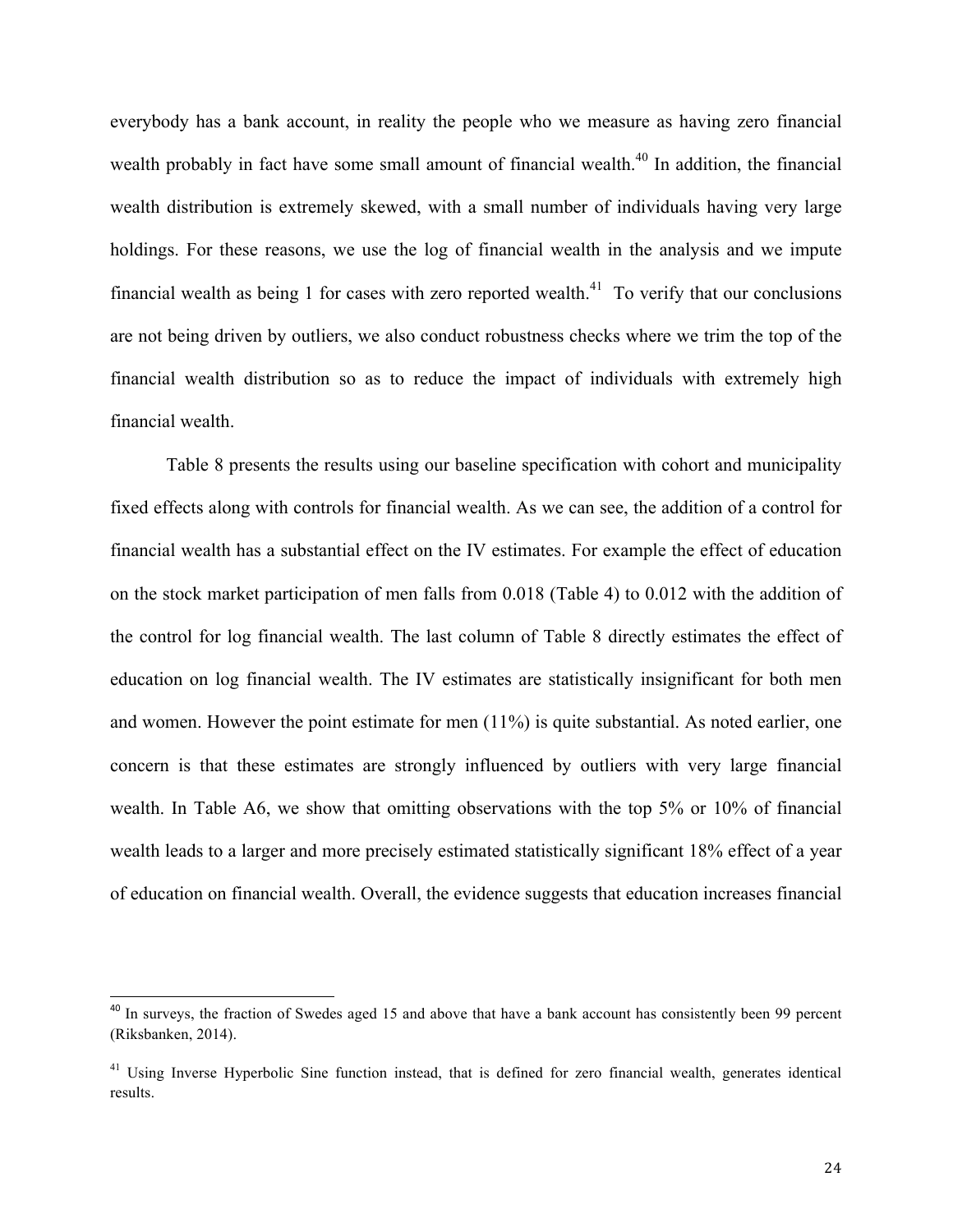wealth substantially and that this is probably an important mechanism through which education increases stock market participation.<sup>42</sup>

Another possible mechanism is that effects of education on portfolio allocation are due to the effects of education on attitudes towards risk-taking. While information deficits and fixed costs are plausible reasons for why education may increase the likelihood of investing in stocks, risk aversion may be a more likely explanation for why education increases the proportion of financial wealth invested in stocks, conditional on participation.<sup>43</sup> Our findings for men that education increases risk-taking at both the extensive and intensive margins are consistent with an effect of education on risk-attitudes over and above any effects on information and fixed costs.<sup>44</sup>

#### **7. Conclusion**

By using the increased educational attainment induced by the change in the compulsory schooling legislation in Sweden in combination with a rich dataset containing wealth information for the entire population of the country, we are able to estimate the causal relationship between education and risk-taking in the financial market. We find evidence of a positive effect of education on stock holding for men but not for women. Interestingly, we find no evidence of spillovers from husbands to wives; husband's education does not affect the stock market participation behavior of his wife and vice-versa. We also find no evidence that higher education of men leads to their children being more likely to hold a higher proportion of financial wealth in

<sup>&</sup>lt;sup>42</sup> Interestingly, adding log(earnings) as an control in addition to log(financial wealth) has no effect on the effect of education on risk-taking, suggesting that the effects of income probably work through their effects on financial wealth.

 $^{43}$  In a standard asset pricing model (assuming CRRA and Independently and Identically Distributed returns), the risk preference parameter for an individual is proportional to the share that the individual invests in equities.

<sup>&</sup>lt;sup>44</sup> However, Jung (2015) finds using UK survey data and compulsory schooling laws that self-reported risk aversion is increased by extra schooling.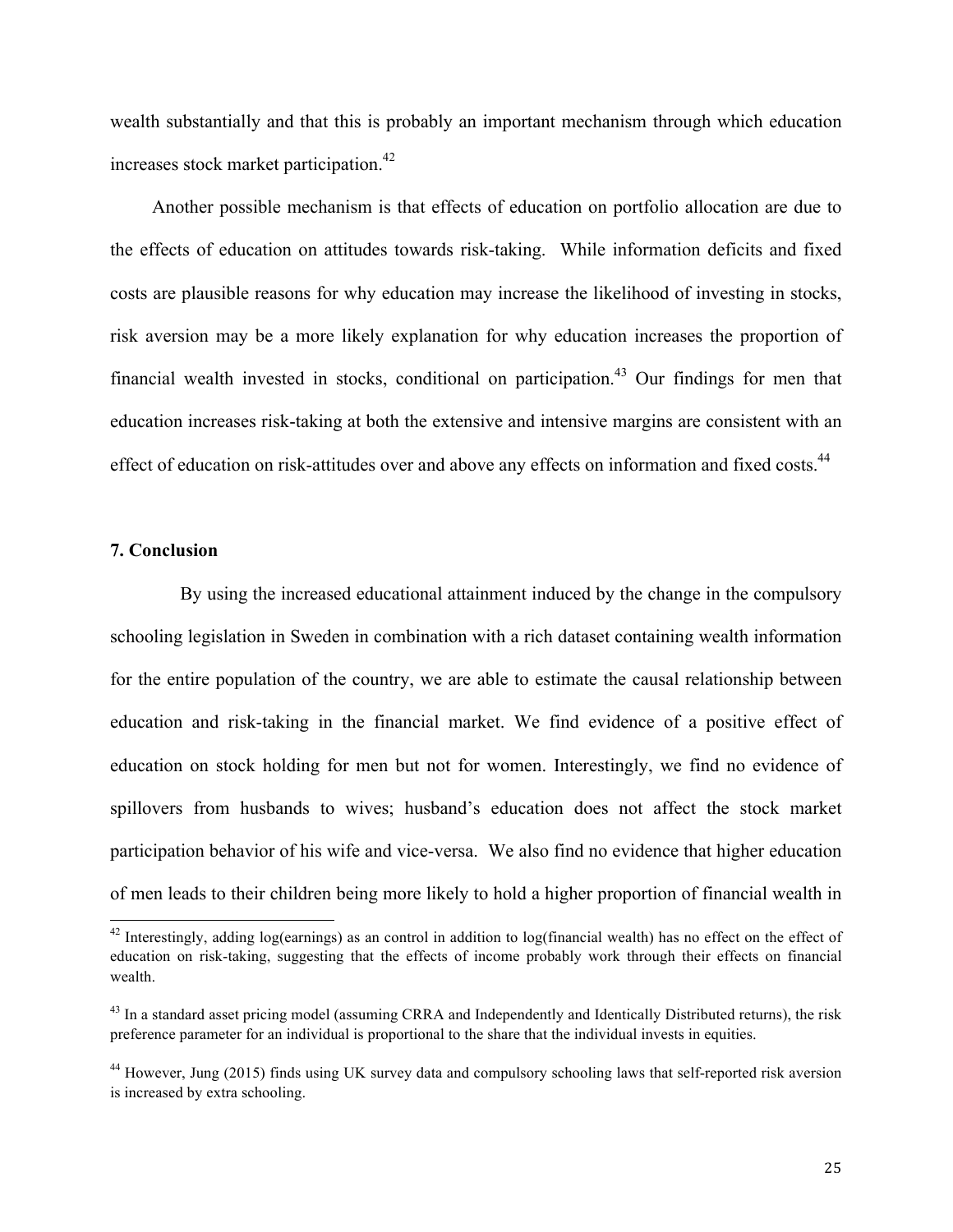risky assets. These results are robust to a variety of specifications and a number of robustness checks. The evidence also suggests that greater financial wealth is a possible mechanism underlying this relationship. Given existing research suggesting substantial welfare costs to choosing not to hold stocks (Cocco et al. 2005), these findings suggest a role for government policy; this is yet one more benefit of increasing educational attainment.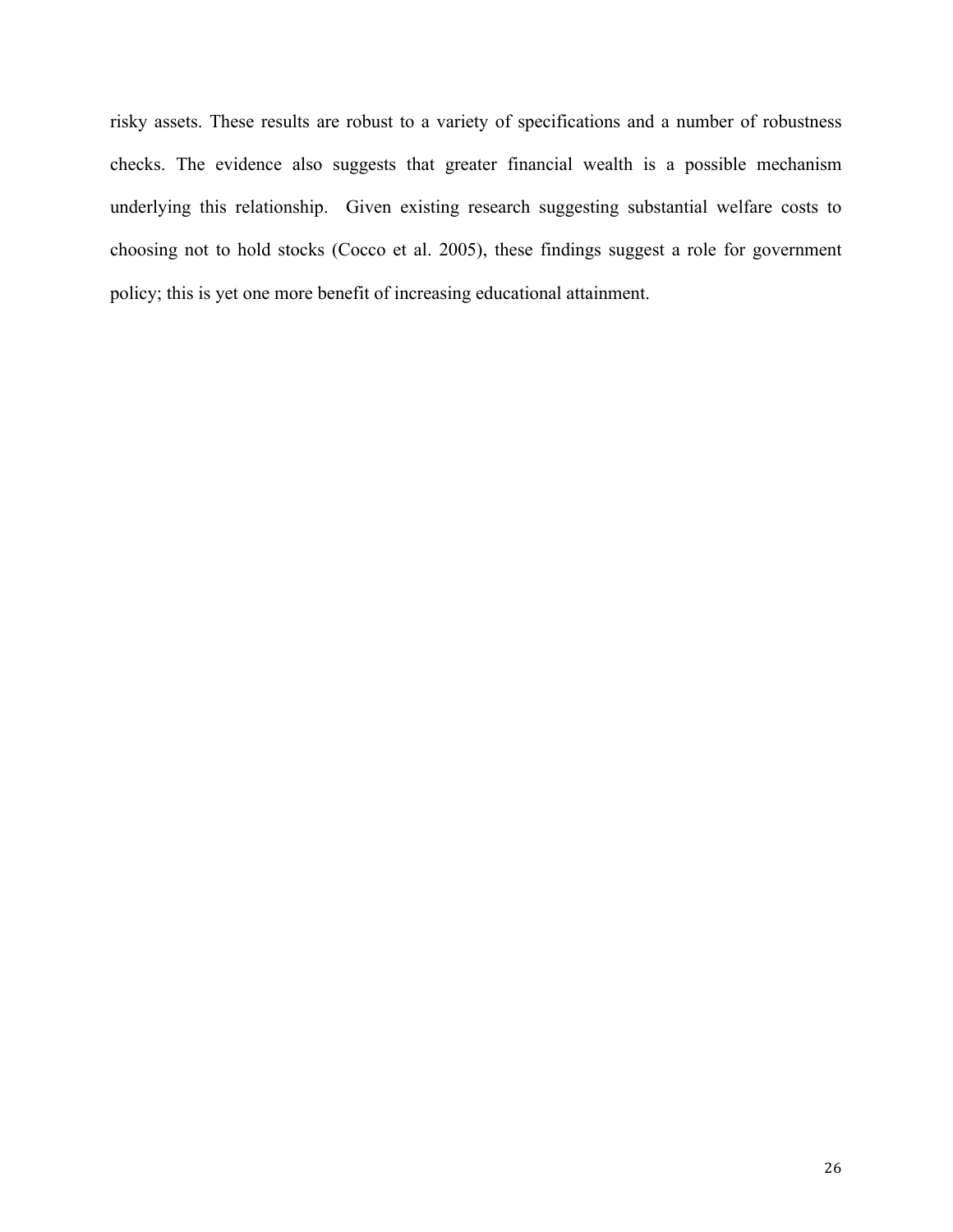### **References**

Barnea, A, Cronqvist, H, and S. Siegel (2010). Nature or Nurture: What determines investor behavior? *Journal of Financial Economics*, 98: 583-604.

Behrman, J.R., O.S Mitchell, C.K. Soo, and C. Bravo (2012). How Financial Literacy Affects Household Wealth Accumulation. *American Economic Review*, 102(3): 300-304.

Bernheim, B. D., & Garrett, D. M. (2003). The effects of financial education in the workplace: evidence from a survey of households. *Journal of Public Economics*, *87*(7), 1487-1519.

Bertaut, C. C. (1998). Stockholding behavior of US households: evidence from the 1983–1989 survey of consumer finances. *Review of Economics and Statistics*, *80*(2), 263-275.

Bertrand, Marianne, Esther Duflo and Sendhil Mullainathan, 2004, How much should we trust differences- in-differences estimates?, *Quarterly Journal of Economics* 119, 249- 275

Bharadwaj, P., Lundborg, P., & Rooth, D. O. (2014). Health Endowments and Unemployment during Macroeconomic Crises. Manuscript

Black, S. E., Devereux, P. J., & Salvanes, K. G. (2008). Staying in the Classroom and out of the maternity ward? The effect of compulsory schooling laws on teenage births. *The Economic Journal*, *118*(530), 1025-1054.

Bogan, V. (2008). Stock market participation and the internet. *Journal of Financial and Quantitative Analysis*, *43*(01), 191-211.

Calvet, L. E., Campbell, J. Y., & Sodini, P. (2007). Down or Out: Assessing the Welfare Costs of Household Investment Mistakes. *Journal of Political Economy*, *115*(5), 707-747.

Calvet, L. E., Campbell, J. Y. and Sodini, P. (2009). Fight Or Flight? Portfolio Rebalancing by Individual Investors. *The Quarterly Journal of Economics*, *124*.

Calvet, L. E., & Sodini, P. (2014). Twin Picks: Disentangling the Determinants of Risk-Taking in Household Portfolios. *The Journal of Finance*, *69*(2), 867-906.

Campbell, J. Y. (2006). Household finance. *The Journal of Finance*, *61*(4), 1553-1604.

Carling, K., Holmlund, B., & Vejsiu, A. (2001). Do benefit cuts boost job finding? Swedish evidence from the 1990s. *The Economic Journal*, *111*(474), 766-790.

Christelis, D., Jappelli, T., & Padula, M. (2010). Cognitive abilities and portfolio choice. *European Economic Review*, *54*(1), 18-38.

Christiansen, C., Joensen, J. S., & Rangvid, J. (2008). Are economists more likely to hold stocks? *Review of Finance*, *12*(3), 465-496.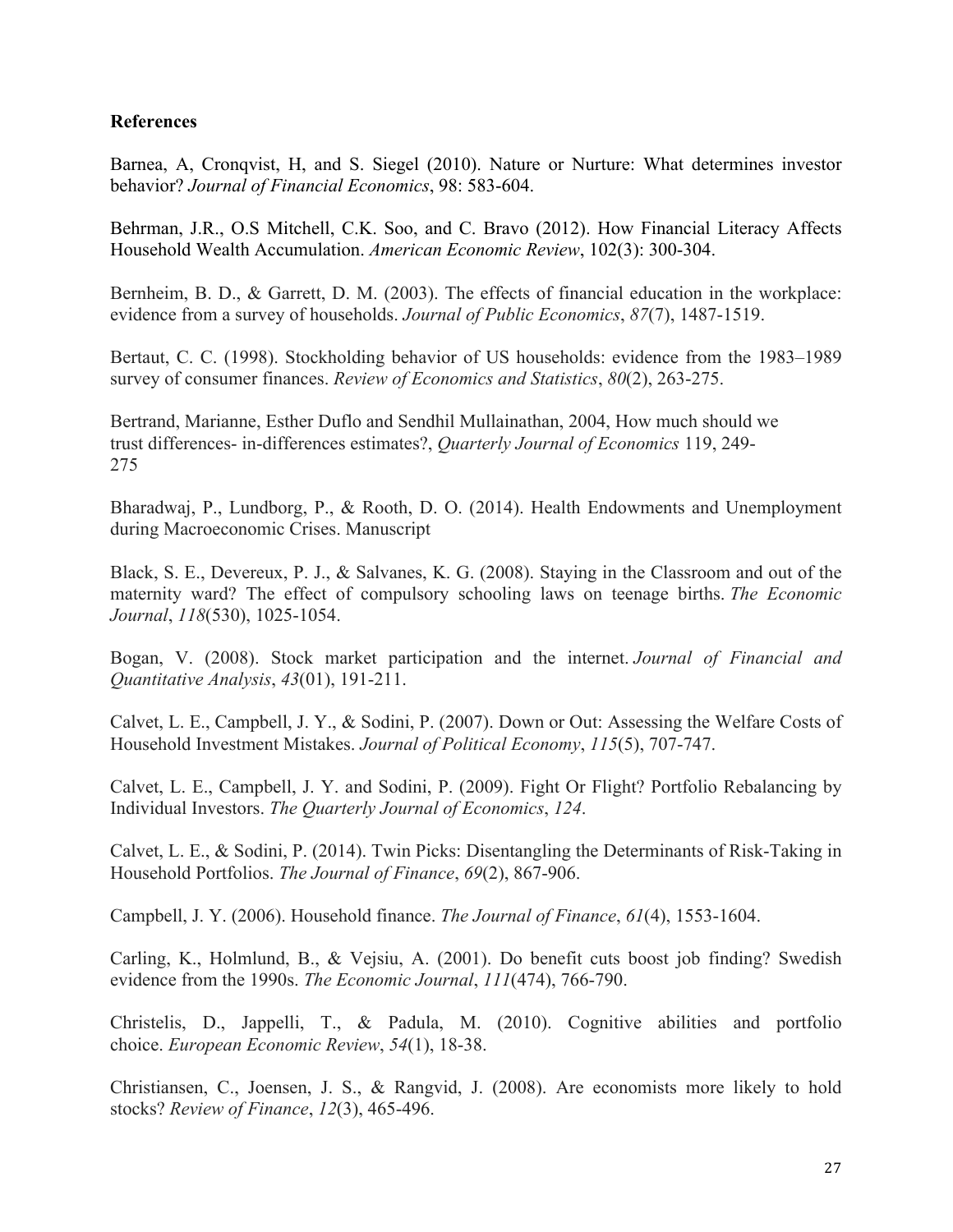Cocco, J. F., Gomes, F. J., & Maenhout, P. J. (2005). Consumption and portfolio choice over the life cycle. *Review of financial Studies*, 18(2), 491-533.

Cole, S., Paulson, A., & Shastry, G. K. (2014). Smart Money? The Effect of Education on Financial Outcomes. *Review of Financial Studies*, 27(7), 2022-2051.

Cooper, R., & Zhu, G. (2014). Household Finance over the Life-Cycle: What does Education Contribute? (No. w20684). National Bureau of Economic Research.

Devereux, Paul J. and Robert A. Hart. (2010). "Forced to be Rich? Returns to Compulsory Schooling in Britain." *Economic Journal* 120:1345–1364.

Dynan, K. E., & Maki, D. M. (2001). Does stock market wealth matter for consumption?

Fagereng, A., Gottlieb, C., & Guiso, L. (2013). Asset market participation and portfolio choice over the life-cycle. Netspar Discussion Paper 26/13.

Grinblatt, M., Keloharju, M., & Linnainmaa, J. (2011). IQ and stock market participation. *The Journal of Finance*, *66*(6), 2121-2164.

Guiso, L., Haliassos, M., & Jappelli, T. (2001). Household portfolios: An international comparison. *Household Portfolios*.

Guiso, L., Haliassos, M., & Jappelli, T. (2003). Household stockholding in Europe: where do we stand and where do we go? *Economic Policy*, *18*(36), 123-170.

Guiso, L., & Jappelli, T. (2008). Financial literacy and portfolio diversification. *EIEF WP 12/08.*

Guvenen, F. (2006). Reconciling conflicting evidence on the elasticity of intertemporal substitution: A macroeconomic perspective. *Journal of Monetary Economics*, *53*(7), 1451-1472.

Hjalmarsson, R., Holmlund, H, Lindqvist, R. (2014) "The Effect of Education on Criminal Convictions and Incarceration: Causal Evidence from Micro-data" Forthcoming, *Economic Journal*.

Haliassos, M., & Bertaut, C. C. (1995). Why do so few hold stocks? *The Economic Journal*, 1110-1129.

Hastings, J. S., Madrian, B. C., & Skimmyhorn, W. L. (2013). Financial Literacy, Financial Education and Economic Outcomes. *Annual Review of Economics*, 5, 347.

Holmlund, H. (2008). *A Researcher's Guide to the Swedish Compulsory School Reform. CEE DP 87*. Centre for the Economics of Education. London School of Economics and Political Science, Houghton Street, London, WC2A 2AE, UK.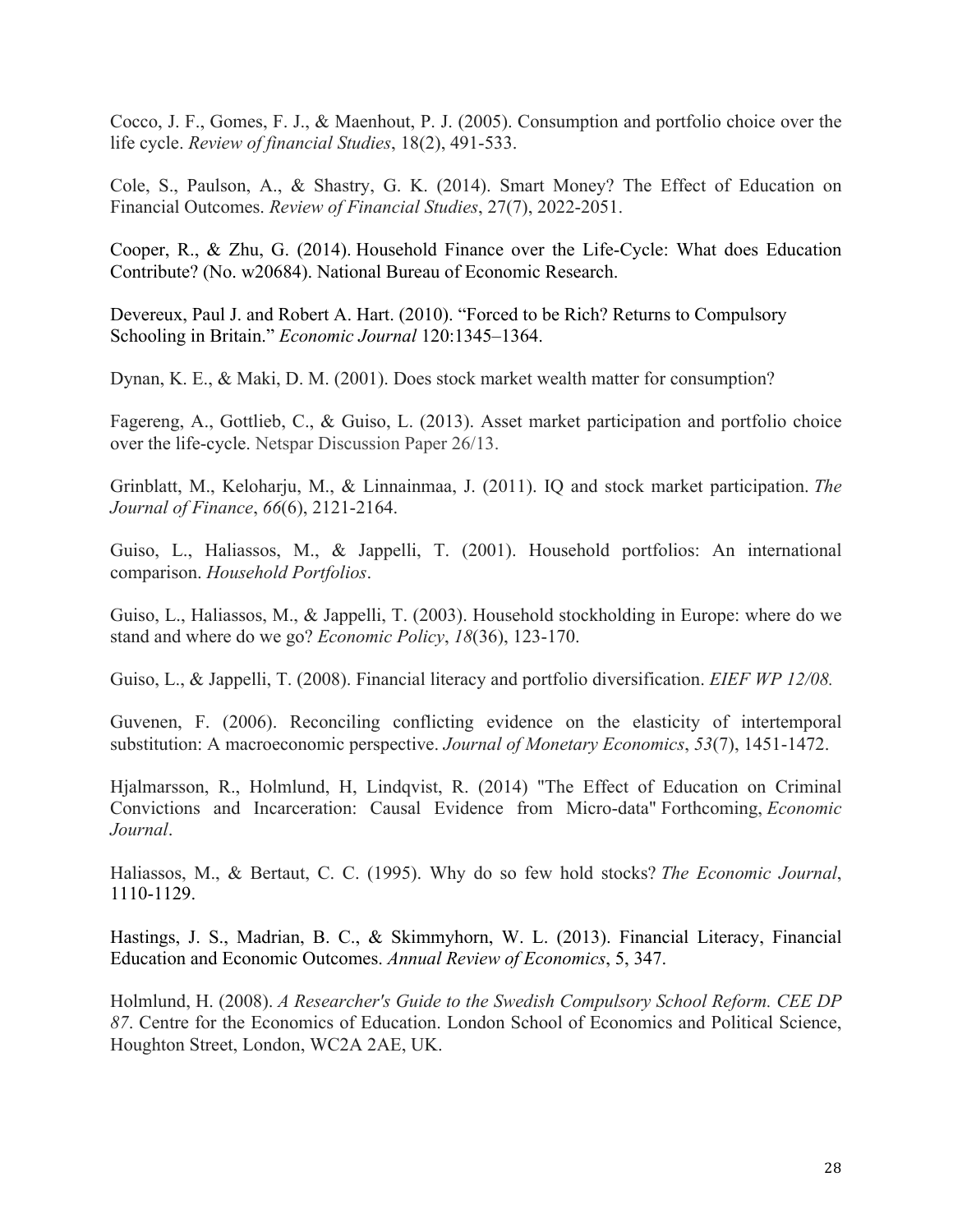Holmlund, H., Lindahl, M., & Plug, E. (2011). The causal effect of parents' schooling on children's schooling: a comparison of estimation methods. *Journal of Economic Literature*, *49*(3), 615-651.

Hong, H., Kubik, J. D., & Stein, J. C. (2004). Social interaction and stock-market participation. *The Journal of Finance, 59(1), 137-163.*

Hryshko, D., M. J. Luengo-Prado and B. E. Sorensen, "Childhood determinants of risk aversion: The long shadow of compulsory education," *Quantitative Economics* 2 (03 2011), 37–72.

Jung, S. "Does Education affect risk aversion? Evidence from the British Education Reform" Applied Economics, forthcoming 2015.

Lundborg, Petter, Anton Nilsson, and Dan-Olof Rooth. (2014). Parental Education and Offspring Outcomes: Evidence from the Swedish Compulsory School Reform. *American Economic Journal: Applied Economics*, 6(1), 253-78.

Marklund, S. (1981). Från reform till reform: Skolsverige 1950–1975, Del 2, Försöksverksamheten. Stockholm: Skolöverstyrelsen och UtbildningsFörlaget.

Marklund, S. (1987). Från reform till reform: Skolsverige 1950–1975, Del 5, Försöksverksamheten. Stockholm: Skolöverstyrelsen och UtbildningsFörlaget.

Meghir, C., & Palme, M. (2005). Educational reform, ability, and family background. *American Economic Review*, 414-424.

Meghir, C., Palme, M., & Schnabel, M. (2012). The effect of education policy on crime: an intergenerational perspective. *National Bureau of Economic Research, (No. w18145).*

Merton, R. C. (1969). Lifetime portfolio selection under uncertainty: The continuous-time case. *The Review of Economics and Statistics*, 247-257.

Pischke, J.-S. and von Wachter, T. (2008). Zero Returns to Compulsory Schooling in Germany: Evidence and Interpretation. *Review of Economics and Statistics* 90(3), 592-598.

Riksbanken (2014). Har kontanter någon framtid som lagligt betalningsmedel? Ekonomiska kommentar. Nr 9 2014.

Samuelson, P. A. (1969). Lifetime portfolio selection by dynamic stochastic programming. *The Review of Economics and Statistics*, 239-246.

SCB (2011). Olika generationers barnafödande. Demografiska rapporter 2011:3. SOU (2005). Svårnavigerat? Premiepensionsparande på rätt kurs. Betänkande av Premiepensionsutredningen. Stockholm: Statens Offentliga Utredningar (SOU) 2005:87.

Stephens Jr, M., & Yang, D. Y. (2014). Compulsory Education and the Benefits of Schooling. *American Economic Review*, *104*(6), 1777-92.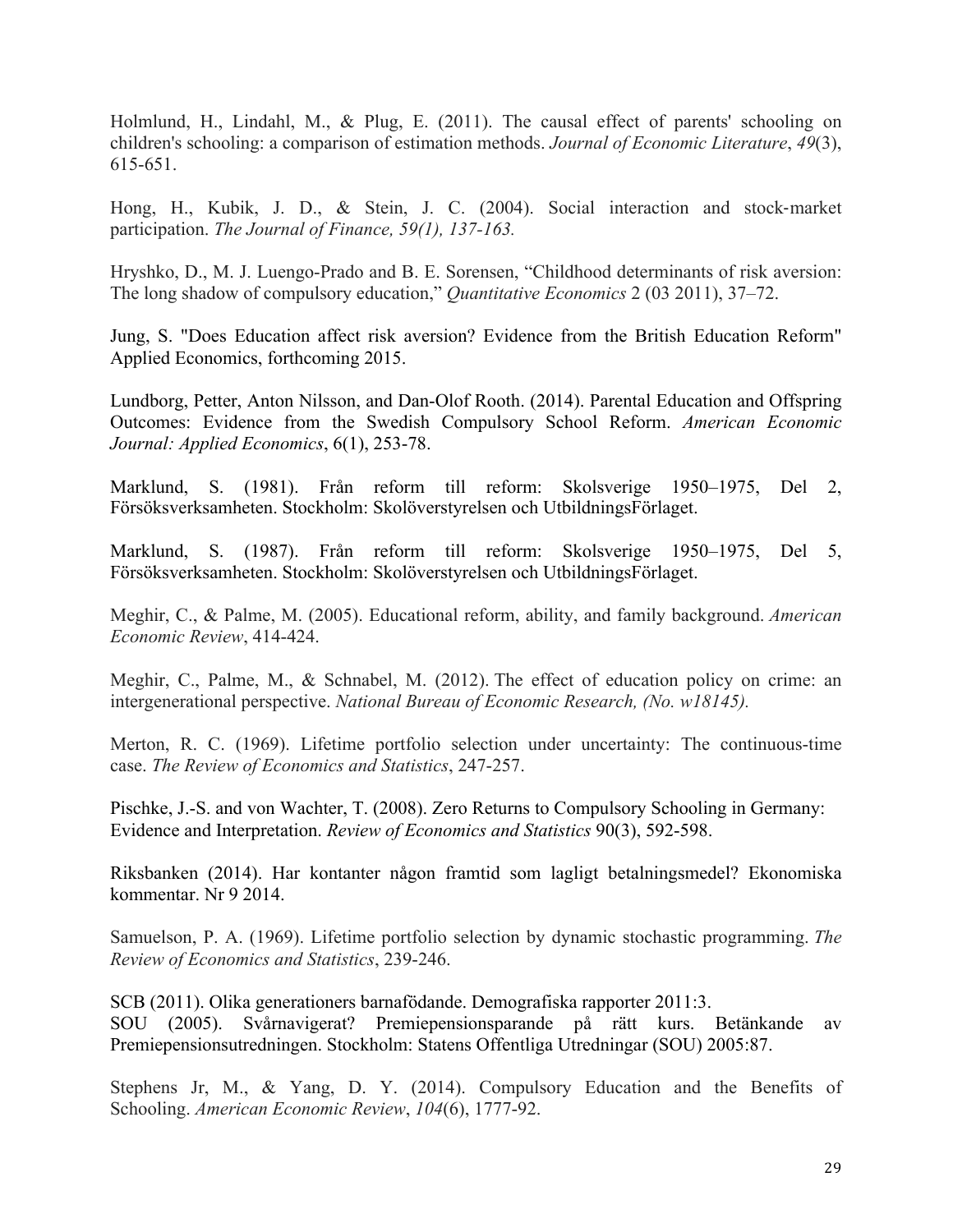Svensson, A. (2008). Har dagens tonåringar sämre studieförutsättningar? En studie av förskjutningar i intelligenstestresultat från 1960-talet och framåt. Pedagogisk Forskning i Sverige 13 (4): 258–77.

Thörnqvist, T., & Vardardottir, A. (2014). Bargaining over Risk: The Impact of Decision Power on Household Portfolios. *Manuscript.*

Van Rooij, M., Lusardi, A., & Alessie, R. (2011). Financial literacy and stock market participation. *Journal of Financial Economics*, *101*(2), 449-472.

Vissing-Jorgensen, A. (2002). Towards an explanation of household portfolio choice heterogeneity: Nonfinancial income and participation cost structures. National Bureau of Economic Research (No. w8884).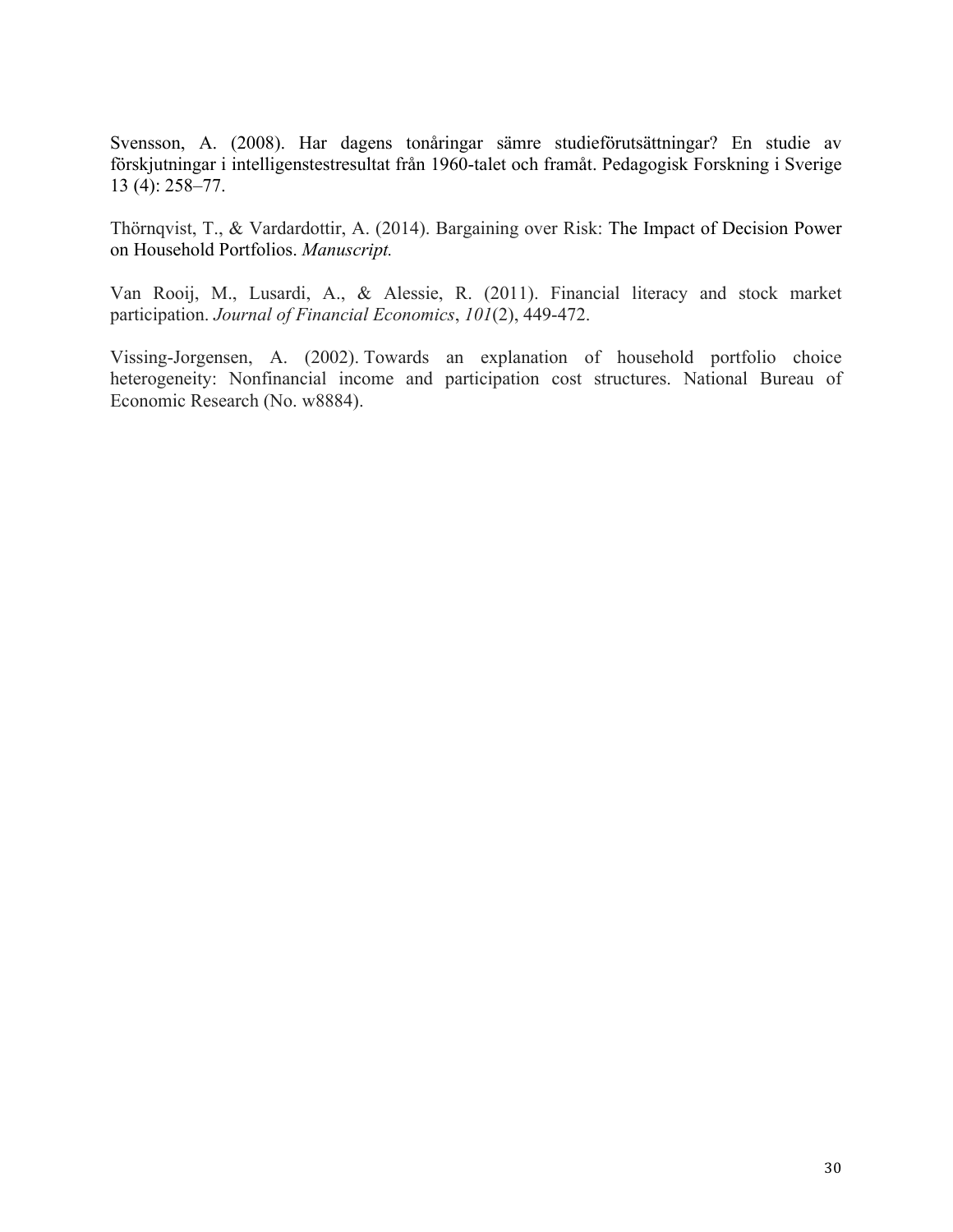| Years of       | <b>Before</b> | After   |
|----------------|---------------|---------|
| schooling      |               |         |
| $\overline{7}$ | 15.8%         | 2.3%    |
| 9              | 8.4%          | 20.6%   |
| 9.5            | 3.3%          | 0.5%    |
| 11             | 32.2%         | 34.6%   |
| 12             | 12.2%         | 12.1%   |
| 14             | 3.7%          | 4.4%    |
| 15.5           | 23.7%         | 24.9%   |
| 19             | 0.6%          | 0.6%    |
| $\,N$          | 183,568       | 151,456 |

Table 1. Distribution of years of schooling two years before and after the reform.

Notes: Before indicates education distribution of cohorts in the two years prior to the reform, while After indicates the distribution of those two years post reform. Note that because the reform occurred in different municipalities at different times, the actual year of the reform varies by municipality.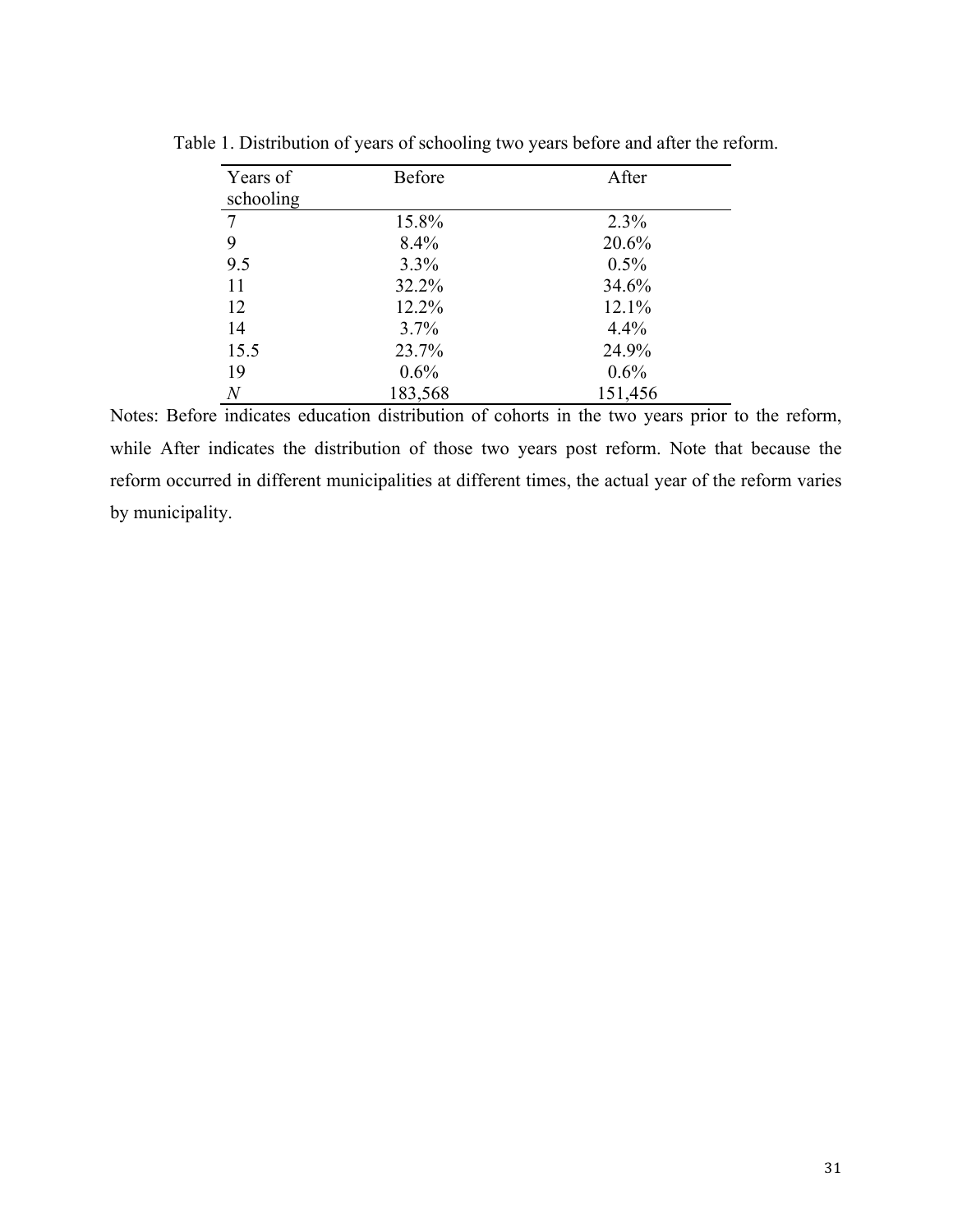|                               |         | Males                 |         | Females |                       |         |
|-------------------------------|---------|-----------------------|---------|---------|-----------------------|---------|
|                               | Mean    | Standard<br>Deviation | Obs     | Mean    | Standard<br>Deviation | Obs     |
| Portfolio characteristics:    |         |                       |         |         |                       |         |
| Financial wealth*             | 266,225 | 1,210,262             | 662,057 | 186,596 | 753,577               | 642,110 |
| Direct equity participation** | 0.42    | 0.49                  | 662,096 | 0.30    | 0.46                  | 642,119 |
| Direct equity share***        | 0.37    | 0.34                  | 275,389 | 0.31    | 0.32                  | 194,618 |
| Risky market participation**  | 0.63    | 0.48                  | 662,096 | 0.63    | 0.48                  | 642,119 |
| Risky share***                | 0.54    | 0.39                  | 417,957 | 0.67    | 0.33                  | 403,705 |
| Financial characteristics:    |         |                       |         |         |                       |         |
| Real Estate wealth*           | 656,229 | 2,184,561             | 662,096 | 459,735 | 1,315,905             | 642,119 |
| Total wealth*                 | 1030242 | 34,400,000            | 662,096 | 674,205 | 7,461,090             | 642,119 |
| Total liabilities*            | 306,904 | 1,430,661             | 662,096 | 183,937 | 996,811               | 642,119 |
| Demographic characteristics:  |         |                       |         |         |                       |         |
| Age in year 2000              | 51.17   | 3.72                  | 662,096 | 51.20   | 3.72                  | 642,119 |
| Education                     | 11.34   | 2.88                  | 662,096 | 11.66   | 2.79                  | 642,119 |
| Married                       | 0.60    | 0.49                  | 662,096 | 0.62    | 0.49                  | 642,119 |
| Born in Sweden                | 0.97    | 0.16                  | 662,096 | 0.97    | 0.17                  | 642,119 |

Table 2. Summary Statistics

Notes: \* All monetary values are reported in Swedish Krona on December 31, 2000. At the time, the exchange rate was 1  $USD = 9.42$  SEK.

\*\* A dummy, taking a value of 1 if the individual participates.

\*\*\* Conditional on participation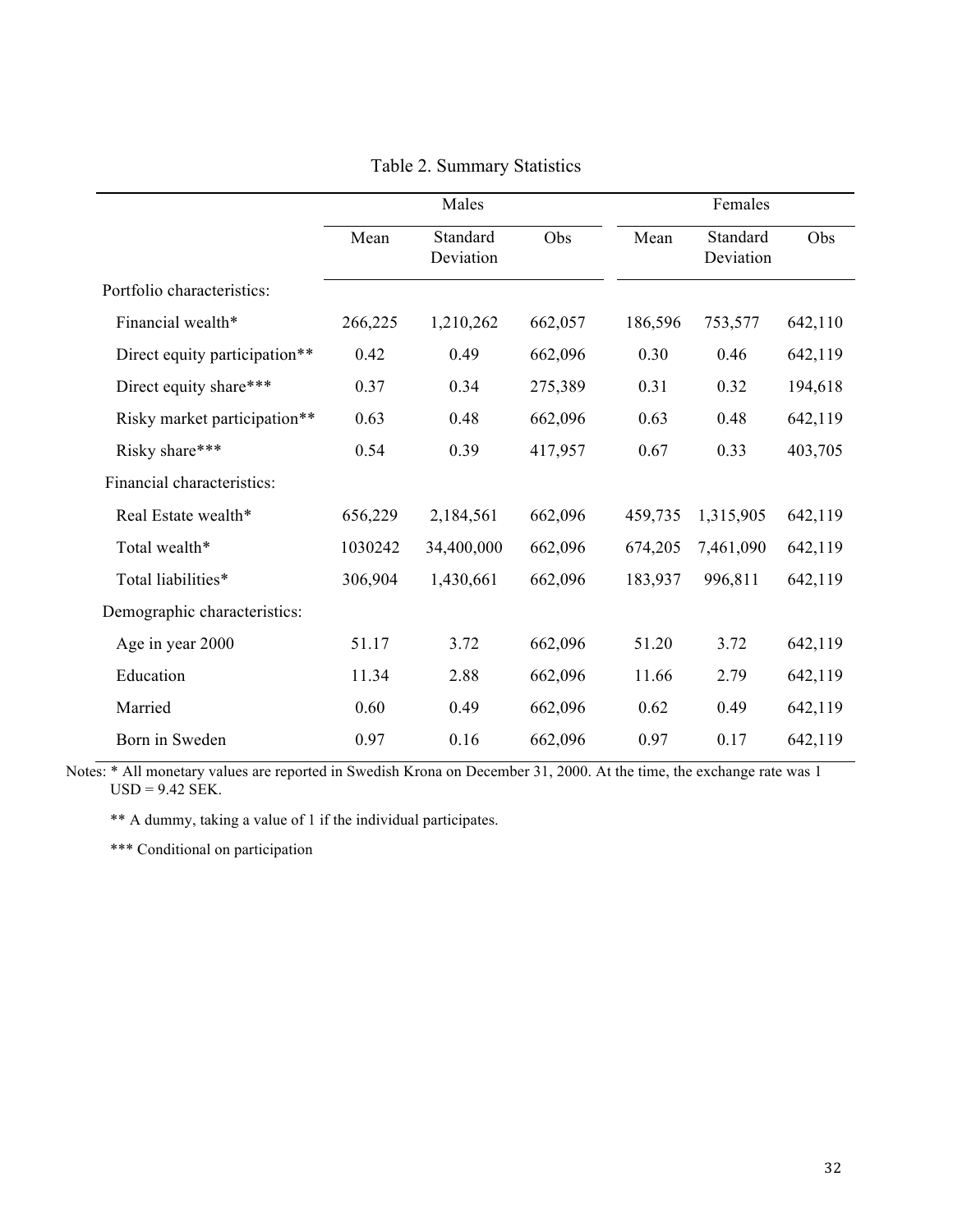|                     | (1)            | (2)            | (3)              | (4)            |
|---------------------|----------------|----------------|------------------|----------------|
|                     |                |                | Panel A: Males   |                |
| Reform exposure     | 0.266          | 0.266          | 0.305            | 0.323          |
|                     | $(0.043)$ ***  | $(0.039)$ ***  | $(0.023)$ ***    | $(0.024)$ ***  |
| N                   | 662,096        | 662,096        | 662,096          | 662,096        |
| F-stats             | 38.79          | 46.42          | 177.67           | 186.33         |
|                     |                |                | Panel B: Females |                |
| Reform exposure     | 0.164          | 0.163          | 0.183            | 0.213          |
|                     | $(0.031)$ ***  | $(0.029)$ ***  | $(0.018)$ ***    | $(0.020)$ ***  |
| N                   | 642,119        | 642,119        | 642,119          | 642,119        |
| F-stats             | 27.18          | 30.40          | 106.76           | 114.63         |
| Mother's schooling  | N <sub>O</sub> | <b>YES</b>     | N <sub>O</sub>   | N <sub>O</sub> |
| Region by cohort FE | N <sub>O</sub> | N <sub>O</sub> | <b>YES</b>       | N <sub>O</sub> |
| Mun. trends         | NO             | NO             | N <sub>O</sub>   | YES            |

Table 3. First-stage regressions. Males and Females.

Notes: Columns (1)-(4) show the effect of reform exposure on years of schooling from specifications including birth cohort and municipality fixed effects. In addition, columns (2)-(4) include: (2) controls for mothers' schooling and an indicator of missing information on mothers' schooling, (3) region-by-county fixed effects, and (4) municipality-specific linear trends. Standard errors are clustered at the municipality level. \*\*\*  $p<0.01$ , \*\*  $p<0.05$ , \*  $p<0.1$ .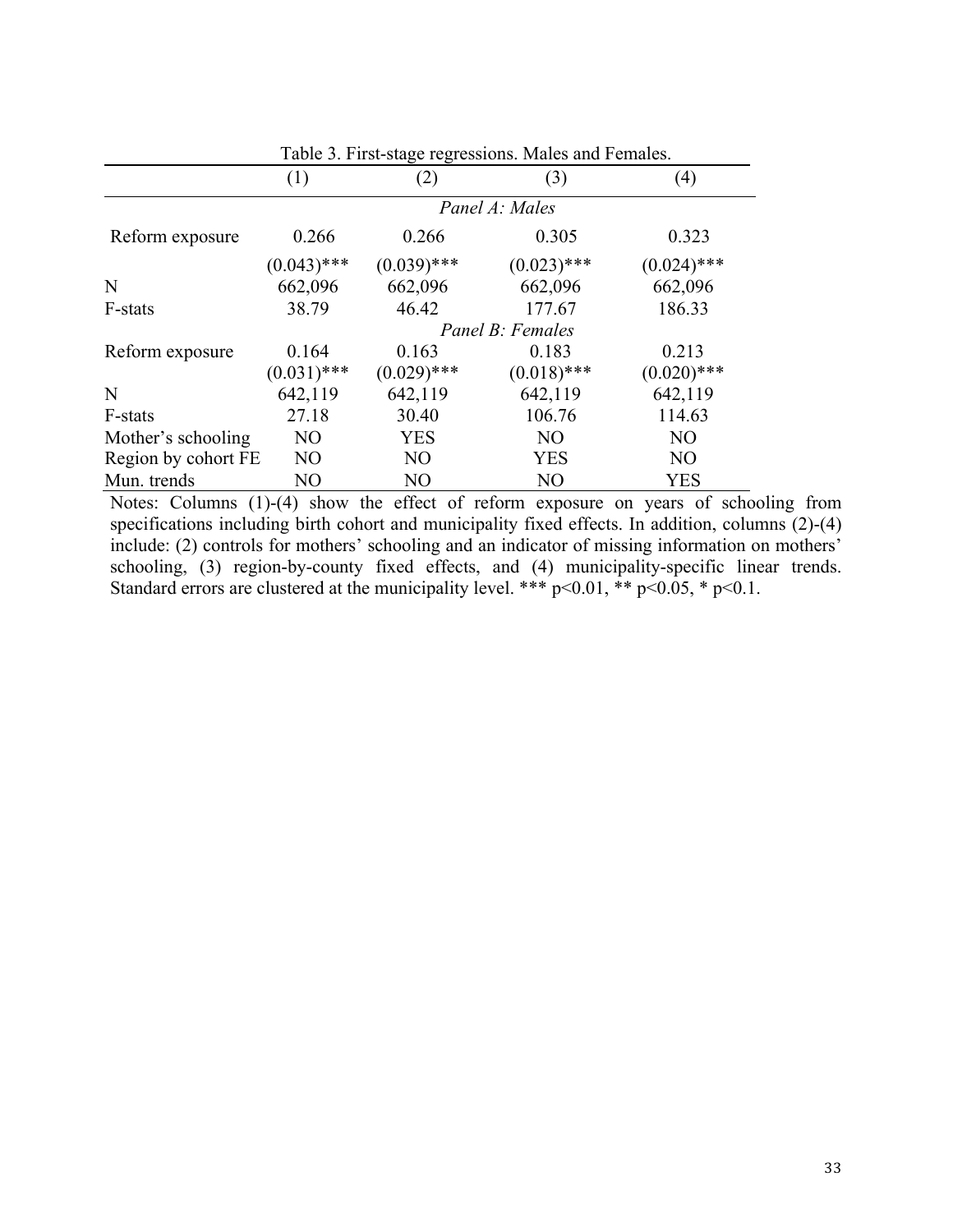|                     | (1)            | (2)            | (3)          | $\left(4\right)$                             | (5)             |
|---------------------|----------------|----------------|--------------|----------------------------------------------|-----------------|
|                     |                |                |              | Panel A: Stock market participation, males   |                 |
| Schooling           | 0.034          | 0.018          | 0.019        | 0.022                                        | 0.016           |
|                     | $(0.001)$ ***  | $(0.008)$ **   | $(0.009)$ ** | $(0.009)$ **                                 | $(0.008)$ **    |
| N                   | 662,096        | 662,096        | 662,096      | 662,096                                      | 662,096         |
|                     |                |                |              | Panel B: Stock market participation, females |                 |
| Schooling           | 0.029          | $-0.018$       | $-0.019$     | $-0.025$                                     | $-0.012$        |
|                     | $(0.000)$ ***  | (0.017)        | (0.016)      | $(0.014)*$                                   | (0.011)         |
| N                   | 642,119        | 642,119        | 642,119      | 642,119                                      | 642,119         |
|                     |                |                |              | Panel C: Risky market participation, males   |                 |
| Schooling           | 0.033          | 0.012          | 0.012        | 0.020                                        | 0.012           |
|                     | $(0.001)$ ***  | (0.008)        | (0.008)      | $(0.008)$ **                                 | $(0.007)*$      |
| N                   | 662,096        | 662,096        | 662,096      | 662,096                                      | 662,096         |
|                     |                |                |              | Panel D: Risky market participation, females |                 |
| Schooling           | 0.036          | $-0.021$       | $-0.021$     | $-0.014$                                     | $-0.016$        |
|                     | $(0.000)$ ***  | (0.018)        | (0.017)      | (0.013)                                      | (0.011)         |
| N                   | 642,119        | 642,119        | 642,119      | 642,119                                      | 642,119         |
| Mother's schooling  | N <sub>O</sub> | N <sub>O</sub> | <b>YES</b>   | N <sub>O</sub>                               | N <sub>O</sub>  |
| Region by cohort FE | N <sub>O</sub> | N <sub>O</sub> | NO.          | <b>YES</b>                                   | NO <sub>1</sub> |
| Mun. trends         | NO             | N <sub>O</sub> | NO           | N <sub>O</sub>                               | YES             |

Table 4. Effect of education on participation in stock markets and risky markets. Males and females.

Notes: (1) OLS regression on the relationship between schooling and stock market participation (panels A-B) or risky market participation (panels C-D). Columns (2)-(5) show instrumental variables estimates of the effect of schooling from specifications including birth cohort and municipality fixed effects. In addition, columns (3)-(5) include: (3) controls for mothers' schooling, (4) region-by-county fixed effects, and (5) municipality-specific linear trends. Standard errors are clustered at the municipality level. \*\*\*  $p<0.01$ , \*\*  $p<0.05$ , \*  $p<0.1$ .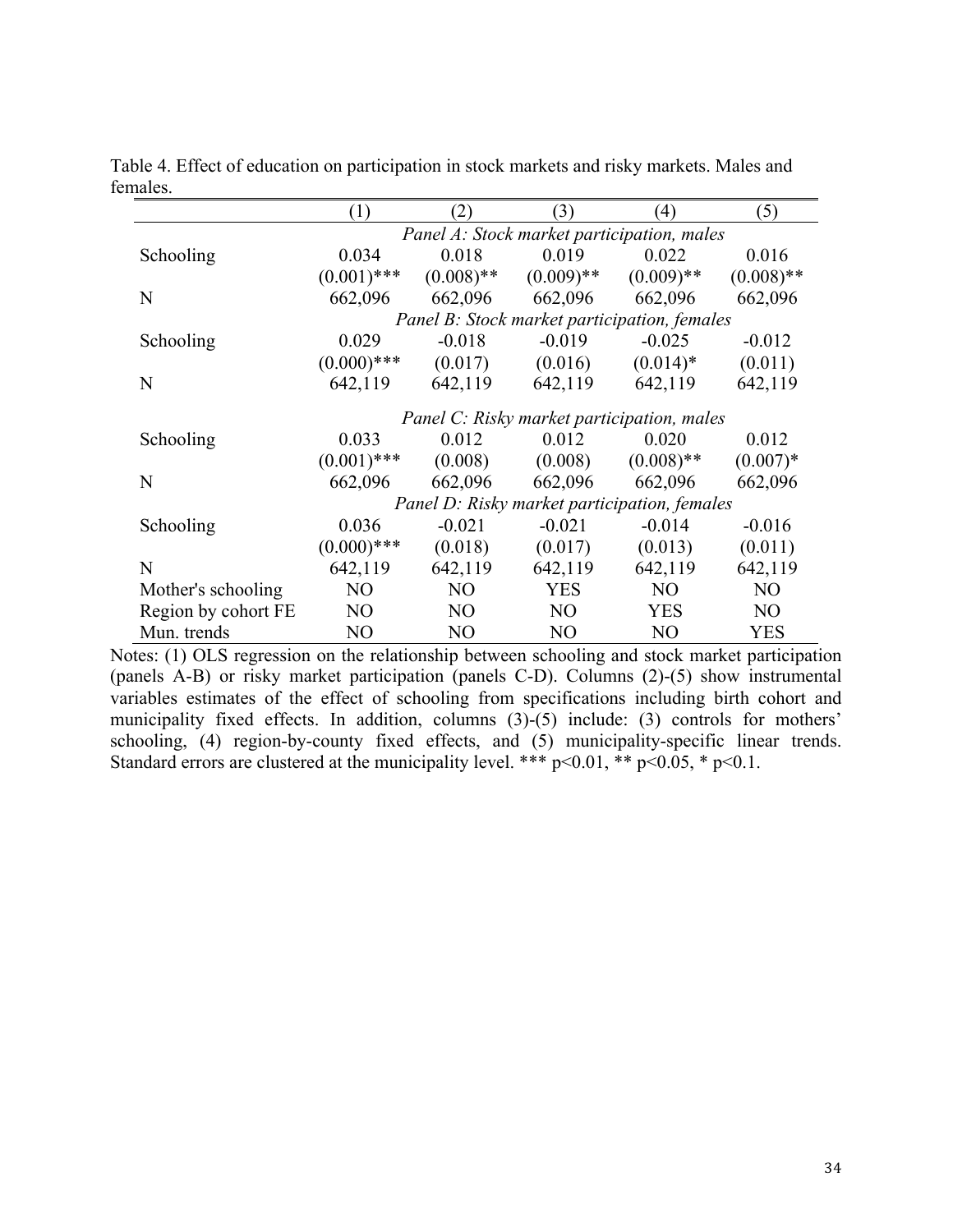|                     | (1)           | (2)            | (3)                                          | $\left(4\right)$ | (5)            |
|---------------------|---------------|----------------|----------------------------------------------|------------------|----------------|
|                     |               |                | Panel A: (log)share of stocks, males         |                  |                |
| Schooling           | 0.025         | 0.103          | 0.104                                        | 0.092            | 0.085          |
|                     | $(0.002)$ *** | $(0.049)$ **   | $(0.050)$ **                                 | $(0.048)*$       | $(0.045)*$     |
| N                   | 275,389       | 275,389        | 275,389                                      | 275,389          | 275,389        |
|                     |               |                | Panel B: (log)share of stocks, females       |                  |                |
| Schooling           | 0.010         | 0.003          | $-0.012$                                     | 0.012            | $-0.038$       |
|                     | $(0.002)$ *** | (0.094)        | (0.106)                                      | (0.075)          | (0.077)        |
| N                   | 194,618       | 194,618        | 194,618                                      | 194,618          | 194,618        |
|                     |               |                | Panel C: (log)share of risky assets, males   |                  |                |
| Schooling           | 0.016         | 0.048          | 0.048                                        | 0.023            | 0.035          |
|                     | $(0.001)$ *** | $(0.027)^*$    | $(0.027)^*$                                  | (0.025)          | (0.024)        |
| N                   | 417,957       | 417,957        | 417,957                                      | 417,957          | 417,957        |
|                     |               |                | Panel D: (log)share of risky assets, females |                  |                |
| Schooling           | 0.012         | 0.023          | 0.023                                        | 0.003            | 0.013          |
|                     | $(0.001)$ *** | (0.037)        | (0.039)                                      | (0.038)          | (0.029)        |
| N                   | 403,705       | 403,705        | 403,705                                      | 403,705          | 403,705        |
| Mother's schooling  | NO            | N <sub>O</sub> | <b>YES</b>                                   | N <sub>O</sub>   | N <sub>O</sub> |
| Region by cohort FE | NO            | NO             | NO                                           | <b>YES</b>       | NO             |
| Mun. trends         | NO            | N <sub>O</sub> | N <sub>O</sub>                               | N <sub>O</sub>   | <b>YES</b>     |

Table 5. Effect of education on (log)share of stocks and risky holdings out of total financial wealth. Males and females.

Notes: (1) OLS regression on the relationship between schooling and share of stocks (panels A-B) and share of risky assets (panels C-D) out of financial wealth. Columns (2)-(5) show instrumental variables estimates of the effect of schooling from specifications including birth cohort and municipality fixed effects. In addition, columns  $(3)-(5)$  include:  $(3)$  controls for mothers' schooling, (4) region-by-county fixed effects, and (5) municipality-specific linear trends. The estimates are conditional on holding any stock (panels A-B) or any risky asset (panels C-D). Standard errors are clustered at the municipality level. \*\*\*  $p<0.01$ , \*\*  $p<0.05$ , \*  $p<0.1$ .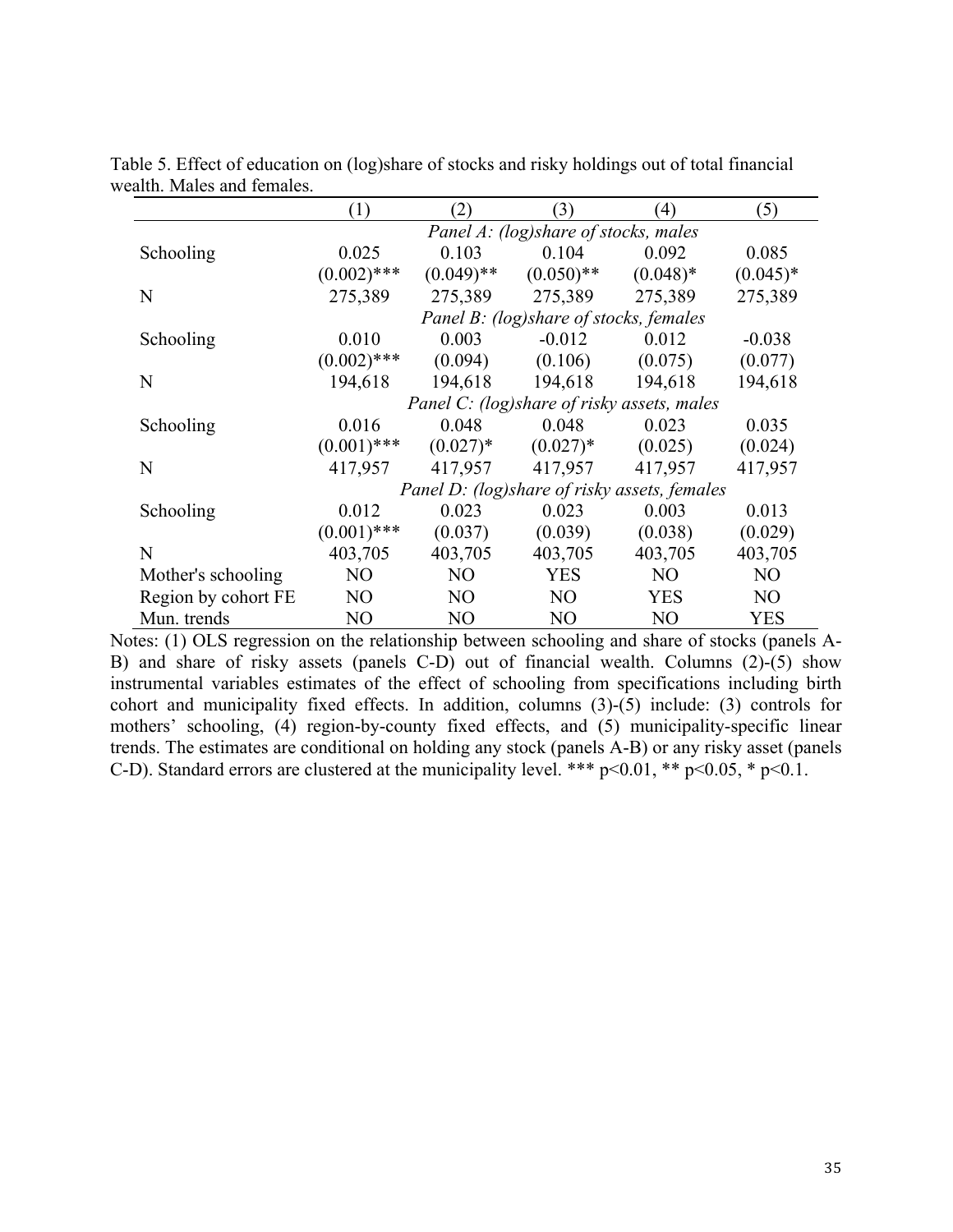|                   |            |                            | (2)        |                            | (3)        |                      | (4)        |                            |
|-------------------|------------|----------------------------|------------|----------------------------|------------|----------------------|------------|----------------------------|
|                   |            | Stock market participation |            | Risky market participation |            | (log)share of stocks |            | (log)share of risky assets |
|                   |            |                            |            | Panel A: Males             |            |                      |            |                            |
| <b>Schooling</b>  | $-0.016$   | $-0.018$                   | 0.003      | 0.002                      | 0.012      | 0.003                | 0.036      | 0.033                      |
|                   | (0.014)    | (0.014)                    | (0.012)    | (0.012)                    | (0.082)    | (0.080)              | (0.031)    | (0.030)                    |
| N                 | 350,865    | 350,865                    | 350,865    | 350,865                    | 108,832    | 108,832              | 228,306    | 228,306                    |
|                   |            |                            |            | Panel B: Females           |            |                      |            |                            |
| Schooling         | $-0.007$   | $-0.013$                   | 0.006      | 0.004                      | $-0.103$   | $-0.079$             | $-0.027$   | $-0.006$                   |
|                   | (0.016)    | (0.013)                    | (0.016)    | (0.012)                    | (0.084)    | (0.064)              | (0.043)    | (0.036)                    |
| $\mathbf N$       | 362,879    | 362,879                    | 362,879    | 362,879                    | 174,115    | 174,115              | 258,930    | 258,930                    |
| <b>Birth FE</b>   | <b>YES</b> | <b>YES</b>                 | <b>YES</b> | <b>YES</b>                 | <b>YES</b> | <b>YES</b>           | <b>YES</b> | <b>YES</b>                 |
| Municipal. FE     | YES        | <b>YES</b>                 | <b>YES</b> | <b>YES</b>                 | <b>YES</b> | <b>YES</b>           | <b>YES</b> | <b>YES</b>                 |
| Spousal schooling | NO         | YES                        | NO         | YES                        | NO         | YES                  | NO         | <b>YES</b>                 |

Table 6. Results for married males and females. Outcome is spousal stock market participation, risky market participation, (log) share of stocks and risky assets.

Notes: The table shows the effect of schooling on spousal stock market participation, risky market participation, and the (log)share of stocks and risky holdings out of total financial wealth for the sample of married men and women. Estimates are shown with and without controls for spousal education, where both own and spousal education are instrumented with reform exposure. Robust standard errors in parentheses. Standard errors clustered at the municipality level. \*\*\*  $p<0.01$ , \*\*  $p<0.05$ , \*  $p<0.1$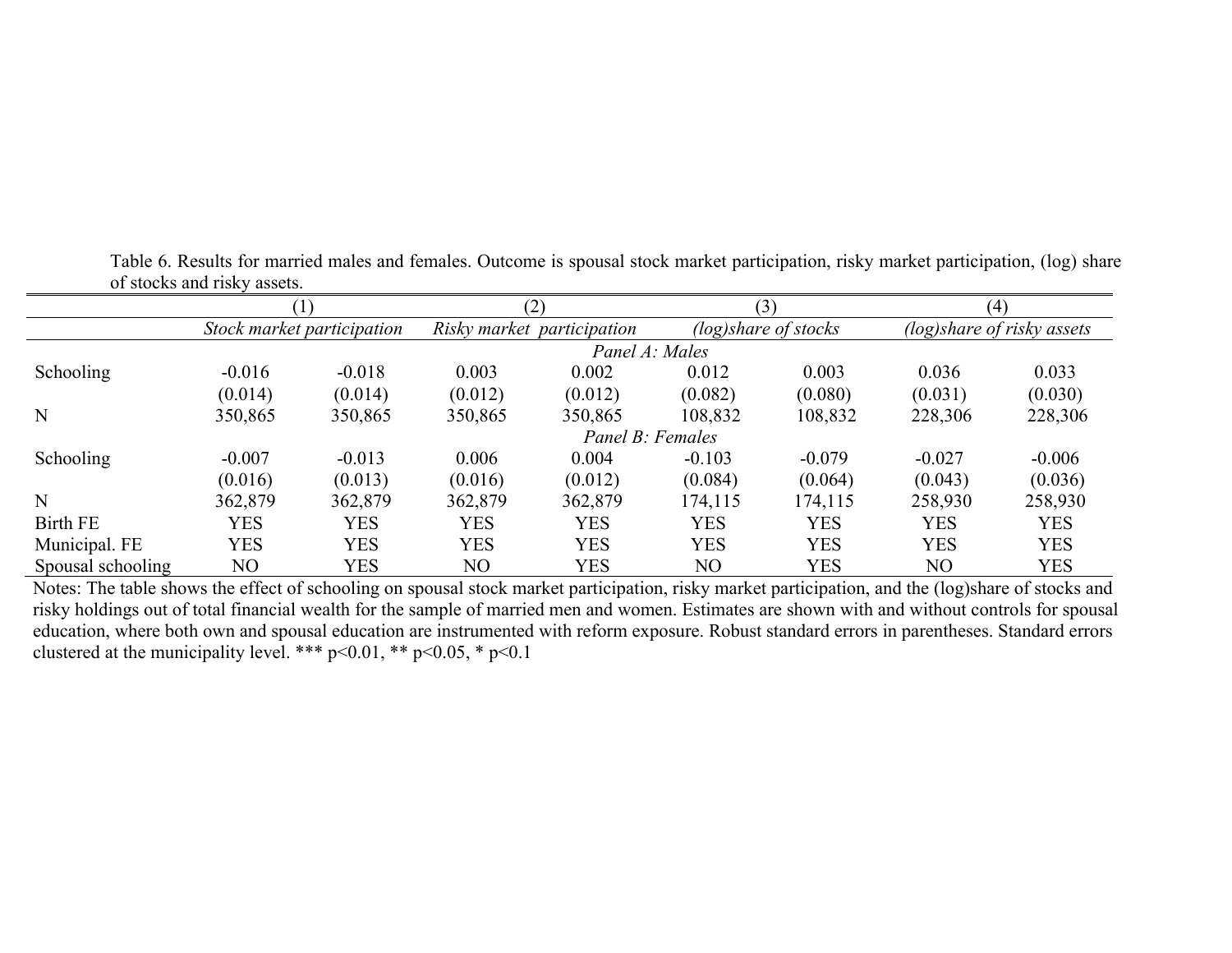|                  |                            |          |                            | (2)      |                      | (3)        |                            | (4)        |  |
|------------------|----------------------------|----------|----------------------------|----------|----------------------|------------|----------------------------|------------|--|
|                  | Stock market participation |          | Risky market participation |          | (log)share of stocks |            | (log)share of risky assets |            |  |
|                  | <b>OLS</b>                 | IV       | <b>OLS</b>                 | IV       | <b>OLS</b>           | IV         | <b>OLS</b>                 | IV         |  |
|                  |                            |          |                            |          | Panel A: Fathers     |            |                            |            |  |
| <b>Schooling</b> | 0.018                      | 0.002    | 0.023                      | $-0.005$ | 0.011                | $-0.039$   | 0.010                      | $-0.013$   |  |
|                  | $(0.000)$ ***              | (0.009)  | $(0.000)$ ***              | (0.010)  | $(0.001)$ ***        | (0.084)    | $(0.001)$ ***              | (0.039)    |  |
| N                | 713,886                    | 713,886  | 713,886                    | 713,886  | 147,730              | 147,730    | 351,909                    | 351,909    |  |
|                  |                            |          |                            |          | Panel B: Mothers     |            |                            |            |  |
| <b>Schooling</b> | 0.018                      | $-0.013$ | 0.024                      | $-0.022$ | 0.006                | $-0.000$   | 0.007                      | 0.025      |  |
|                  | $(0.000)$ ***              | (0.014)  | $(0.000)$ ***              | (0.015)  | $(0.002)$ ***        | (0.105)    | $(0.001)$ ***              | (0.051)    |  |
| N                | 920,148                    | 920,148  | 920,148                    | 920,148  | 199,629              | 199,629    | 458,204                    | 458,204    |  |
| Birth FE         | YES                        | YES      | <b>YES</b>                 | YES      | <b>YES</b>           | <b>YES</b> | <b>YES</b>                 | <b>YES</b> |  |
| Municipal. FE    | YES                        | YES      | <b>YES</b>                 | YES      | YES                  | <b>YES</b> | <b>YES</b>                 | <b>YES</b> |  |

### Table 7. Results for children's outcomes

Notes: The table shows the effect of parental schooling on the children's stock market participation, risky market participation, and the (log)share of stocks and risky holdings out of total financial wealth. All models include birth cohort fixed effects and municipality fixed effects. Robust standard errors in parentheses. Standard errors clustered at the municipality level. \*\*\* p<0.01, \*\* p<0.05, \* p<0.1.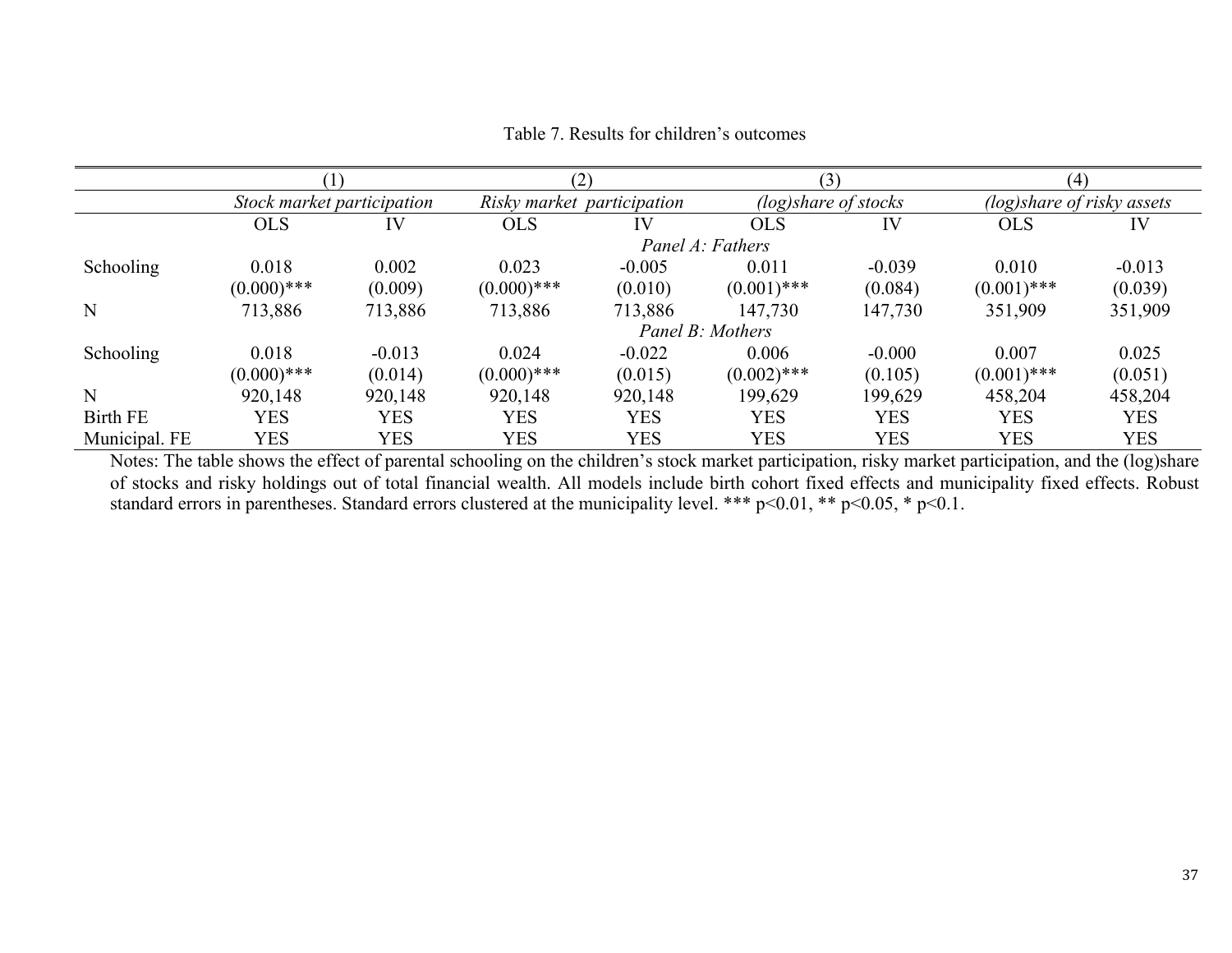|                 |          |                             | Stock market Risky market (log)share of (log)share |             | (log)      |
|-----------------|----------|-----------------------------|----------------------------------------------------|-------------|------------|
|                 |          | participation participation | stocks                                             | of risky    | Financial  |
|                 |          |                             |                                                    | assets      | wealth     |
|                 |          |                             | Panel A: Males                                     |             |            |
| Schooling       | 0.012    | 0.004                       | 0.087                                              | 0.049       | 0.115      |
|                 | (0.007)  | (0.006)                     | $(0.045)*$                                         | $(0.026)$ * | (0.096)    |
| N               | 662,096  | 662,096                     | 275,389                                            | 417,957     | 662,096    |
|                 |          |                             | Panel B: Females                                   |             |            |
| Schooling       | $-0.012$ | $-0.010$                    | $-0.046$                                           | 0.006       | $-0.154$   |
|                 | (0.012)  | (0.009)                     | (0.103)                                            | (0.037)     | (0.181)    |
| N               | 642,119  | 642,119                     | 194,618                                            | 403,705     | 642,119    |
| <b>Birth FE</b> | YES      | YES                         | YES                                                | YES         | <b>YES</b> |
| Municipal.      | YES      | <b>YES</b>                  | <b>YES</b>                                         | <b>YES</b>  | <b>YES</b> |
| FE              |          |                             |                                                    |             |            |
| Financial       | YES      | YES                         | <b>YES</b>                                         | <b>YES</b>  |            |
| wealth          |          |                             |                                                    |             |            |

Table 8. Effect of education on financial decisions (controlling for financial wealth). Males and females.

Notes: All columns control for birth cohort fixed effects, municipality fixed effects. Columns (1)-(4) show instrumental variables estimates of the effect of schooling, controlling for log (financial wealth). Column (5) shows the instrumental variable estimates of the effect of schooling on log (financial wealth). Standard errors are clustered at the municipality level. \*\*\*  $p<0.01$ , \*\*  $p<0.05$ , \*  $p<0.1$ .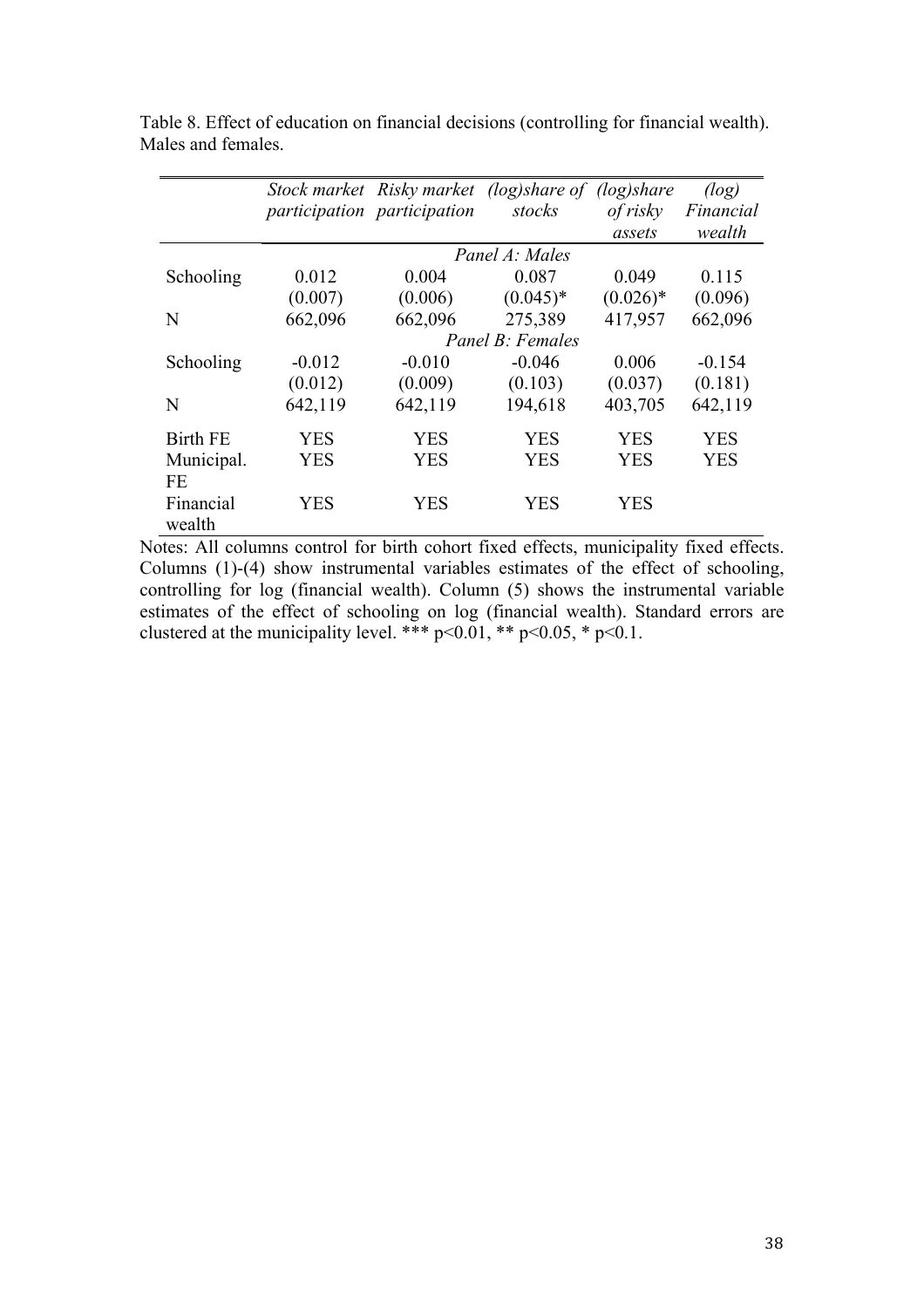|                     | $\left(1\right)$ | (2)            | (3)              | (4)            |
|---------------------|------------------|----------------|------------------|----------------|
|                     |                  |                | Panel A: Males   |                |
| Father's years of   | 0.013            | $-0.000$       | $-0.000$         | 0.000          |
| schooling           | $(0.002)$ ***    | (0.000)        | (0.000)          | (0.000)        |
| Mother's years of   | 0.005            | $-0.000$       | $-0.000$         | $-0.000$       |
| schooling           | $(0.001)$ ***    | (0.000)        | (0.000)          | (0.000)        |
| N                   | 662,096          | 662,096        | 662,096          | 662,096        |
|                     |                  |                | Panel B: Females |                |
| Father's years of   | 0.013            | 0.000          | 0.000            | 0.000          |
| schooling           | $(0.002)$ ***    | (0.000)        | (0.000)          | (0.000)        |
| Mother's years of   | 0.005            | $-0.000$       | $-0.000$         | $-0.000$       |
| schooling           | $(0.001)$ ***    | (0.000)        | (0.000)          | (0.000)        |
| N                   | 642,119          | 642,119        | 642,119          | 642,119        |
| <b>Birth FE</b>     | <b>YES</b>       | <b>YES</b>     | <b>YES</b>       | <b>YES</b>     |
| Municipal. FE       | N <sub>O</sub>   | <b>YES</b>     | <b>YES</b>       | <b>YES</b>     |
| Region by cohort FE | N <sub>O</sub>   | N <sub>O</sub> | <b>YES</b>       | N <sub>O</sub> |
| Mun. trends         | N <sub>O</sub>   | N <sub>O</sub> | N <sub>O</sub>   | <b>YES</b>     |

Table A1. Exogeneity of the reform. Predicting reform exposure by parental schooling.

Notes: The table shows estimates of the relationship between parental schooling and reform exposure. Column (1) shows results including only birth cohort fixed effects. Column (2) shows estimates from a specification including birth cohort and municipality fixed effects. In addition, columns (3)-(4) include: (3) region by cohort fixed effects, and (4) municipality-specific linear trends. All estimations include indicator variables for missing schooling for fathers and mothers. Missing schooling is replaced by municipality by cohort means of schooling. Standard errors are clustered at the municipality level. \*\*\*  $p<0.01$ , \*\*  $p<0.05$ , \*  $p<0.1$ .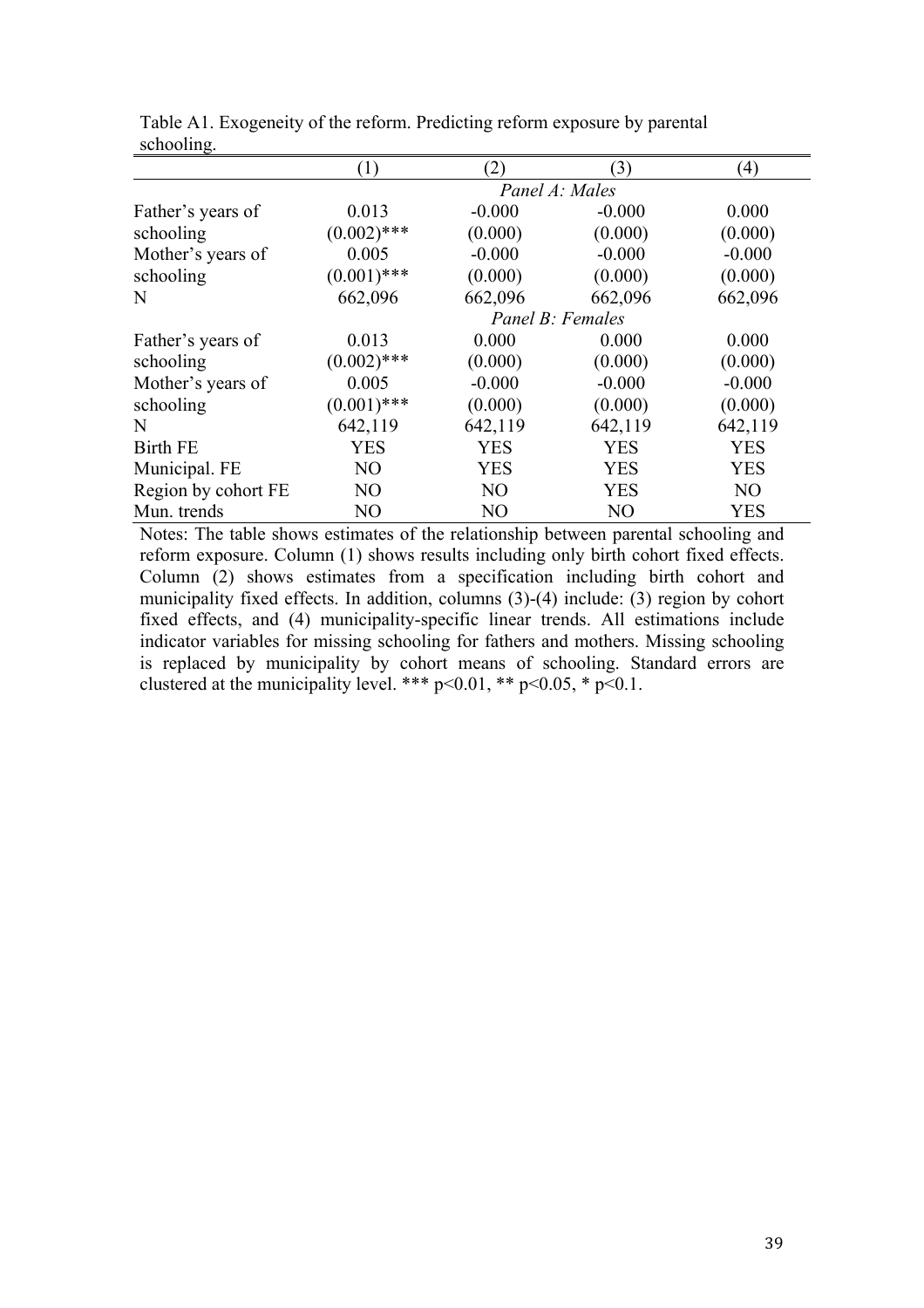| Table A2. Robustness checks. |               |               |                |                |                                             |                                                                     |                   |                   |  |
|------------------------------|---------------|---------------|----------------|----------------|---------------------------------------------|---------------------------------------------------------------------|-------------------|-------------------|--|
|                              |               | Males         |                |                |                                             | Females                                                             |                   |                   |  |
|                              | (1)           | (2)           | (3)            | (4)            | (5)                                         | (6)                                                                 | 7                 | (8)               |  |
|                              | Stock market  | Risky market  | $(\log)$ share | $(\log)$ share | Stock                                       | Risky                                                               | $(\log)$ share of | $(\log)$ share of |  |
|                              | participation | participation | of stocks      | of risky       | market                                      | market                                                              | stocks            | risky assets      |  |
|                              |               |               |                | assets         | participation                               | participation                                                       |                   |                   |  |
|                              |               |               |                |                |                                             | Panel A: Shrinking window to cohorts -5 to $+5$ years around reform |                   |                   |  |
| Schooling                    | 0.019         | 0.023         | 0.086          | 0.031          | $-0.014$                                    | $-0.016$                                                            | 0.077             | 0.054             |  |
|                              | $(0.009)$ **  | $(0.008)$ *** | (0.054)        | (0.028)        | (0.015)                                     | (0.016)                                                             | (0.093)           | (0.041)           |  |
| <b>Birth FE</b>              | <b>YES</b>    | <b>YES</b>    | <b>YES</b>     | <b>YES</b>     | <b>YES</b>                                  | <b>YES</b>                                                          | <b>YES</b>        | <b>YES</b>        |  |
| Municipal. FE                | <b>YES</b>    | <b>YES</b>    | <b>YES</b>     | <b>YES</b>     | <b>YES</b>                                  | <b>YES</b>                                                          | <b>YES</b>        | <b>YES</b>        |  |
| Observations                 | 438,180       | 438,180       | 178,688        | 272,761        | 424,597                                     | 424,597                                                             | 125,765           | 263,462           |  |
|                              |               |               |                |                | Panel B: Dropping the three largest citites |                                                                     |                   |                   |  |
| Schooling                    | 0.021         | 0.016         | 0.077          | 0.027          | $-0.002$                                    | $-0.002$                                                            | 0.039             | 0.022             |  |
|                              | $(0.007)$ *** | $(0.007)$ **  | $(0.040)*$     | (0.020)        | (0.010)                                     | (0.010)                                                             | (0.063)           | (0.030)           |  |
| <b>Birth FE</b>              | <b>YES</b>    | <b>YES</b>    | <b>YES</b>     | <b>YES</b>     | <b>YES</b>                                  | YES                                                                 | <b>YES</b>        | <b>YES</b>        |  |
| Municipal. FE                | <b>YES</b>    | <b>YES</b>    | <b>YES</b>     | <b>YES</b>     | <b>YES</b>                                  | <b>YES</b>                                                          | <b>YES</b>        | <b>YES</b>        |  |
| Observations                 | 579,156       | 579,156       | 242,135        | 369,479        | 560,947                                     | 560,947                                                             | 168,694           | 354,925           |  |

Notes: The table shows various robustness checks on the effect of schooling on the children's stock market participation, risky market participation, (log) shares of stocks and risky assets. Panel A only includes cohorts born 5 years prior to or 5 years after the cohorts that were first exposed to the reform. Panel B drops the three biggest cities. All models include birth cohort fixed effects and municipality fixed effects. Robust standard errors in parentheses. Standard errors clustered at the municipality level. \*\*\*  $p<0.01$ , \*\*  $p<0.05$ , \*  $p<0.1$ .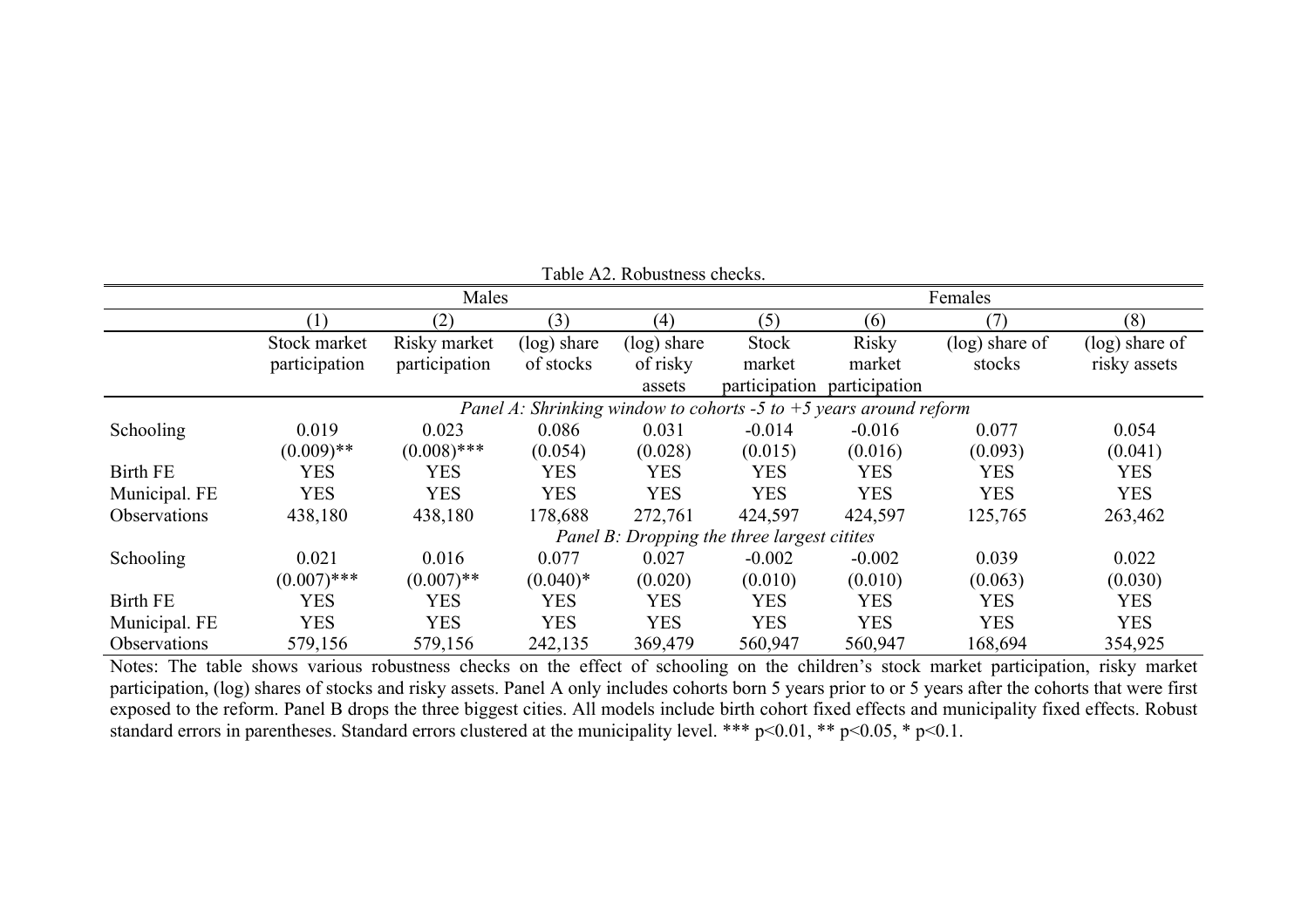|                 | (1)        | (2)          | (3)          | (4)                                          | (5)          |
|-----------------|------------|--------------|--------------|----------------------------------------------|--------------|
| Year            | 1999       | 2000         | 2001         | 2002                                         | Average      |
|                 |            |              |              |                                              | 1999-2002    |
|                 |            |              |              | Panel A: Stock market participation, males   |              |
| Schooling       | 0.008      | 0.018        | 0.018        | 0.022                                        | 0.017        |
|                 | (0.009)    | $(0.008)$ ** | $(0.008)$ ** | $(0.008)$ ***                                | $(0.008)$ ** |
| N               | 664,606    | 662,096      | 659,572      | 656,710                                      | 655,912      |
|                 |            |              |              | Panel A: Stock market participation, females |              |
| Schooling       | $-0.024$   | $-0.018$     | $-0.014$     | $-0.010$                                     | $-0.017$     |
|                 | (0.019)    | (0.017)      | (0.015)      | (0.015)                                      | (0.016)      |
| N               | 643,732    | 642,119      | 640,356      | 638,445                                      | 637,928      |
|                 |            |              |              | Panel C: Risky market participation, males   |              |
|                 |            |              |              |                                              |              |
| Schooling       | 0.016      | 0.012        | 0.011        | 0.012                                        | 0.012        |
|                 | $(0.009)*$ | (0.008)      | (0.008)      | (0.008)                                      | (0.008)      |
| N               | 664,606    | 662,096      | 659,572      | 656,710                                      | 655,912      |
|                 |            |              |              | Panel D: Risky market participation, females |              |
| Schooling       | $-0.029$   | $-0.021$     | $-0.017$     | $-0.016$                                     | $-0.022$     |
|                 | (0.020)    | (0.018)      | (0.016)      | (0.017)                                      | (0.017)      |
| N               | 643,732    | 642,119      | 640,356      | 638,445                                      | 637,928      |
| <b>Birth FE</b> | <b>YES</b> | <b>YES</b>   | <b>YES</b>   | <b>YES</b>                                   | <b>YES</b>   |
| Municipal. FE   | <b>YES</b> | <b>YES</b>   | <b>YES</b>   | <b>YES</b>                                   | <b>YES</b>   |

Table A3. Effect of education on participation in stock markets and risky markets. Males and females.

Notes: Columns (1)-(5) show instrumental variables estimates of the effect of schooling from specifications including birth cohort and municipality fixed effects. Columns (1)-(4) show the results for data from 1999 to 2002, respectively. In Column (5), the outcome variable is the average of participation across the four years represented in Columns (1)-(4) and the sample is limited to those who are represented in the sample in all four years. \*\*\*  $p<0.01$ , \*\*  $p<0.05$ , \* p<0.1.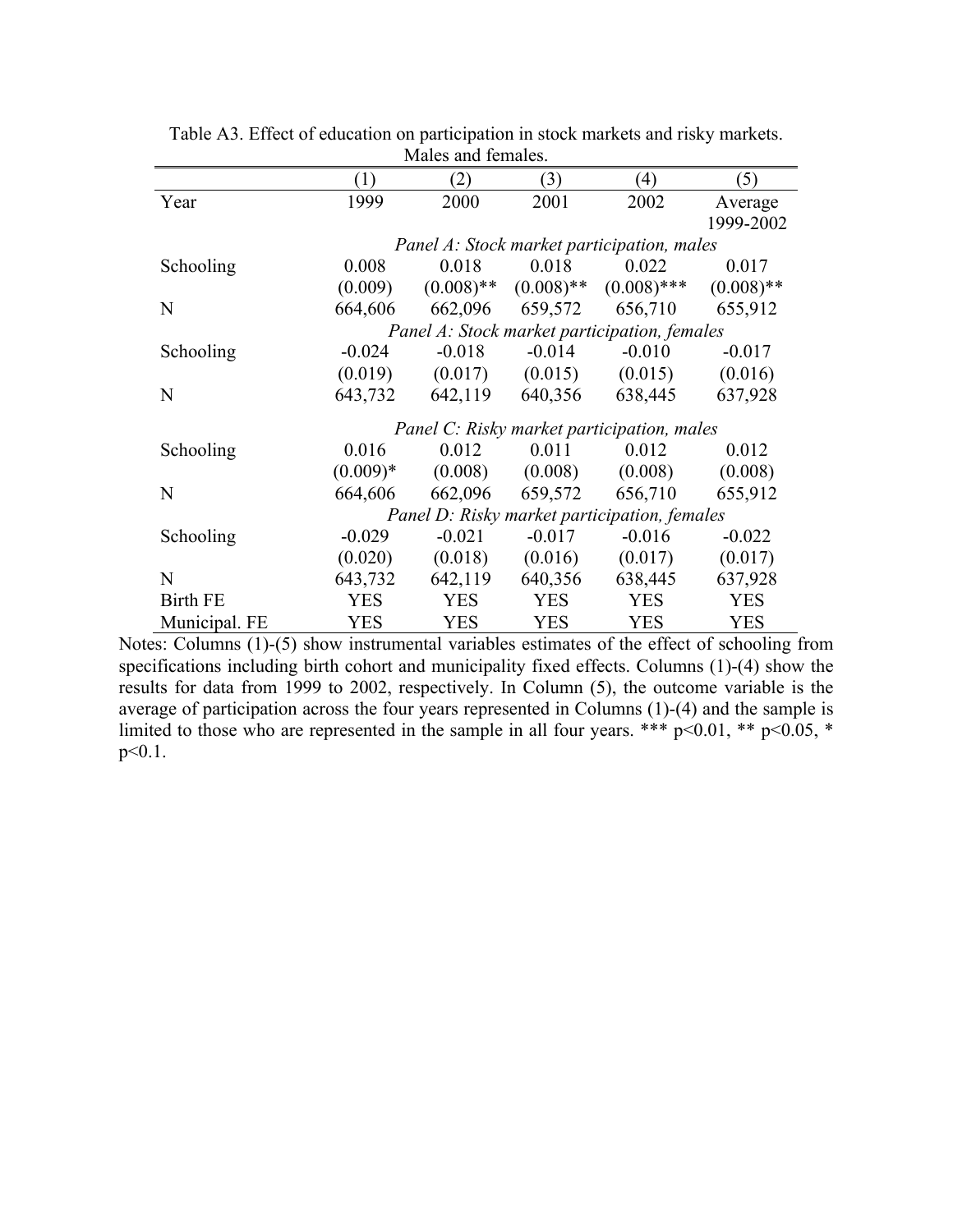|                                  |       | Children of fathers   |        | Children of mothers |                       |        |
|----------------------------------|-------|-----------------------|--------|---------------------|-----------------------|--------|
|                                  | Mean  | Standard<br>Deviation | Obs    | Mean                | Standard<br>Deviation | Obs    |
| Portfolio characteristics:       |       |                       |        |                     |                       |        |
| Direct equity<br>participation** | 0.21  | 0.41                  | 713886 | 0.22                | 0.41                  | 920148 |
| Direct equity share***           | 0.08  | 0.21                  | 550067 | 0.09                | 0.22                  | 712696 |
| Risky market<br>participation**  | 0.49  | 0.50                  | 713886 | 0.50                | 0.50                  | 920148 |
| Risky share***                   | 0.33  | 0.37                  | 550067 | 0.33                | 0.37                  | 712696 |
| Demographic<br>characteristics:  |       |                       |        |                     |                       |        |
| Age in year 2006                 | 32.05 | 4.21                  | 713886 | 33.34               | 4.68                  | 920148 |
| Female                           | 0.49  | 0.50                  | 713886 | 0.49                | 0.50                  | 920148 |

Table A4. Summary Statistics for children.

Notes: \* A dummy, taking a value of 1 if the individual participates. \*\* Conditional on participation. \*\*\* A dummy, taking a value of 1 if the child is a female.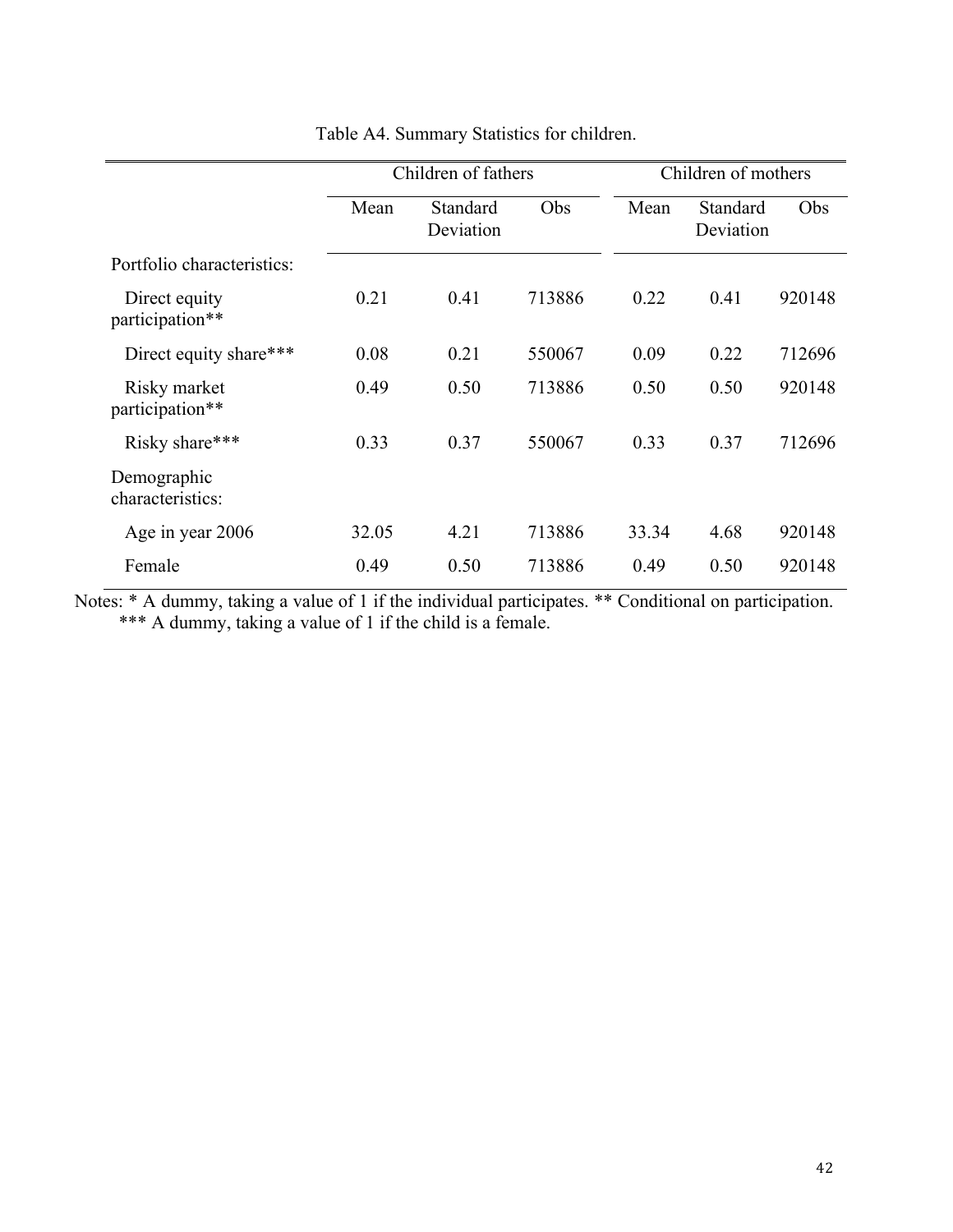|                 |               | (2)          | (3)                         | $\left(4\right)$ | (5)         |
|-----------------|---------------|--------------|-----------------------------|------------------|-------------|
|                 | Earnings      | Stock market | Risky market                | $(log)$ share of | (log) share |
|                 |               |              | participation participation | stocks           | of risky    |
|                 |               |              |                             |                  | assets      |
|                 |               |              |                             |                  |             |
| Schooling       | 0.030         | 0.015        | 0.008                       | 0.114            | 0.049       |
|                 | $(0.012)$ *** | $(0.008)*$   | (0.008)                     | $(0.053)$ **     | $(0.029)*$  |
| N               | 658,479       | 658,479      | 658,479                     | 274,029          | 416,117     |
| Schooling       | $-0.039$      | $-0.015$     | $-0.018$                    | 0.017            | 0.024       |
|                 | (0.030)       | (0.015)      | (0.016)                     | (0.094)          | (0.036)     |
| N               | 638,412       | 638,412      | 638,412                     | 193,488          | 401,680     |
| <b>Birth FE</b> | YES           | YES          | <b>YES</b>                  | <b>YES</b>       | YES         |
| Municipal.      | <b>YES</b>    | <b>YES</b>   | <b>YES</b>                  | <b>YES</b>       | <b>YES</b>  |
| <b>FE</b>       |               |              |                             |                  |             |
| Earnings        |               | <b>YES</b>   | <b>YES</b>                  | <b>YES</b>       | <b>YES</b>  |

Table A5. Effect of education on financial decisions (controlling for earnings). Males and females.

Notes: All columns control for birth cohort fixed effects, municipality fixed effects. Column (5) shows the instrumental variable estimates of the effect of schooling on earnings. Columns (2)-(5) show instrumental variables estimates of the effect of schooling, controlling for log(earnings). Standard errors are clustered at the municipality level. \*\*\*  $p<0.01$ , \*\*  $p<0.05$ , \* p<0.1.